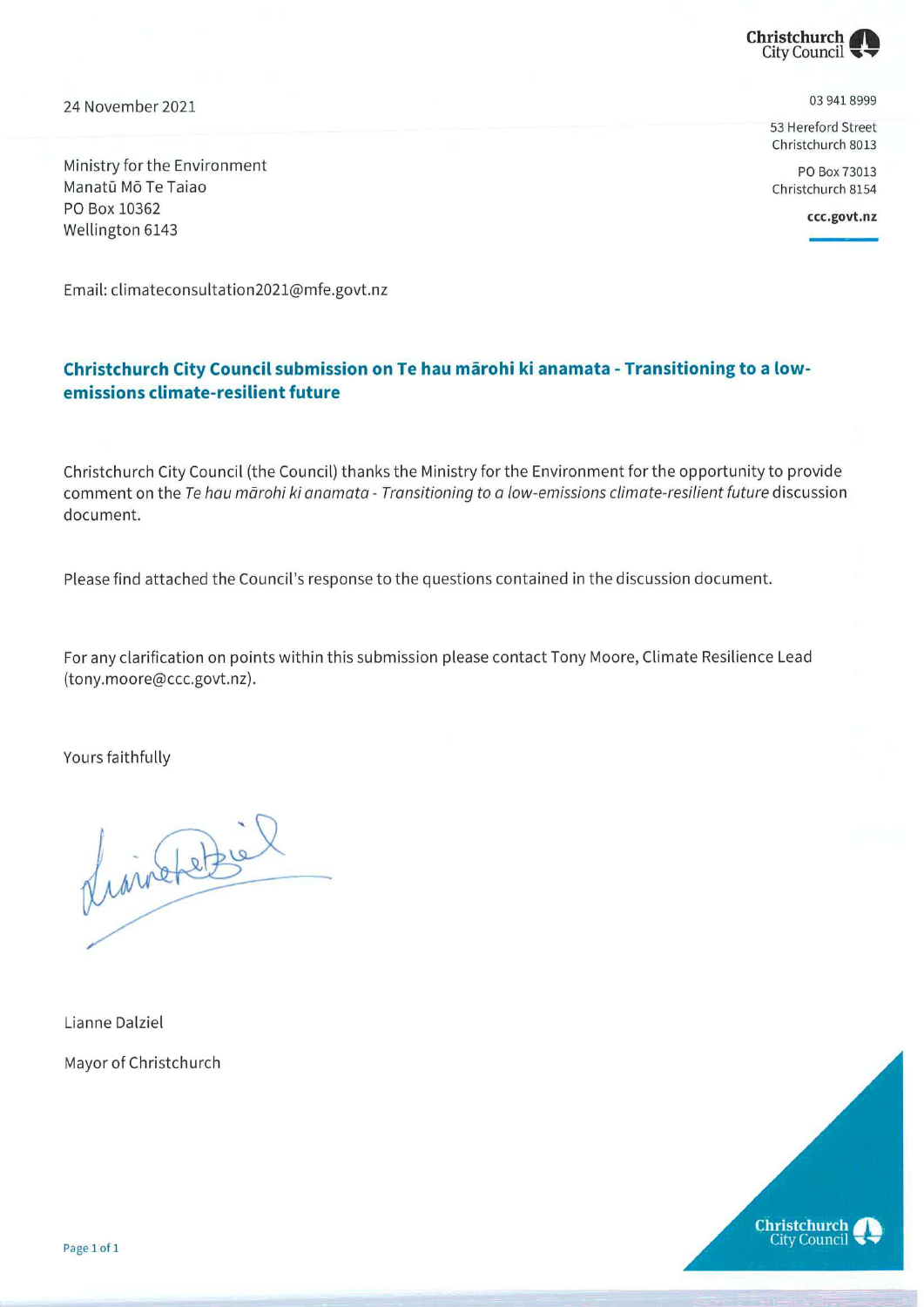# **Christchurch City Council response to Te hau mārohi ki anamata - Transitioning to a low-emissions climate-resilient future**. Ministry for the

Environment, New Zealand Government. November 2021

## *Introduction*

The Council would like to acknowledge the importance of this document and the significance of preparing the first holistic emissions reduction plan for New Zealand. We would like to thank the staff involved in preparing this document and for engaging with New Zealanders about this important topic. We also congratulate the government on the recently announced increase to the country's Nationally Determined Contribution (NDC). It is important that New Zealand plays its part in global efforts to reduce emissions and this higher target is more aligned to this, and the latest science from the Intergovernmental Panel on Climate Change. The updated NDC is more closely aligned to targets set by the Christchurch City Council after consultation with our community.

We believe local government is ideally positioned to partner with the central government to reduce greenhouse gas emissions - to improve public transport networks, increase cycling and walking, create greener, low-emission neighbourhoods, and to minimise waste. This has long been a priority for the Council, and we look forward to working closely with central government on these shared priorities in the future.

#### **Increased ambition**

The Council encourages greater ambition in the final Emissions Reduction Plan (the Plan). We are concerned that the current suite of planned policies suggested in the consultation document leave a large gap between expected reductions, and those required to meet the emissions budgets. There needs to be a greater focus on reducing emissions through domestic efforts, rather than accepting we will miss targets and need to buy international offsets. We believe that offsetting up to 66% of New Zealand's greenhouse gas emissions does not represent a fair or reasonable contribution to global efforts. Publishing a Plan that your own modelling estimates would miss the 7.7 Mt CO2 -e reduction target by between 2.1 and 5.1 Mt CO2-e (i.e. miss the target by up to 2/3) would do little to provide confidence to local government, the private sector, and the public, that the government is committed to the changes necessary to address the climate emergency. The Christchurch City Council supports strong climate action and is ready to partner with the government on its emissions reduction efforts.

#### **Lack of clarity and certainty**

The consultation document does not provide a clear direction for how New Zealand should reduce its emissions. The Christchurch City Council eagerly awaited the release of this important document, to help provide clear direction for New Zealand and to inform our Council efforts to reduce emissions. The Council recently adopted Kia tūroa te Ao – Ōtautahi Christchurch C[limate Resilience Strategy 2021.](https://ccc.govt.nz/environment/climate-change) One key action is to develop an emissions reduction pathway for our district. However, this consultation document does not provide the needed clarity for the Council or our community to help guide development of that plan. Rather, the consultation document provides a list of current actions and policies, and lists potential options being explored by government (most of which have already been consulted on by the Productivity Commission, Climate Commission and other agriculture, waste and transport consultations), with little information about how actions will be implemented, or which should be prioritised.

#### **Local government's role in delivering the plan**

Local government is ready and willing to take an active role in reducing emissions from its own operations and to support local communities to reduce their emissions. To achieve this, central government must provide the enabling polices, frameworks and incentives (as well as disincentives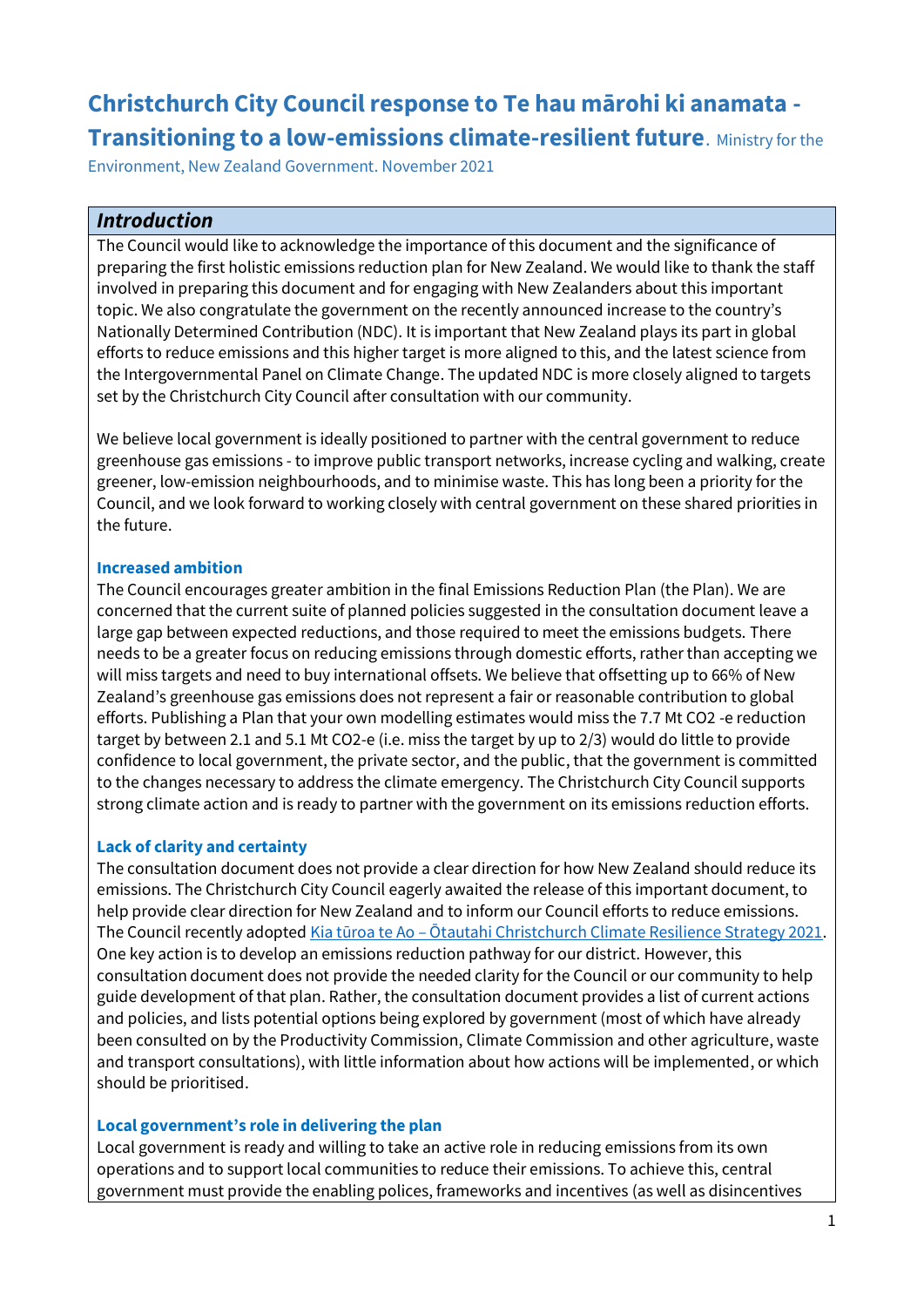where necessary), that can drive national action and support local implementation. To achieve the pace and scale of change needed to reach our targets, we need a coordinated and aligned effort. Partnerships and clear roles and responsibilities will be vital.

It is unclear who would be better placed than local government to help deliver on some of the major initiatives outline in the discussion document. Partnering with iwi/Māori and the private sector are rightfully highlighted as important, but we believe that local governments' role has not been sufficiently acknowledged. Local government will be crucial to the successful implementation of many the proposed policies and actions in the document, especially the transportation, urban planning, waste, forestry, and just transition sections, and more detail on how this will occur, and on funding implications is required in the final plan.

However, it seems that references to partnerships with local government are lacking and are almost written as an afterthought – where they are included at all. For example, the funding and finance section (p.35) could include reference to funding local government to (co)deliver projects or programmes in pursuit of the plan's goals.

The Council supports enabling national legislation which would enable Councils greater flexibility to introduce policies locally (including things like pricing, road reallocation, congestion charges etc.), to help address emissions in a way that would work for our communities.

From a legal perspective, the Council advocates for more detail in the final Emissions Reduction Plan about the role of local government in the plan's implementation. Legislation requires the Ministry for the Environment to include this level of detail:

- Section 5ZN(c) of the Climate Change Response Act 2002 provides
	- **5ZN 2050 target and emissions budget are permissive considerations** If they think fit, a person or body may, in exercising or performing a public function, power, or duty conferred on that person or body by or under law, take into account—
		- …
		- (c) an emissions reduction plan.
- Council is a body that exercises or performs public functions, powers or duties under law.
- Therefore the emissions reduction plan will be a permissive consideration for Council when exercising its functions.
- If the Emissions Reduction Plan is insufficiently detailed on local government's role in implementing the plan, then Council is unable to incorporate the Emissions Reduction Plan into its decision-making, even if it wanted to do so.
- If the Ministry for the Environment fails to provide sufficient detail in the Emissions Reduction Plan for local government (or public decision makers), it will be frustrating Parliament's intention when they legislated this provision.

Council also requests that the Plan recommend that the Minister for Local Government issue guidance under s 5ZO for the Department of Internal Affairs to take a more active and coordinating role in assisting local government to achieve emissions reductions, and to ensure consistency of approach between local governments. The Department of Internal Affairs has issued policy documents on climate change to-date, however these largely focus on adaptation and resilience, rather than emissions reductions.

## **Funding**

The consultation document provides little detail on funding for key proposals and policies suggested to help reduce emissions – despite stating that '*climate change requires a step change in how we*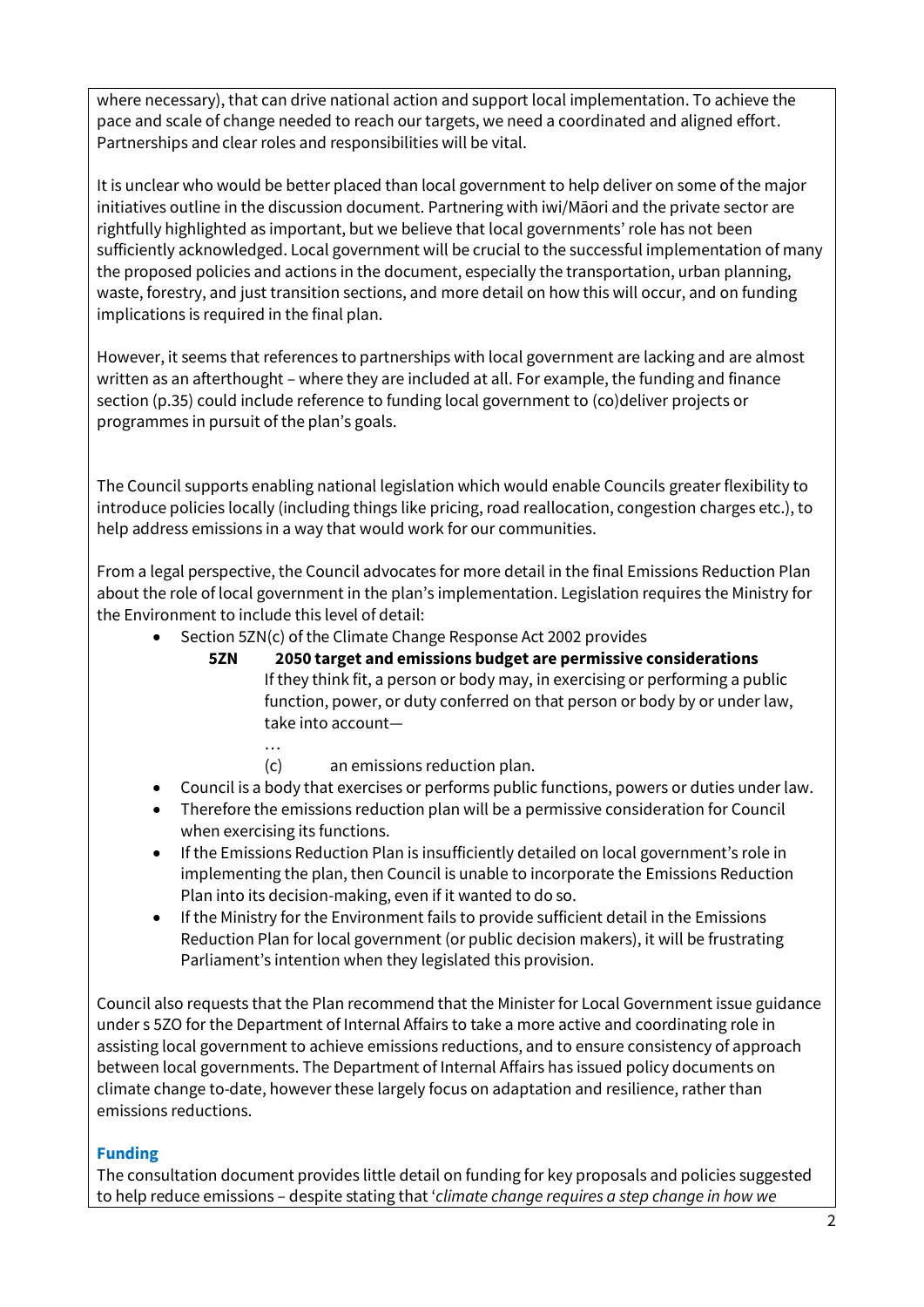*approach financing*' (page 34). Without more certainty around funding commitments from central government, it is unlikely that local government or the private sector will have confidence to increase their own climate commitments.

It is noted that currently proposed policies will leave a significant gap between actual emissions reductions, and our international commitments (our NDC), which will require enormous amounts to be paid towards international offsets in the future (estimates of \$1billion per year quoted in media). We would prefer that the central government invest a higher proportion of that money in New Zealand now to drive greater emissions reductions at home.

Streamlining funding for initiatives such as cycleways would help empower local government to speed delivery of much needed infrastructure that will help decrease emissions. Our experience in receiving shovel ready funding was much better than the process to access transport funding through Waka Kotahi – which has an unnecessarily long lead times, and funding is often not well-aligned with local (or national) emissions reduction goals.

While it is crucial that funding is directed towards initiatives which enable people to reduce their emissions (such as cycleways), it is just as vital to stop funding things which will result in increased emissions. For example, continuing to fund additional lanes on highways will not incentivise people to use their car less, or switch to public transport.

The Christchurch City Council also notes that the recently released National Land Transport Programme 2021 to 2024, allocated \$2.8 billion for public transport in Auckland, \$1.2b for Wellington and only \$246m in Christchurch. As New Zealand's second largest city, we would like to see far greater funding for public transport in the future, in order to assist with emission reduction efforts.

## **Policy alignment**

The Council would like to see greater co-ordination of policy direction across central government relating to emissions reduction. Presently there are seemingly conflicting outcomes sought from various policy statements on transport and urban development which impede real progress being made to reduce emissions. For example, enabling continued greenfield sprawl without requiring public transport links means people having to drive further and further to work which increases emissions and congestion. Even the recent announcement to allow three storey residential units anywhere in the city is likely to lead to 'scattered intensification', which undercuts efforts elsewhere to focus intensification around integrated public transport routes. It's not clear enough in the consultation document how work on the emissions reduction plan is aligning with other work programmes, in particular the reform of the Resource Management system, work on the National Policy Statement-Urban Development and development of the National Adaptation Plan.

## **Prioritise actions and evidence based decision making**

The Draft Emission Reduction Plan does not prioritise actions or programmes of work, and only lightly touches on dependencies and the sequencing of activities. To build a robust programme government will need to identify which actions are able to deliver the greatest emission reductions, for the least cost and the greatest co-benefit. Identifying impactful actions and quick wins together with a clear view of dependencies and sequencing, will help to build momentum and confidence for implementation of the Plan. Council also supports the principles proposed in this Plan, (e.g. for a just transition, to be evidence based, to be ambitious, to uphold Te Tiriti principles and promote cobenefits), however it is not clear how these lenses have, or will be applied.

## **Raising minimum standards**

In 2020 the government (along with the Christchurch City Council and many other local authorities), declared a climate emergency. While we acknowledge the need for good public policy to include incentives and education to encourage 'better' voluntary choices, we believe higher regulatory standards are needed across a range of products to meet the urgency of the crisis. For example, higher standards are needed for vehicle emissions, buildings, appliances and electronic equipment, waste and F-gases.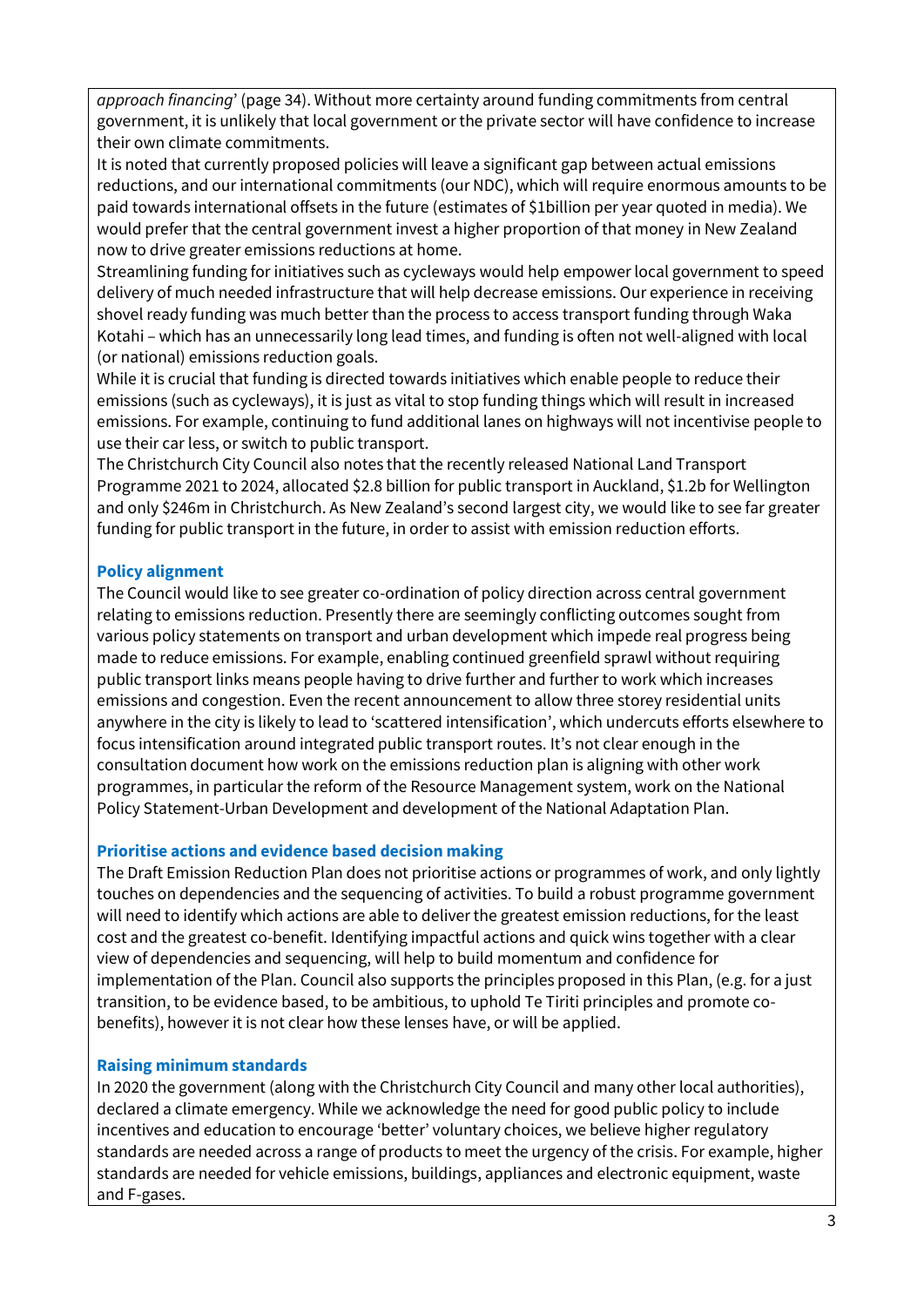Higher minimum standards are required for products which produce greenhouse gas emissions (either directly like car exhaust emissions, or indirectly through electricity consumption), especially where there are lower emission options available at similar prices. More efficient products will save consumers money over time, and reduce emissions.

Efficiency standards need to be regularly reviewed to ensure that standards are keeping pace with technical advancements, and the falling price of alternative products. For example, in the last decade the price has rapidly dropped for LED lightbulbs (which last much longer and use far less energy than incandescent bulbs). This now means consumers can replace old incandescent bulbs with LED bulbs and recover the additional purchase price from electricity bill savings in one year, while reducing their (and the country's) carbon footprint. Therefore, it may be time to set a date for ceasing the sale of inefficient incandescent lightbulbs.

Banning the sale of the highest emitting products, where comparative lower emitting products are available such as for F-gases, will also be needed to eliminate harmful and outdated products.

| <b>Questions by section</b>                                                                                                                                                                                                                | <b>Council Response</b>                                                                                                                                                                                                                                                                                                                                                                                                                                                                                                                                                                                                                                                                                                                                                                                                                                                                                                                               |
|--------------------------------------------------------------------------------------------------------------------------------------------------------------------------------------------------------------------------------------------|-------------------------------------------------------------------------------------------------------------------------------------------------------------------------------------------------------------------------------------------------------------------------------------------------------------------------------------------------------------------------------------------------------------------------------------------------------------------------------------------------------------------------------------------------------------------------------------------------------------------------------------------------------------------------------------------------------------------------------------------------------------------------------------------------------------------------------------------------------------------------------------------------------------------------------------------------------|
| <b>Meeting the net-zero challenge</b>                                                                                                                                                                                                      |                                                                                                                                                                                                                                                                                                                                                                                                                                                                                                                                                                                                                                                                                                                                                                                                                                                                                                                                                       |
| <b>Transition pathway</b>                                                                                                                                                                                                                  |                                                                                                                                                                                                                                                                                                                                                                                                                                                                                                                                                                                                                                                                                                                                                                                                                                                                                                                                                       |
| Do you agree that the<br>1.<br>emissions reduction plan should<br>be guided by a set of principles? If<br>so, are the five principles set out<br>above, the correct ones? Please<br>explain why or why not.                                | We support the set of principles guiding the development<br>of the Emissions Reduction Plan.<br>The Christchurch City Council considers 'A fair, equitable<br>and inclusive transition' to be an especially important<br>principle, which needs to be embedded throughout the<br>final Emissions Reduction Plan (the Plan).                                                                                                                                                                                                                                                                                                                                                                                                                                                                                                                                                                                                                           |
| How can we enable further<br>2.<br>private sector action to reduce<br>emissions and help achieve a<br>productive, sustainable and<br>inclusive economy? In particular,<br>what key barriers could we remove<br>to support decarbonisation? | The private sector requires certainty from government<br>policies to give it the confidence to invest.<br>The private sector will not want to shoulder the burden<br>of transition without significant government support. The<br>government needs to significantly increase funding<br>towards climate action, to signal it's a serious partner for<br>private investors.<br>Page 14 states 'no additional policies' under the Finance<br>and Funding section - this will not build any confidence<br>that the government is serious about increasing the<br>investment to accelerate emissions reduction efforts.<br>The ETS also needs to be reformed with a hard cap on<br>units which match our emissions budgets. This will<br>increase the price of units and make the private sector<br>consider decarbonisation options earlier than if the<br>government artificially delays the pain of price increases<br>on carbon polluting industries. |
| In addition to the actions<br>3.<br>already committed to and the<br>proposed actions in this<br>document, what further measures<br>could be used to help close the<br>gap?                                                                 | The government needs to lead boldly and display some<br>urgency. Delaying the emissions reduction plan sends the<br>signal that it's not really a government priority.<br>Until the government starts investing heavily in<br>renewable energy and low emission transport, and<br>address agricultural emissions, the country will continue<br>to lock itself into a high emissions future. The percentage<br>of renewable energy is actually dropping, and the                                                                                                                                                                                                                                                                                                                                                                                                                                                                                       |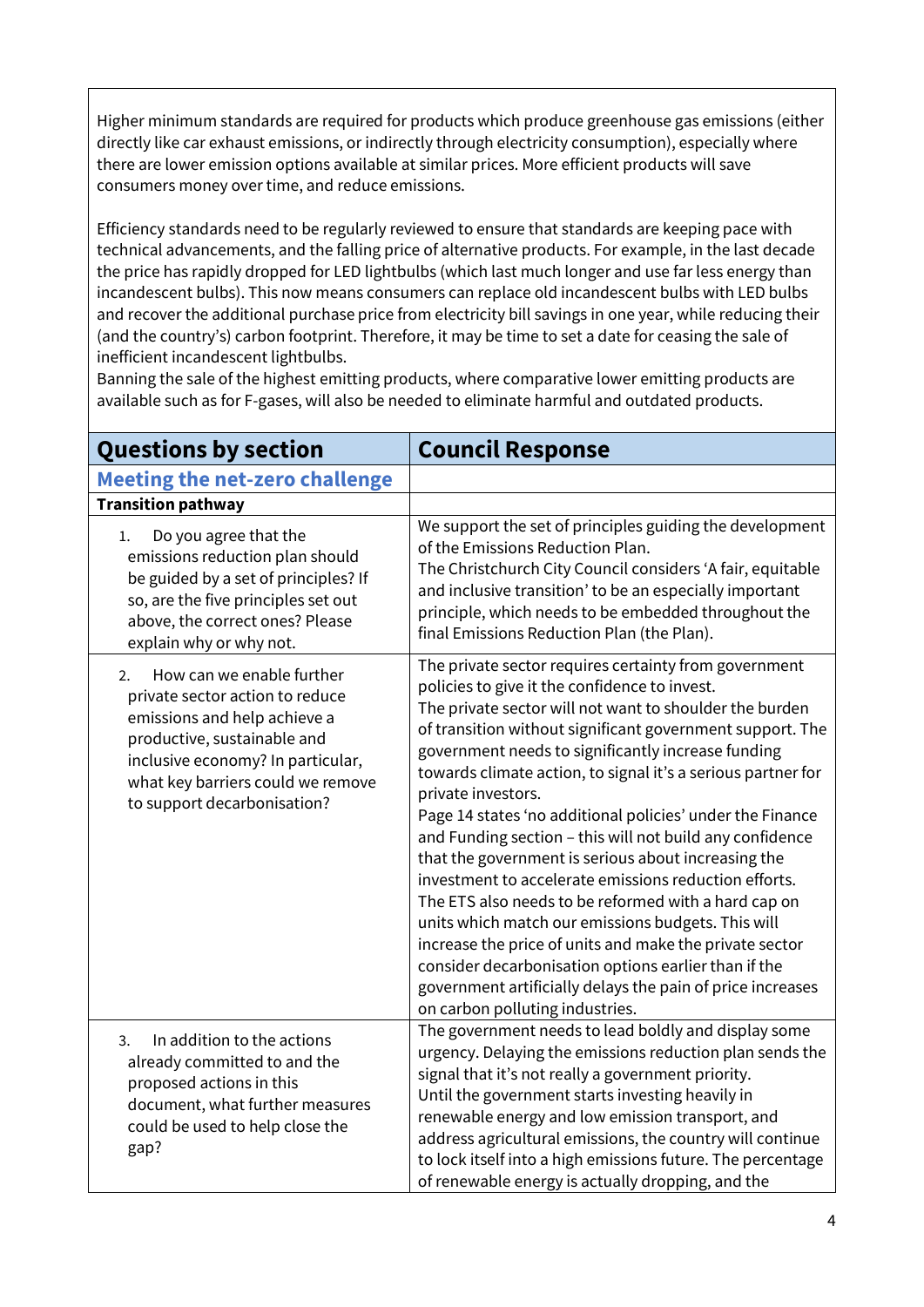|                                                                                                                                                                                                                                                                                                                   | government is still increasing funding for fossil fuel<br>transport options at a higher rate than for active and<br>public transport.<br>New Zealand is losing credibility as a leader on climate<br>action and we will miss opportunities if we continue to<br>prioritise other areas ahead of decarbonising the<br>economy.                                                                                                                                                                                                                                                                                                                                                                                |
|-------------------------------------------------------------------------------------------------------------------------------------------------------------------------------------------------------------------------------------------------------------------------------------------------------------------|--------------------------------------------------------------------------------------------------------------------------------------------------------------------------------------------------------------------------------------------------------------------------------------------------------------------------------------------------------------------------------------------------------------------------------------------------------------------------------------------------------------------------------------------------------------------------------------------------------------------------------------------------------------------------------------------------------------|
| How can the emissions<br>4.<br>reduction plan promote nature-<br>based solutions that are good for<br>both climate and biodiversity?                                                                                                                                                                              | Do more to incentivise permanent native forests as a way<br>to sequester carbon and make it easier to enter native<br>regeneration into ETS.                                                                                                                                                                                                                                                                                                                                                                                                                                                                                                                                                                 |
| Are there any other views you<br>5.<br>wish to share in relation to the<br>Transition Pathway?<br><b>Helping sectors adapt</b>                                                                                                                                                                                    | We are disappointed not to see an actual emissions<br>reduction plan instead of a high level transition pathway.                                                                                                                                                                                                                                                                                                                                                                                                                                                                                                                                                                                             |
| Which actions to reduce<br>6.<br>emissions can also best improve<br>our ability to adapt to the effects of<br>climate change?                                                                                                                                                                                     | Increasing and retaining native forest and wetlands.                                                                                                                                                                                                                                                                                                                                                                                                                                                                                                                                                                                                                                                         |
| Which actions to reduce<br>7.<br>emissions could increase future<br>risks and impacts of climate<br>change, and therefore need to be<br>avoided?                                                                                                                                                                  | There are few risks                                                                                                                                                                                                                                                                                                                                                                                                                                                                                                                                                                                                                                                                                          |
| <b>Working with our Tiriti partners</b>                                                                                                                                                                                                                                                                           |                                                                                                                                                                                                                                                                                                                                                                                                                                                                                                                                                                                                                                                                                                              |
| The Climate Change<br>8.<br>Commission has recommended<br>that the Government and iwi/Māori<br>partner on a series of national<br>plans and strategies to<br>decarbonise our economy. Which,<br>if any, of the strategies listed are a<br>particular priority for<br>your whānau, hapū or iwi and why<br>is this? | Given Ngāi Tahu has the largest Takiwā of any iwi across<br>Aotearoa, we should expect that Ngai Tahu are intimately<br>involved in working with the Crown in further developing<br>the National level input of Iwi/Māori toward developing<br>the various strategies in relation to the NZ Emissions<br>Reduction Plan, and in particular toward addressing<br>Māori-led or Māori oriented solutions for some of the<br>strategies. This is fundamental to the Ngai Tahu<br>perspective of Te Ao Māori and Mātauranga Māori within<br>its Takiwā. Whilst some strategies are more relevant for<br>stronger Māori engagement than others, we don't think<br>there are any that would be excluded from input. |
| What actions should a Māori-<br>9.<br>led transition strategy prioritise?<br>What impact do you think these<br>actions will have for Māori<br>generally or for our emission<br>reduction targets? What impact<br>will these actions have for you?                                                                 | Actions which focus on building capacity, increase<br>funding opportunities, and reduce inequities for Māori<br>should be prioritised.                                                                                                                                                                                                                                                                                                                                                                                                                                                                                                                                                                       |
| 10. What would help your whanau,<br>community, Māori collective or<br>business to participate in the<br>development of the strategy?                                                                                                                                                                              | More resourcing would help Māori participate in the<br>process.<br>Māori at local authority/regional level have little/no<br>capacity to engage, partner, co-design or collaborate                                                                                                                                                                                                                                                                                                                                                                                                                                                                                                                           |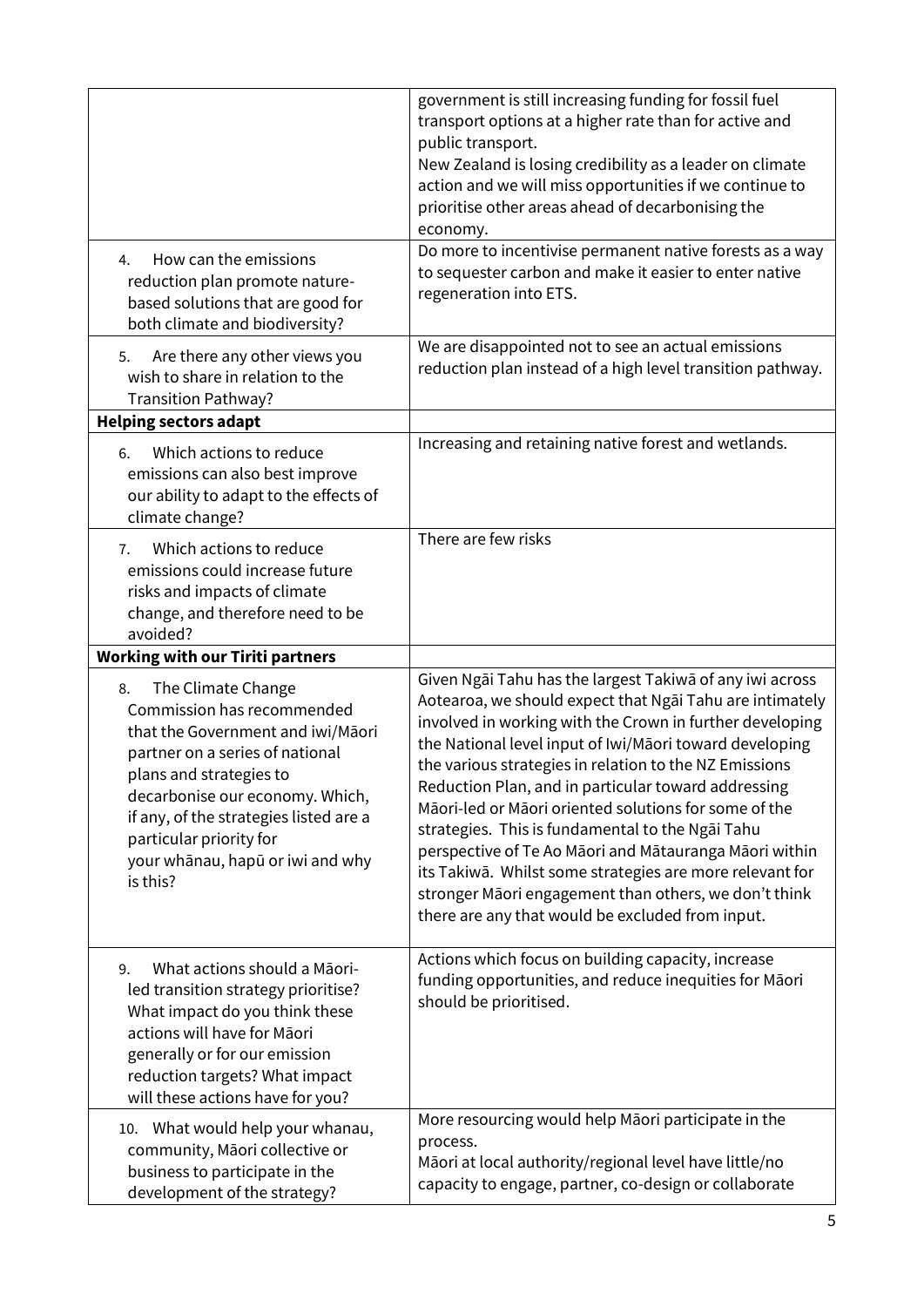|                                                                                                                                                                                                                                                                                                                                                                                                                                                                                                                                             | with local/regional authorities primarily because of that<br>lack of resourcing (funding, capacity,<br>inequities). Whatever is developed nationally to support<br>and resource Māori must be replicated at local<br>level. Notwithstanding these fundamental flaws, Maori-<br>led, or Māori specific and affordable strategies must be<br>driven on a 'By Māori for Māori context with aligned<br>support mechanisms from national and local/regional<br>authority levels. The Te Ao Māori and Mātauranga Māori<br>perspective is equally important to the sciences and<br>technical viewpoint, and when combined, new<br>possibilities emerge for the willing.                                                                                                                                                             |
|---------------------------------------------------------------------------------------------------------------------------------------------------------------------------------------------------------------------------------------------------------------------------------------------------------------------------------------------------------------------------------------------------------------------------------------------------------------------------------------------------------------------------------------------|------------------------------------------------------------------------------------------------------------------------------------------------------------------------------------------------------------------------------------------------------------------------------------------------------------------------------------------------------------------------------------------------------------------------------------------------------------------------------------------------------------------------------------------------------------------------------------------------------------------------------------------------------------------------------------------------------------------------------------------------------------------------------------------------------------------------------|
| 11. What information would your<br>Māori collective, community or<br>business like to capture in an<br>emissions profile? Could this<br>information support emissions<br>reductions at a whanau level?                                                                                                                                                                                                                                                                                                                                      | Whilst there is a focus here on outcomes specifically for<br>Māori, there are, under a true Te Tiriti partnership,<br>mutually beneficial economic, leadership and kaitiaki<br>obligations to realise mutually beneficial economic<br>opportunities.                                                                                                                                                                                                                                                                                                                                                                                                                                                                                                                                                                         |
| 12. Reflecting on the Commission's<br>recommendation for a mechanism<br>that would build<br>strong Te Tiriti partnerships, what<br>existing models of partnership are<br>you aware of that have resulted in<br>good outcomes for Māori? Why<br>were they effective?                                                                                                                                                                                                                                                                         | In acknowledging the intent of the Crown to embed Te<br>Tiriti o Waitangi principles into future emissions<br>reduction plans, the Crown must give clear guidance to<br>local authorities as to what obligations this imposes at<br>local/regional authority level when planning and<br>delivering localised strategies, particularly in respect to<br>the level of resourcing (funding) that a local/regional<br>authority is expected to provide to assist Māori to<br>partner, engage and continue collaboration throughout<br>planning and implementation. Similarly, local/regional<br>authorities need to be ready to change the way they do<br>business to incorporate a broader partner base, but<br>particularly toward accepting the roles and obligations of<br>working as partners and collaborating with Māori. |
| <b>Making an equitable transition</b>                                                                                                                                                                                                                                                                                                                                                                                                                                                                                                       |                                                                                                                                                                                                                                                                                                                                                                                                                                                                                                                                                                                                                                                                                                                                                                                                                              |
| The Commission recommends developing<br>an Equitable Transitions Strategy that<br>addresses the following objectives:<br>partnership with iwi/Māori, proactive<br>transition planning, strengthening the<br>responsiveness of the education system,<br>supporting workers in transition, and<br>minimising unequal impacts in all new<br>policies.<br>13. Do you agree with the<br>objectives for an Equitable<br>Transitions Strategy as set out by<br>the Climate Change Commission?<br>What additional objectives should<br>be included? | We agree with the objectives of the Equitable Transition<br>Strategy as described. However, we consider that<br>developing the Equitable Transition Strategy separately<br>from the Emissions Reduction Plan potentially allows a<br>Plan to be developed which is inconsistent with the goals<br>of an equitable transition.<br>The Emissions Reduction Plan should have an equitable<br>transition as one of its core principles - and all actions<br>and policies included in the Plan should also have been<br>considered through that lense before being included.<br>Pathways or policies that undermine an equitable<br>transition should not be included.                                                                                                                                                            |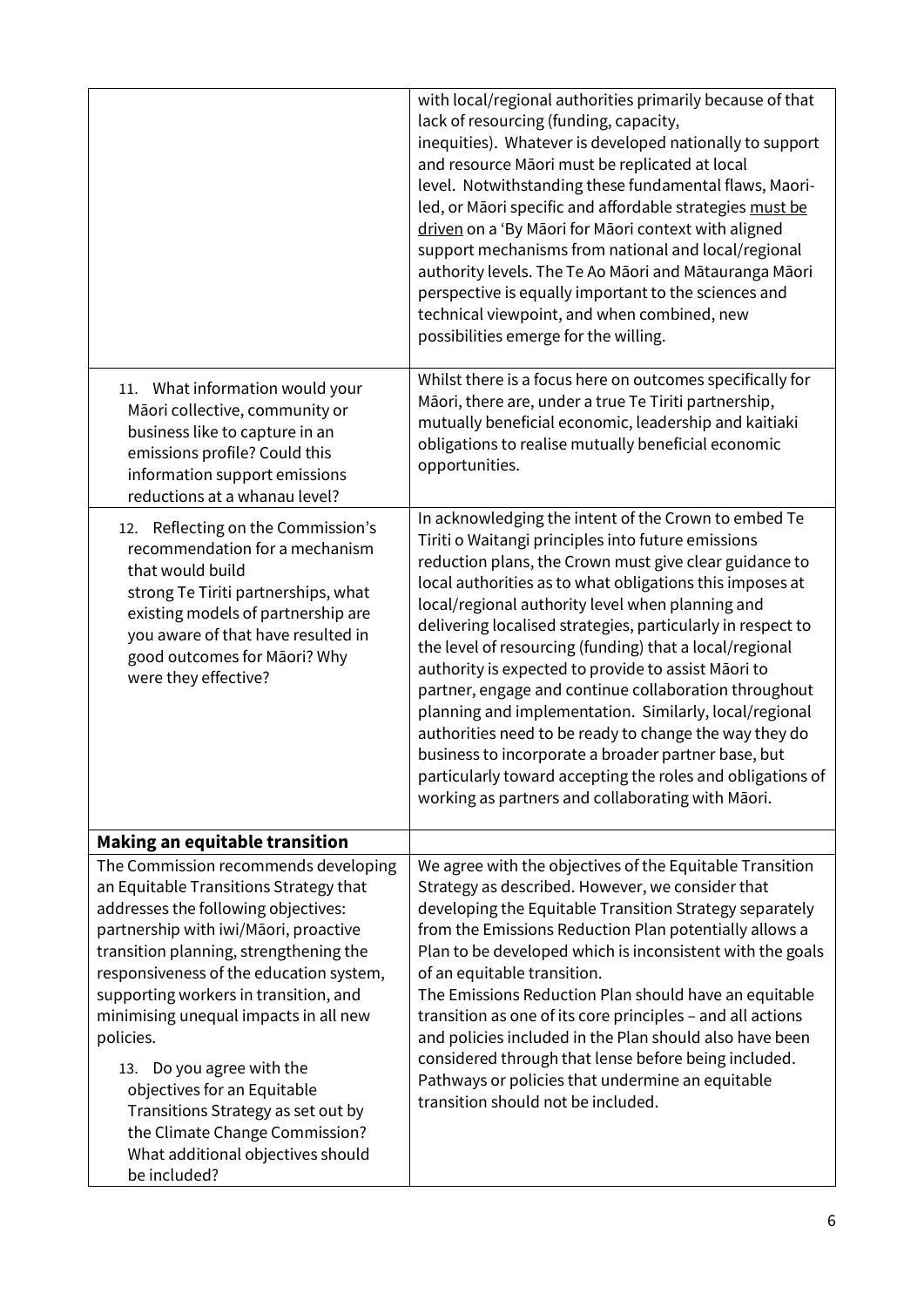| 14. What additional measures are<br>needed to give effect to the<br>objectives noted by the Climate<br>Change Commission and any other<br>objectives that you think should be<br>included in an Equitable<br><b>Transitions Strategy?</b>                             | There also needs to be regular monitoring and reporting<br>on the impacts of the transition, to ensure the actual real<br>world impacts are assessed, and our approach can be<br>constantly improved for affected communities and<br>sectors.                                                                                                                                                                                                                                                                                                                                                                                                                                   |
|-----------------------------------------------------------------------------------------------------------------------------------------------------------------------------------------------------------------------------------------------------------------------|---------------------------------------------------------------------------------------------------------------------------------------------------------------------------------------------------------------------------------------------------------------------------------------------------------------------------------------------------------------------------------------------------------------------------------------------------------------------------------------------------------------------------------------------------------------------------------------------------------------------------------------------------------------------------------|
| The Commission suggests that the<br>Equitable Transitions Strategy should be<br>co-designed alongside iwi/Māori, local<br>government, regional economic<br>development agencies, businesses,<br>workers, unions, the<br>disability community and community<br>groups. | We agree the Equitable Transition Strategy needs to be<br>created in partnership with Māori, but also needs to<br>include input from all sectors of society to be effective.<br>The more views it incorporates, the more effective it will<br>be for society as a whole.                                                                                                                                                                                                                                                                                                                                                                                                        |
| 15. What models and approaches<br>should be used in developing an<br>Equitable Transitions Strategy to<br>ensure that it incorporates and<br>effectively responds to the<br>perspectives and priorities of<br>different groups?                                       |                                                                                                                                                                                                                                                                                                                                                                                                                                                                                                                                                                                                                                                                                 |
| How can Government further<br>16.<br>support households (particularly<br>low-income households) to reduce<br>their emissions footprint?                                                                                                                               | Provide easy to understand information on where most<br>emissions come from and a few basic (and affordable)<br>things people can do to reduce their footprint.<br>But most importantly, the government is in the unique<br>position of being able to provide or fund low-emissions<br>alternatives for the public. For example - incentives for<br>active travel (e.g. electric bikes for each household),<br>funding public transport improvements or cycleways<br>which provide people low-emission alternatives to<br>driving fossil fuel vehicles. Decarbonising the electricity<br>grid is another action which would enable families to<br>lower their carbon footprint. |
| How can Government further<br>17.<br>support workers at threat of<br>displacement to develop new skills<br>and find good jobs with minimal<br>disruption?                                                                                                             | Provide free training, and boost apprenticeships for new<br>low-emission jobs.                                                                                                                                                                                                                                                                                                                                                                                                                                                                                                                                                                                                  |
| 18. What additional resources,<br>tools and information are needed<br>to support community transition<br>planning?                                                                                                                                                    | Community based approaches will be required in areas<br>where employment is dominated by high emission<br>industries.<br>The government may need to incentivise suitable low-<br>emission firms to locate to regions where there will be<br>high employment needs.                                                                                                                                                                                                                                                                                                                                                                                                              |
| How could the uptake of low-<br>19.<br>emissions business models and<br>production methods be best<br>encouraged?                                                                                                                                                     | Incentives could be provided for businesses that rapidly<br>transition to low-emission alternatives.<br>Greater support could also be provided to social<br>enterprises which focus on helping the transitions to a<br>low emission, circular economy. For example,                                                                                                                                                                                                                                                                                                                                                                                                             |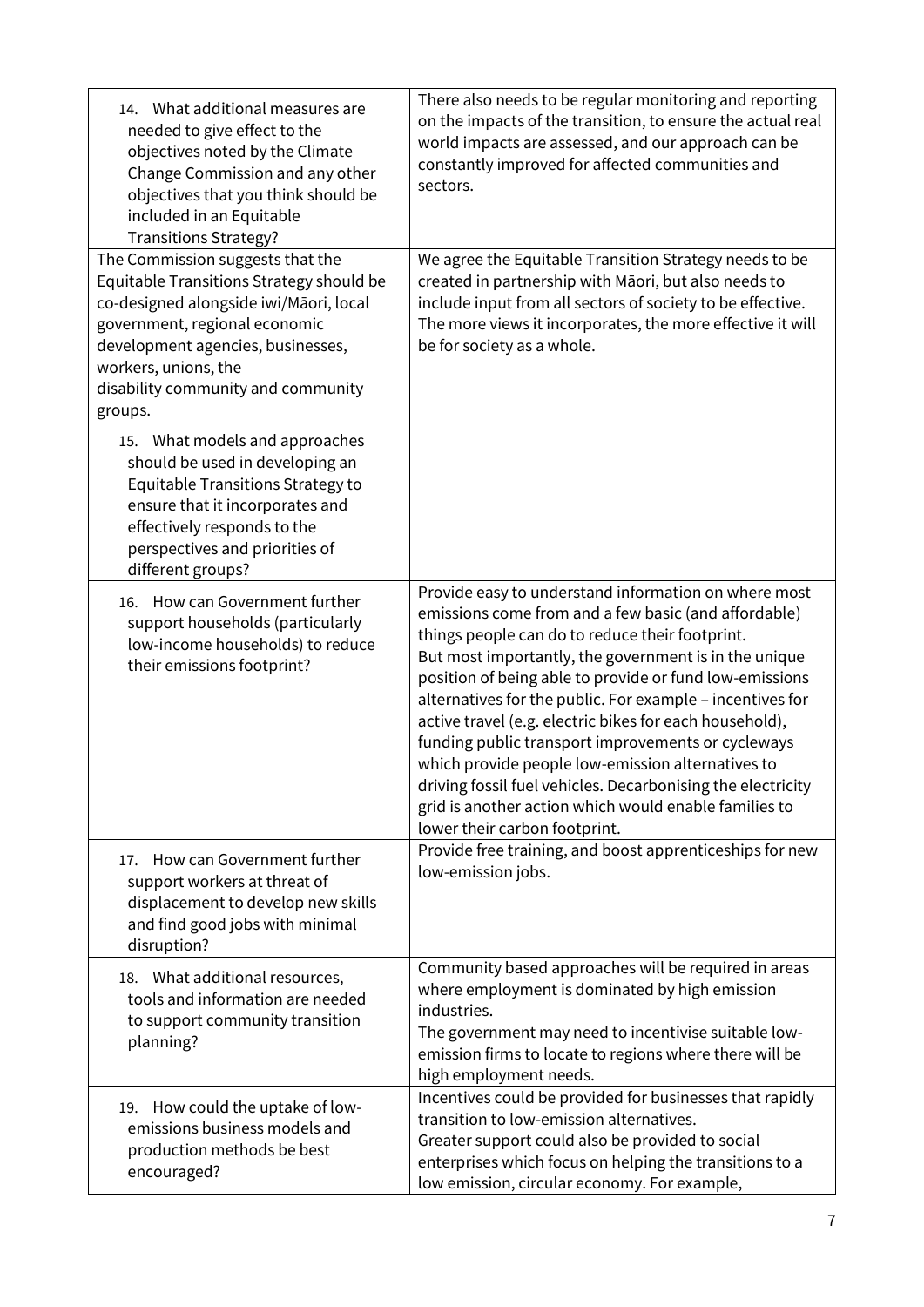|                                                                                                                                                                                                                         | Kilmarnock Enterprises in Christchurch employs people<br>to provide local recycling solutions, including stripping<br>old computers and electrical equipment.                                                                                                                                                                                                                                                                                                                                                                                                                                                                                                                                                                                                                                                                                                                 |
|-------------------------------------------------------------------------------------------------------------------------------------------------------------------------------------------------------------------------|-------------------------------------------------------------------------------------------------------------------------------------------------------------------------------------------------------------------------------------------------------------------------------------------------------------------------------------------------------------------------------------------------------------------------------------------------------------------------------------------------------------------------------------------------------------------------------------------------------------------------------------------------------------------------------------------------------------------------------------------------------------------------------------------------------------------------------------------------------------------------------|
| 20. Is there anything else you wish<br>to share in relation to making an<br>equitable transition?                                                                                                                       |                                                                                                                                                                                                                                                                                                                                                                                                                                                                                                                                                                                                                                                                                                                                                                                                                                                                               |
| <b>Aligning systems and tools</b>                                                                                                                                                                                       |                                                                                                                                                                                                                                                                                                                                                                                                                                                                                                                                                                                                                                                                                                                                                                                                                                                                               |
| <b>Government accountability and</b>                                                                                                                                                                                    |                                                                                                                                                                                                                                                                                                                                                                                                                                                                                                                                                                                                                                                                                                                                                                                                                                                                               |
| coordination                                                                                                                                                                                                            |                                                                                                                                                                                                                                                                                                                                                                                                                                                                                                                                                                                                                                                                                                                                                                                                                                                                               |
| 21. In addition to the Climate<br>Change Commission monitoring<br>and reporting on progress, what<br>other measures are needed to<br>ensure government is held<br>accountable?                                          | It is vital that all government departments / agencies are<br>required to produce emission reduction plans that align<br>with NZ emission budgets and targets.<br>For example, the Ministry of Transport released a<br>discussion document earlier this year proposing four<br>potential options to reduce transport emissions - yet<br>three of the four options were insufficient to meet its own<br>targets. Such plans should no longer even be considered.                                                                                                                                                                                                                                                                                                                                                                                                               |
| 22. How can new ways of working<br>together like mission-oriented<br>innovation help meet our<br>ambitious goals for a fair and<br>inclusive society and a<br>productive, sustainable and<br>climate-resilient economy? | Mission orientated goals enable innovative ideas to solve<br>complex problems. We support this approach as it allows<br>a number of options to be explored without pre-<br>determining the types of actions which would best<br>achieve the goal, opening new opportunities and<br>pathways.                                                                                                                                                                                                                                                                                                                                                                                                                                                                                                                                                                                  |
| 23. Is there anything else you wish<br>to share in relation to government<br>accountability and coordination?                                                                                                           | It is vital that we have an ambitious, coordinated and<br>aligned whole-of-government response to climate<br>change. Climate change will affect every ministry in some<br>way, so enabling frameworks, capability building and<br>tools are needed to help ministers and staff across the<br>different ministries to adopt consistent approaches.<br>These approaches should be shared so regional and local<br>government and business sectors may also benefit (for<br>example procurement guidelines, cost benefit analysis,<br>decision support tools and monitoring and reporting<br>approaches).<br>The Council fully supports central government leadership<br>shown through the Carbon Neutral Government<br>Programme. This will have numerous benefits and will be<br>an important catalyst for business through government<br>procurement and contracting efforts. |
| <b>Funding and financing</b>                                                                                                                                                                                            |                                                                                                                                                                                                                                                                                                                                                                                                                                                                                                                                                                                                                                                                                                                                                                                                                                                                               |
| 24. What are the main barriers or<br>gaps that affect the flow of private<br>capital into low-emissions<br>investment in Aotearoa?                                                                                      | Lack of incentives from the government for investing in<br>low-emission solutions, combined with those who<br>continue to invest in high emitting sectors being<br>effectively sheltered from the true costs of the harm they<br>perpetuate through high emissions. If the costs of<br>pollution don't fall on polluters (or investors), they will be<br>less willing to change. If it is cheaper to simply purchase<br>offsets at an artificially low price than to pay for the true                                                                                                                                                                                                                                                                                                                                                                                         |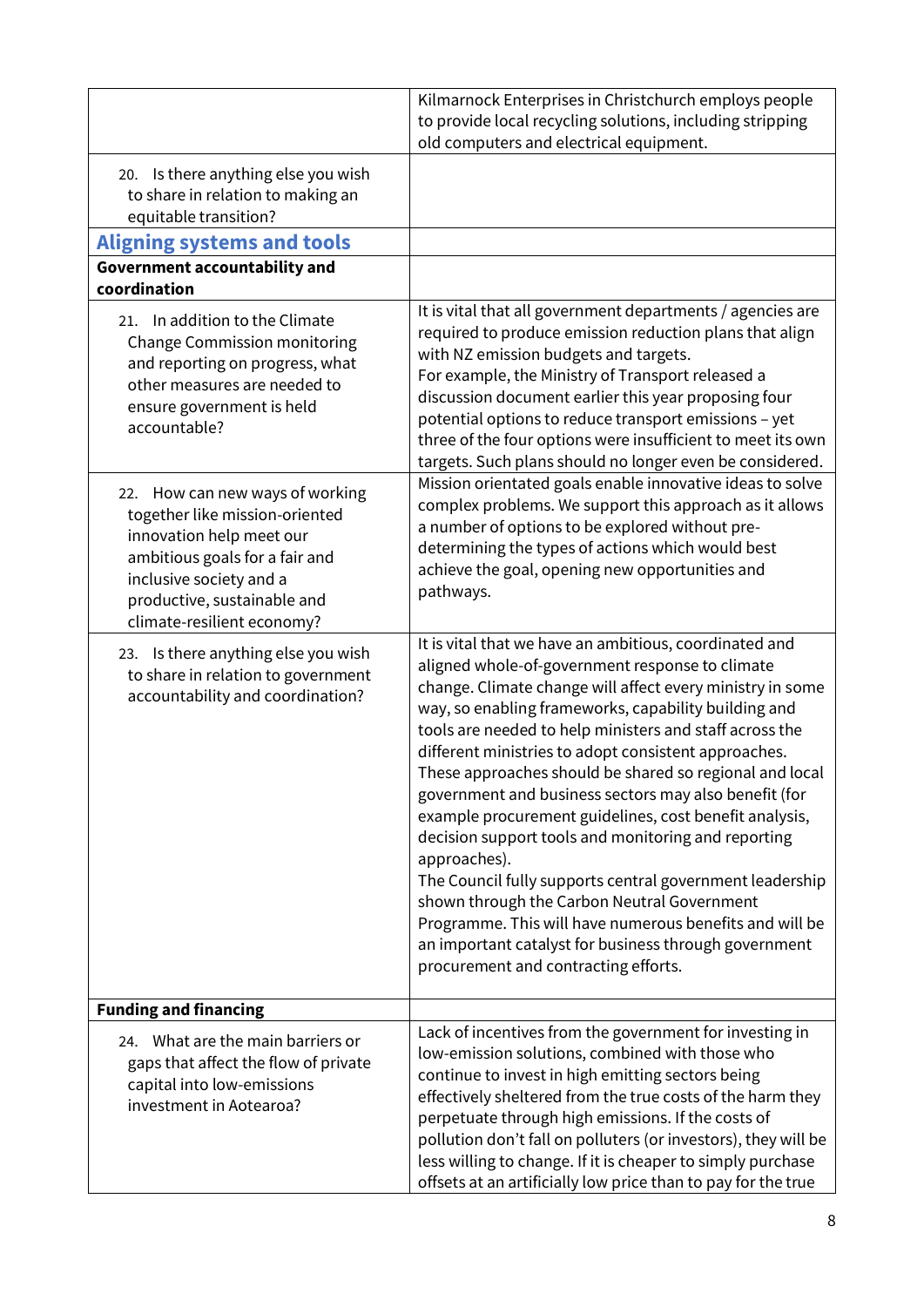|                                                                                                                                                | cost of emissions, businesses are unlikely to be pro-<br>active in reducing their emissions.                                                                                                                                                                                                                                                                                                                                                                                                                                                                   |
|------------------------------------------------------------------------------------------------------------------------------------------------|----------------------------------------------------------------------------------------------------------------------------------------------------------------------------------------------------------------------------------------------------------------------------------------------------------------------------------------------------------------------------------------------------------------------------------------------------------------------------------------------------------------------------------------------------------------|
|                                                                                                                                                | Currently the government is focusing all of its offsetting<br>efforts towards forestry. However, offsetting using<br>projects that reduce emissions, increases significantly<br>the number of opportunities to limit domestic emissions.<br>For example, the Burwood Landfill Gas project that has<br>successfully been powering civic buildings in<br>Christchurch since 2010 was supported through the<br>Government's Projects to Reduce Emissions scheme.<br>Such approaches will directly encourage innovation and<br>investment in the solutions needed. |
| What constraints have Māori<br>25.<br>and Māori collectives experienced<br>in accessing finance for climate<br>change response activities?     |                                                                                                                                                                                                                                                                                                                                                                                                                                                                                                                                                                |
| 26. What else should the<br>Government prioritise in directing<br>public and private finance into<br>low-emissions investment and<br>activity? | Government needs to lead the way by clearly showing<br>where it intends to invest itself, and inviting others to join<br>it.<br>Otherwise it needs to provide incentives (e.g. tax,<br>subsidies etc.) to make investment in low-emission<br>technology more attractive than continued investment in<br>high emissions industries.                                                                                                                                                                                                                             |
| 27. Is there anything else you wish<br>to share in relation to funding and<br>financing?                                                       | On page 34, your opening statement on Funding and<br>Financing is that 'Climate change requires a step change<br>in how we approach financing', and yet no new policies<br>for funding are provided in the document. The summary<br>on page 14 simply states the Emissions Reduction Plan<br>will reflect work currently underway. Funding and<br>Financing will ultimately underpin the entire effort to<br>reduce emissions in New Zealand, so this approach is<br>unlikely to lead to significant change in the public or<br>private sector.                |
| <b>Emissions pricing</b>                                                                                                                       |                                                                                                                                                                                                                                                                                                                                                                                                                                                                                                                                                                |
| <b>General Comments</b>                                                                                                                        | Government control of the emissions price in New<br>Zealand is not letting the market adequately reflect and<br>respond to this price. For a market mechanism to work it<br>needs to be determined by the market place. We suggest<br>removing the artificial ceiling on the New Zealand carbon<br>price to help drive innovation and a low emission<br>economy.                                                                                                                                                                                               |
| Do you have sufficient<br>28.<br>information on future emissions<br>price paths to inform your<br>investment decisions?                        | No - local government does not have sufficient guidance<br>on price expectations and so is less able to take this into<br>account in decision making. We support the submission<br>recommendation from Taituarā, which calls for 'the<br>publication and regular review of long-term abatement<br>values based on the price of carbon' to help local<br>government and others inform their investment<br>decisions.                                                                                                                                            |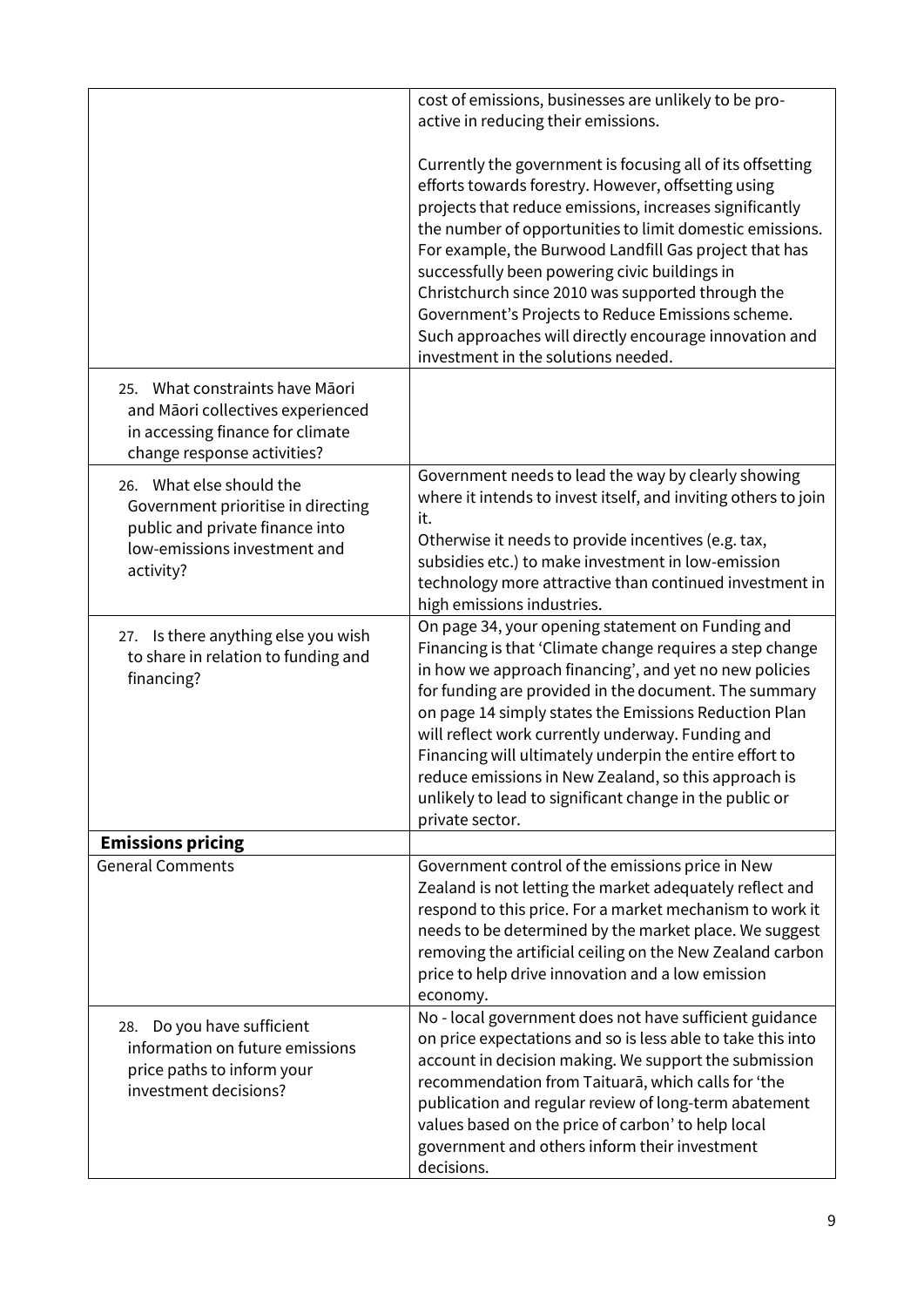|                                                                                                                                                                                                                                                                                                              | As an example, current government estimates and<br>guidance appears to be outdated, because the price is<br>currently higher than the forecasts and forecasts vary<br>greatly (e.g. Parliamentary Commission for the<br>Environment medium ambition \$50 per tonne CO2-e,<br>MFE upper range \$50 per tonne CO2-e, yet the current NZ<br>price is \$65 per tonne CO2-e from CommTrade).                                                                                                                                                |
|--------------------------------------------------------------------------------------------------------------------------------------------------------------------------------------------------------------------------------------------------------------------------------------------------------------|----------------------------------------------------------------------------------------------------------------------------------------------------------------------------------------------------------------------------------------------------------------------------------------------------------------------------------------------------------------------------------------------------------------------------------------------------------------------------------------------------------------------------------------|
| 29. What emissions price are you<br>factoring into your investment<br>decisions?                                                                                                                                                                                                                             | The Council is looking to develop a policy to incorporate<br>carbon pricing into investment decisions.<br>Local government needs better decision support tools<br>and cost benefit analysis tools, to more consistently<br>factor in the future cost of carbon and climate<br>implications of decision-making. This is especially<br>needed when long-term investments are being made. For<br>cost effective delivery, these tools could be developed<br>nationally and then shared throughout New Zealand.                            |
| Do you agree the treatment of<br>30.<br>forestry in the New Zealand<br><b>Emissions Trading Scheme (NZ</b><br>ETS) should not result in a delay, or<br>reduction of effort, in reducing<br>gross emissions in other sectors of<br>the economy?                                                               | We agree that gross emissions reductions should be the<br>focus of government policy, with offsets from forestry<br>only used for residual emissions in hard to abate sectors.                                                                                                                                                                                                                                                                                                                                                         |
| 31. What are your views on the<br>options presented above to<br>constrain forestry inside the NZ<br>ETS? What does the Government<br>need to consider when assessing<br>options? What unintended<br>consequences do we need to<br>consider to ensure we do not<br>unnecessarily restrict forest<br>planting? | We agree that there should be limits introduced for the<br>number of forestry units surrendered from non-forestry<br>participants under the ETS.<br>Increasing the value of units for permanent native forest<br>compared to exotic forestry may also incentivise more<br>long term sequestration.                                                                                                                                                                                                                                     |
| 32. Are there any other views you<br>wish to share in relation to<br>emissions pricing?                                                                                                                                                                                                                      | Government control of the emissions price in New<br>Zealand is not letting the market adequately reflect and<br>respond to the true price of carbon. For a market<br>mechanism to work it needs to be determined by the<br>market place. We suggest removing the artificial ceiling<br>on the New Zealand carbon price to help drive innovation<br>and a low emission economy.                                                                                                                                                         |
| <b>Planning</b>                                                                                                                                                                                                                                                                                              | The form and location of residential development has a<br>great influence on the long-term emissions from a city.<br>Well-located residential intensification, for example<br>around key activity centres, which have a diversity of<br>work, retail, recreational and transport opportunities<br>nearby, would enable people to more easily access their<br>daily needs. Current moves for wholesale and distributed<br>intensification could undermine the thoughtful location<br>of people and so drive up emissions because of the |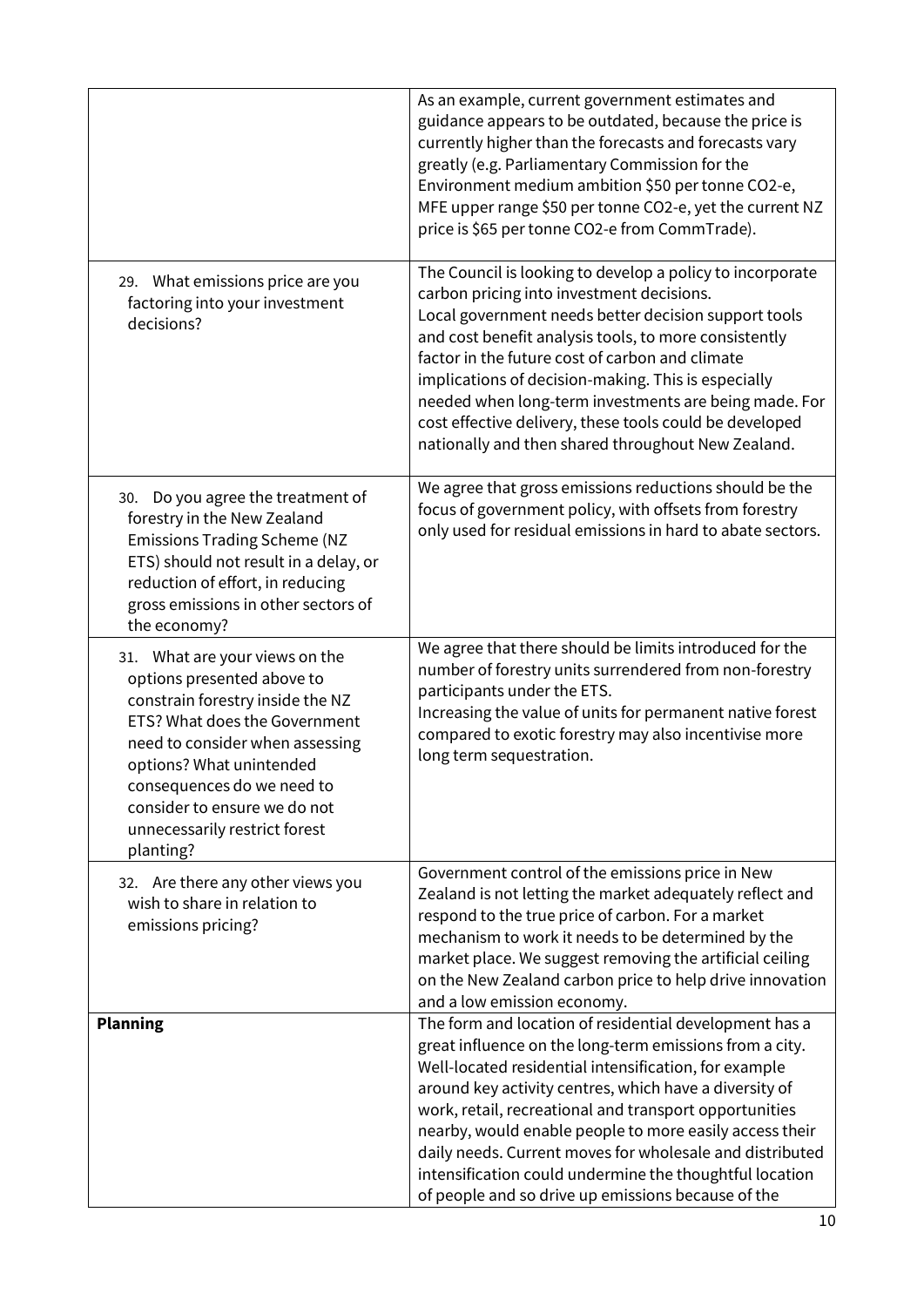|                                                                                                                                                                                                                        | increased need to travel (e.g. changes imposed by the<br>Resource Management (HUD) Amendment Bill.                                                                                                                                                                                                                                                                                                                                             |
|------------------------------------------------------------------------------------------------------------------------------------------------------------------------------------------------------------------------|------------------------------------------------------------------------------------------------------------------------------------------------------------------------------------------------------------------------------------------------------------------------------------------------------------------------------------------------------------------------------------------------------------------------------------------------|
|                                                                                                                                                                                                                        | In addition, encouraging intensification in locations<br>known to be vulnerable to sea level rise or flooding,<br>would ultimately result in greater risks for the<br>community and greater levels of emissions when these<br>buildings and infrastructure needed to be repaired or<br>ultimately moved due to hazards. However, most of<br>these areas should be addressed by National Policy<br>Statement - Urban Design Qualifying Matters. |
|                                                                                                                                                                                                                        | Abolishing the need for green outdoor spaces around<br>buildings will exacerbate flood risks, through the<br>increase of impervious surfaces, add to urban<br>overheating (as shade and greenspaces cool<br>neighbourhoods), and is counter to restoring nature and<br>supporting wellbeing in our cities.                                                                                                                                     |
|                                                                                                                                                                                                                        | These points and more, were made in the Council's<br>submission on the proposed Resource Management<br>(HUD) Amendment Bill. But they reinforce the need to<br>have policy alignment when it comes to reducing<br>emissions and growing resilience.                                                                                                                                                                                            |
|                                                                                                                                                                                                                        | The government needs to be a leader in sustainable<br>developments itself. Kāinga Ora has made good progress<br>in its new developments, and more could be done to trial<br>innovate new ideas in its developments.                                                                                                                                                                                                                            |
| In addition<br>33.<br>to resource management reform,<br>what changes should we prioritise<br>to ensure our planning system<br>enables emissions reductions<br>across sectors? This could include                       | The Emissions Reduction Plan Discussion Document<br>notes that the extent of the current emissions impact of<br>urban areas is unknown (p.42). We would strongly advise<br>that this data is collated, so that impacts of<br>intensification on emissions profiles can be better<br>understood and addressed.                                                                                                                                  |
| partnerships, emissions impact<br>quantification for planning<br>decisions, improving data and<br>evidence, expectations for crown<br>entities, enabling local<br>government to make decisions to<br>reduce emissions. | The Emissions Reduction Plan should also contemplate<br>measures to reduce and/or offset emissions that are<br>created as part of the drive for increased residential<br>intensification.                                                                                                                                                                                                                                                      |
|                                                                                                                                                                                                                        | One way that it could do this is through the promotion or<br>protection of green space either by private property<br>owners or by local government. We know that in<br>Christchurch, intensification of residential properties<br>often comes at the expense of existing green space and                                                                                                                                                       |
|                                                                                                                                                                                                                        | green assets e.g. trees, with limited/no requirement to<br>reinstate or replace these meaningfully. Proposed<br>changes as part of the Resource Management (Enabling<br>Housing Supply and Other Matters) Amendment Bill will                                                                                                                                                                                                                  |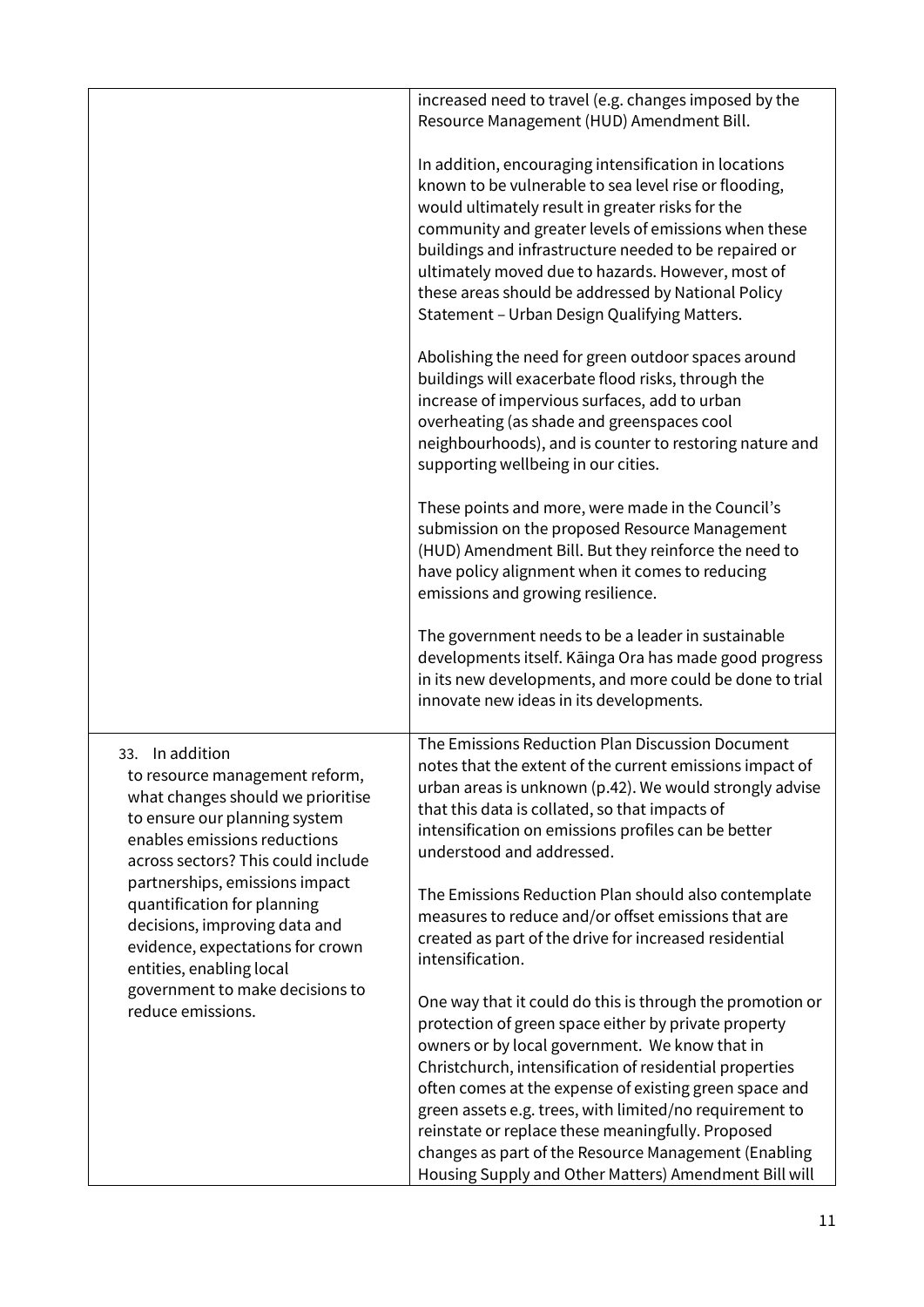|                                                                    | further reduce the need for landscaping from a minimum     |
|--------------------------------------------------------------------|------------------------------------------------------------|
|                                                                    | of 20% of site coverage to no minimum.                     |
|                                                                    |                                                            |
|                                                                    | A sole focus on housing growth can resulting in poor       |
|                                                                    | social, environmental and economic wellbeing               |
|                                                                    | outcomes. Poorly planned and rapid greenfield              |
|                                                                    | expansion locks in a legacy of high input and high         |
|                                                                    | footprint, neighbourhoods and homes. Development           |
|                                                                    | must be integrated with transport and infrastructure and   |
|                                                                    | be designed to reduce the need for private vehicles (e.g.  |
|                                                                    | 15 minute neighbourhoods and growth in areas with          |
|                                                                    | existing infrastructure and around key activity centres).  |
| 34. What more do we need to do to                                  | The government's drive for increased residential           |
|                                                                    | intensification is understood. More work needs to be       |
| promote urban intensification,                                     | done to understand the impacts on emissions - as above,    |
| support low-emissions land uses<br>and concentrate intensification | the data is not yet well understood.                       |
|                                                                    | The recently-announced Resource Management                 |
| around public transport and                                        | (Enabling Housing Supply) Amendment Bill will, if          |
| walkable neighbourhoods?                                           | enacted, enable increased residential density of up to     |
|                                                                    | three houses, of up to three storeys, on single sections   |
|                                                                    | across Tier 1 urban areas. Where previously councils       |
|                                                                    | focused increased residential density around public        |
|                                                                    | transport corridors and within walking distance of key     |
|                                                                    | activity centres, the blanket city-wide approach           |
|                                                                    | proposed in the Bill will lead to new development away     |
|                                                                    | from public transport and key activity centres, contrary   |
|                                                                    | to the goals of increasing public and active transport     |
|                                                                    | uptake and reducing emissions.                             |
|                                                                    |                                                            |
|                                                                    | To be more efficient and consistent, we encourage the      |
|                                                                    | development of national tools and approaches that can      |
|                                                                    | help decision making at the local level (e.g. tools that   |
|                                                                    | help understand the environmental footprint of urban       |
|                                                                    | development decisions). One such tool (Envision            |
|                                                                    | Scenario Planning Tool) has been developed by              |
|                                                                    | Canterbury University through the National Science         |
|                                                                    | Challenge - Better Homes Towns and Cities programme.       |
| 35. Are there any other views you                                  | The Discussion Document emphasises a need for a            |
| wish to share in relation to                                       | joined-up approach between central and local               |
| planning?                                                          | government to decrease emissions (p.18, p.57): "To get     |
|                                                                    | started, we need to empower central and local              |
|                                                                    | government, iwi/Māori, communities and business to         |
|                                                                    | collaborate on a multi sector approach to reducing         |
|                                                                    | emissions " (p.18).                                        |
|                                                                    | However, it is clear that there are overlapping objectives |
|                                                                    | between the emissions reduction programme and other        |
|                                                                    | key work underway such as the programme of Resource        |
|                                                                    | Management Act reform; National Policy Statement on        |
|                                                                    | Urban Development; and the recently announced              |
|                                                                    | changes to medium density as part of the Resource          |
|                                                                    | Management (Enabling Housing Supply and Other              |
|                                                                    | Matters) Amendment Bill.                                   |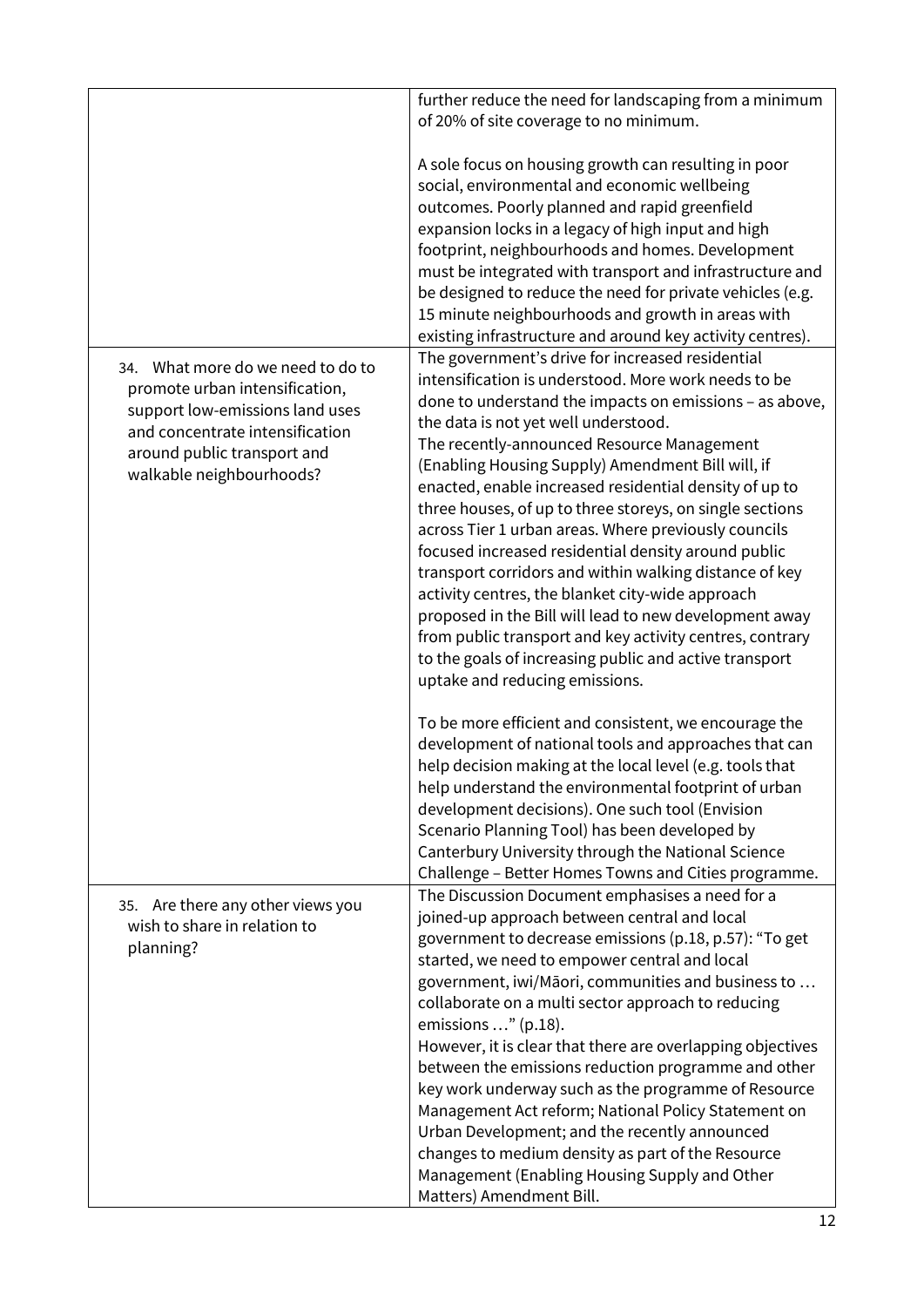|                                                                                                                                                  | Further work is needed to explore and resolve the<br>apparent tensions in national direction and policies. The<br>Council recognises that there are challenges in achieving<br>multiple objectives; greater understanding of how these<br>policies will integrate is needed. For example, actions to<br>increase housing supply by building up and out can<br>create a tension with actions to reduce greenhouse gas<br>emissions and protect productive land, if urban areas<br>sprawl outwards. In addition, direction to intensify<br>existing residential areas can come at the expense of<br>trees and greenspace - key assets in the pursuit of<br>emissions reduction.<br>The Government needs to provide strong support for<br>local government decisions on land use and<br>transport/infrastructure integration, for example by<br>prohibiting urban development outside of designated<br>growth corridors, and addressing housing pressures first<br>and foremost through increased density. The National<br>Policy Statement on Urban Development has encouraged<br>a number of plan changes (approximately 20) in Selwyn<br>District for Greenfield residential urban expansion. If<br>these are approved they will increase housing supply -<br>however they will also increase emissions from transport<br>because of their greenfield location.<br>We need to consider the emission and resilience<br>implications of planning decisions and the potential for<br>low carbon adaptation options. Designing infrastructure<br>with both an adaption and resilience lens will be more<br>cost effective. |
|--------------------------------------------------------------------------------------------------------------------------------------------------|------------------------------------------------------------------------------------------------------------------------------------------------------------------------------------------------------------------------------------------------------------------------------------------------------------------------------------------------------------------------------------------------------------------------------------------------------------------------------------------------------------------------------------------------------------------------------------------------------------------------------------------------------------------------------------------------------------------------------------------------------------------------------------------------------------------------------------------------------------------------------------------------------------------------------------------------------------------------------------------------------------------------------------------------------------------------------------------------------------------------------------------------------------------------------------------------------------------------------------------------------------------------------------------------------------------------------------------------------------------------------------------------------------------------------------------------------------------------------------------------------------------------------------------------------------------------------------------------------------------------|
| Research, science and innovation                                                                                                                 |                                                                                                                                                                                                                                                                                                                                                                                                                                                                                                                                                                                                                                                                                                                                                                                                                                                                                                                                                                                                                                                                                                                                                                                                                                                                                                                                                                                                                                                                                                                                                                                                                        |
| <b>General comments</b>                                                                                                                          |                                                                                                                                                                                                                                                                                                                                                                                                                                                                                                                                                                                                                                                                                                                                                                                                                                                                                                                                                                                                                                                                                                                                                                                                                                                                                                                                                                                                                                                                                                                                                                                                                        |
| 36. What are the big challenges,<br>particularly around technology,<br>that a mission-based approach<br>could help solve?                        | Data, both private and public data required to inform and<br>stimulate ideas.<br>Attracting the right people into the mission; these need<br>to be a combination of both public and private sector -<br>but let industry lead, supported by government.<br>This cannot just be the same players - ensuring this is not<br>only Wellington focused, the regions need to be<br>empowered.<br>There needs to be an open knowledge base.<br>Rapid prototyping should be promoted, and successful<br>initiatives scaled. De-risk the environment.                                                                                                                                                                                                                                                                                                                                                                                                                                                                                                                                                                                                                                                                                                                                                                                                                                                                                                                                                                                                                                                                           |
| How can the<br>37.<br>research, science and innovation<br>system better support sectors such<br>as energy, waste or hard-to-abate<br>industries? | Required at a regional level. RSI to support local<br>government and economic development agencies who<br>have the knowledge and the relationships at a regional<br>level.                                                                                                                                                                                                                                                                                                                                                                                                                                                                                                                                                                                                                                                                                                                                                                                                                                                                                                                                                                                                                                                                                                                                                                                                                                                                                                                                                                                                                                             |
| 38. What opportunities are there in<br>areas where Aotearoa has a unique                                                                         | Research into solutions for agricultural emissions are one<br>area Aotearoa has a unique advantage with innovation<br>hubs such as those in Lincoln already looking into                                                                                                                                                                                                                                                                                                                                                                                                                                                                                                                                                                                                                                                                                                                                                                                                                                                                                                                                                                                                                                                                                                                                                                                                                                                                                                                                                                                                                                               |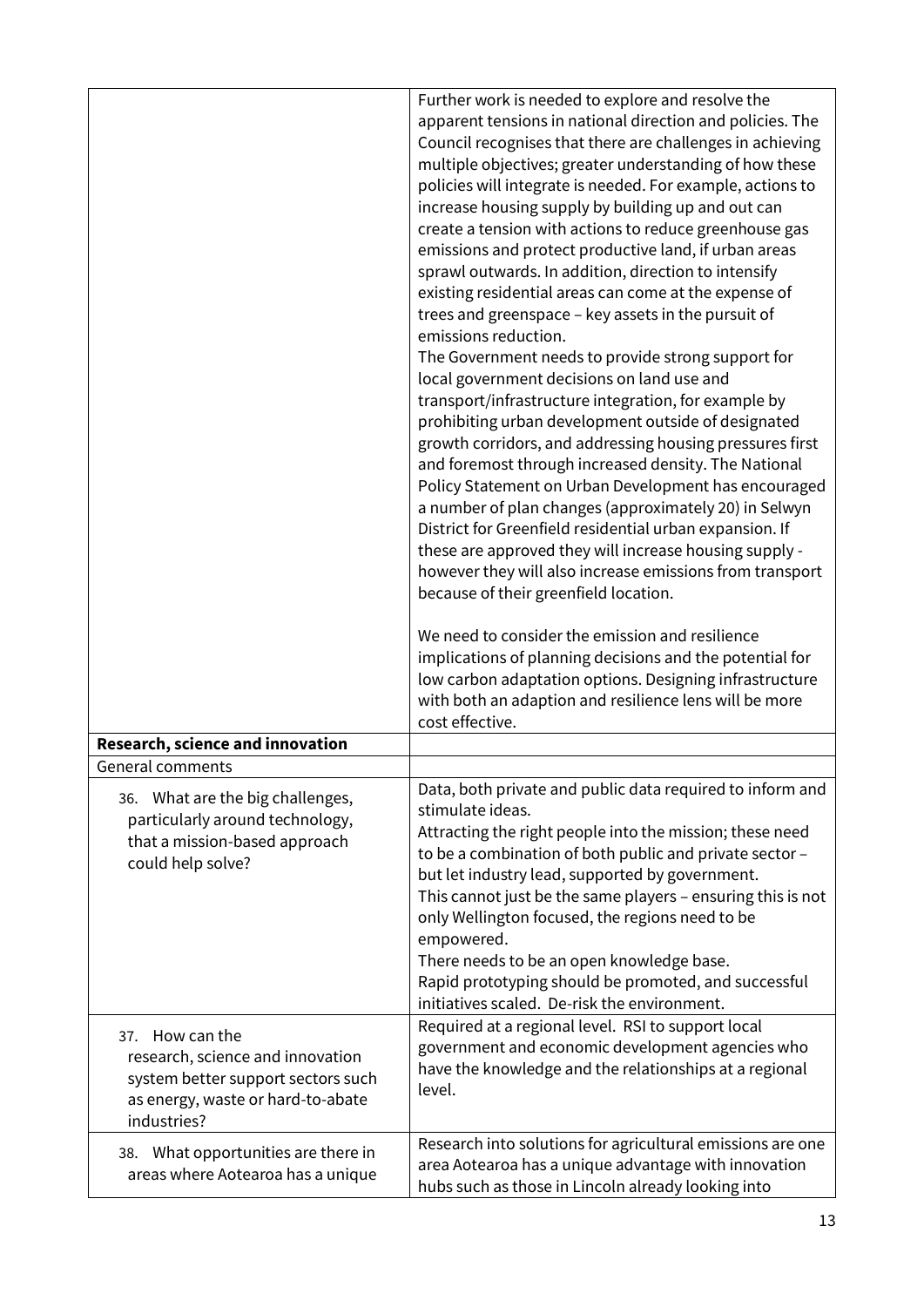| global advantage in low-emissions<br>abatement?                                                                                                                                                                                                                                                                              | solutions which could have local, and then global<br>benefits.<br>Green power, hydro power.<br>Geographic variances allow us to trial different<br>approaches.<br>Aotearoa's size supports rapid delivery and accelerated<br>innovation.<br>City and regional councils have the opportunity to<br>collaborate with industry to come innovative<br>technologies and products as well as opportunities to co-<br>create scalable solution.                                                                                                                                                                                                |
|------------------------------------------------------------------------------------------------------------------------------------------------------------------------------------------------------------------------------------------------------------------------------------------------------------------------------|-----------------------------------------------------------------------------------------------------------------------------------------------------------------------------------------------------------------------------------------------------------------------------------------------------------------------------------------------------------------------------------------------------------------------------------------------------------------------------------------------------------------------------------------------------------------------------------------------------------------------------------------|
| 39. How can Aotearoa grow<br>frontier firms to have an impact on<br>the global green economy? Are<br>there additional requirements<br>needed to ensure the growth of<br>Māori frontier firms? How can we<br>best support and learn<br>from mātauranga Māori in the<br>science and innovation systems, to<br>lower emissions? | Show the pathways to success in order to grow frontier<br>firms. Help them to think 'big' - that the opportunities<br>are global. Create genuine collaborations between start-<br>ups and established industry players. Encourage local<br>government, economic development agencies and<br>regional councils to support frontier firms trailing new<br>technology and products. E.g. Use of red zone land in<br>Christchurch, access to waste streams etc.<br>Fit for purpose procurement processes to support<br>emerging technology and products are required.                                                                       |
| 40. What are the opportunities for<br>innovation that could generate the<br>greatest reduction in emissions?<br>What emissions reduction could<br>we expect from these innovations,<br>and how could we quantify it?                                                                                                         | Regions have a good handle on their local innovation<br>community. Support the establishment of cohorts that<br>are already working together to solve these problems -<br>such as agriculture, transport, waste, energy etc.                                                                                                                                                                                                                                                                                                                                                                                                            |
| 41. Are there any other views you<br>wish to share in relation to<br>research, science and innovation?                                                                                                                                                                                                                       | ChristchurchNZ has a clustering programme of<br>'supernodes' which could be leveraged to support<br>transitioning to a low emission and climate resilient<br>future. One of the supernodes specially targets Food,<br>Fibre and Agritech.<br>There is an opportunity to develop a regional or national<br>'Digital Twin' (essentially a 3D virtual model of an area<br>including the built environment). This would provide an<br>ability to combine complex and previously disparate<br>datasets and perform simulations that could help<br>support the adoption of new and more sustainable<br>technology and approaches.             |
| <b>Behaviour change</b>                                                                                                                                                                                                                                                                                                      |                                                                                                                                                                                                                                                                                                                                                                                                                                                                                                                                                                                                                                         |
| <b>General comments</b>                                                                                                                                                                                                                                                                                                      | It is vital that Central Government leads a national<br>awareness raising and education campaign about<br>climate change and the need to act. This will need to be a<br>significant and sustained effort, much like efforts to<br>reduce harm on our roads or smoking. This campaign<br>should appeal to core kiwi values and have a clear and<br>simple call to action - linked to support available<br>nationally to take action. It should also share stories of a<br>diverse range of people taking action - businesses,<br>households, communities, schools, iwi and farmers.<br>Local government can help supply stories and case |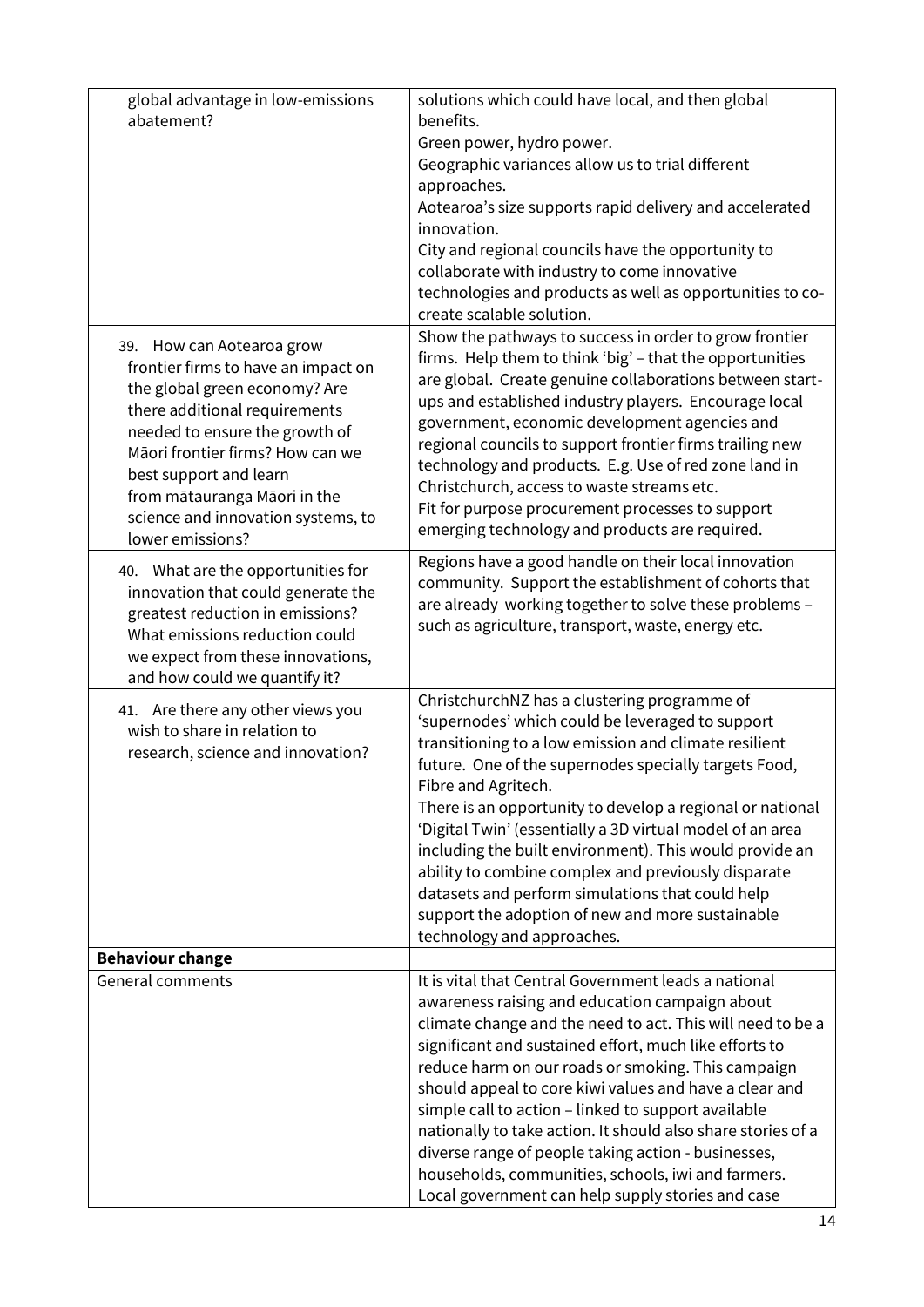|                                                                                                              | studies and foster connections with local networks and<br>groups.                                                                                                                                                                                                                                                                                                                                                                                                                                                                                                  |
|--------------------------------------------------------------------------------------------------------------|--------------------------------------------------------------------------------------------------------------------------------------------------------------------------------------------------------------------------------------------------------------------------------------------------------------------------------------------------------------------------------------------------------------------------------------------------------------------------------------------------------------------------------------------------------------------|
|                                                                                                              | A good example of a joined-up national approach is the<br>Road Safety Strategy "Road to Zero"<br>https://www.nzta.govt.nz/safety/what-waka-kotahi-is-<br>doing/nz-road-safety-strategy/<br>which has a combination of advertising, resources,<br>partnership programmes, grant funding, programme<br>development and implementation. This, plus a multi-<br>year commitment of resources over decades, would be<br>the minimum order of magnitude required.                                                                                                        |
|                                                                                                              | The effectiveness of Government funded public<br>campaigns like Genless should be measured in terms of<br>the practical outcomes achieved - we believe the Genless<br>advertising is confusing and may not be resulting in<br>awareness or behaviour change. It may also only be<br>appealing to those already active. The Mercury Energy<br>'say goodbye' campaign, is delivering a much clearer call<br>to action for a wider audience (focused on electric<br>vehicles).                                                                                        |
|                                                                                                              | We support the concept of a behaviour change fund to<br>allow organisations throughout New Zealand reach<br>audiences at the local level in innovative ways. It will be<br>important that this fund has sound measures of success<br>and aids wider learning from the projects supported (to<br>enable the sharing of good practice). It will be vital that<br>MfE adopts enabling fund management processes to<br>keep transaction costs low for organisations who apply<br>and for MfE.                                                                          |
| 42. What information, tools or<br>forums would encourage you to<br>take greater action on climate<br>change? | The science of climate change and sustainability (e.g. the<br>challenges and solutions) must be taught in schools as<br>part of the NZ Curriculum. If we are not equipping future<br>generations with this core knowledge, then we will fail to<br>make the lasting and transformational changes needed.<br>This was a core demand from the recent School Strike for<br>Climate - to include climate change in the curriculum.                                                                                                                                     |
|                                                                                                              | Schools can also be role models of sustainability for their<br>students and their communities. This can be achieved by<br>the way schools are designed and operated, as well as<br>the way learning is shared with students and the<br>community. For example, all schools should manage<br>their waste, be energy efficient, encourage sustainable<br>travel behaviours, conserve water and encourage the<br>growing and eating of healthy food. Schools and early<br>childcare centres operating in this way will be powerful<br>community education facilities. |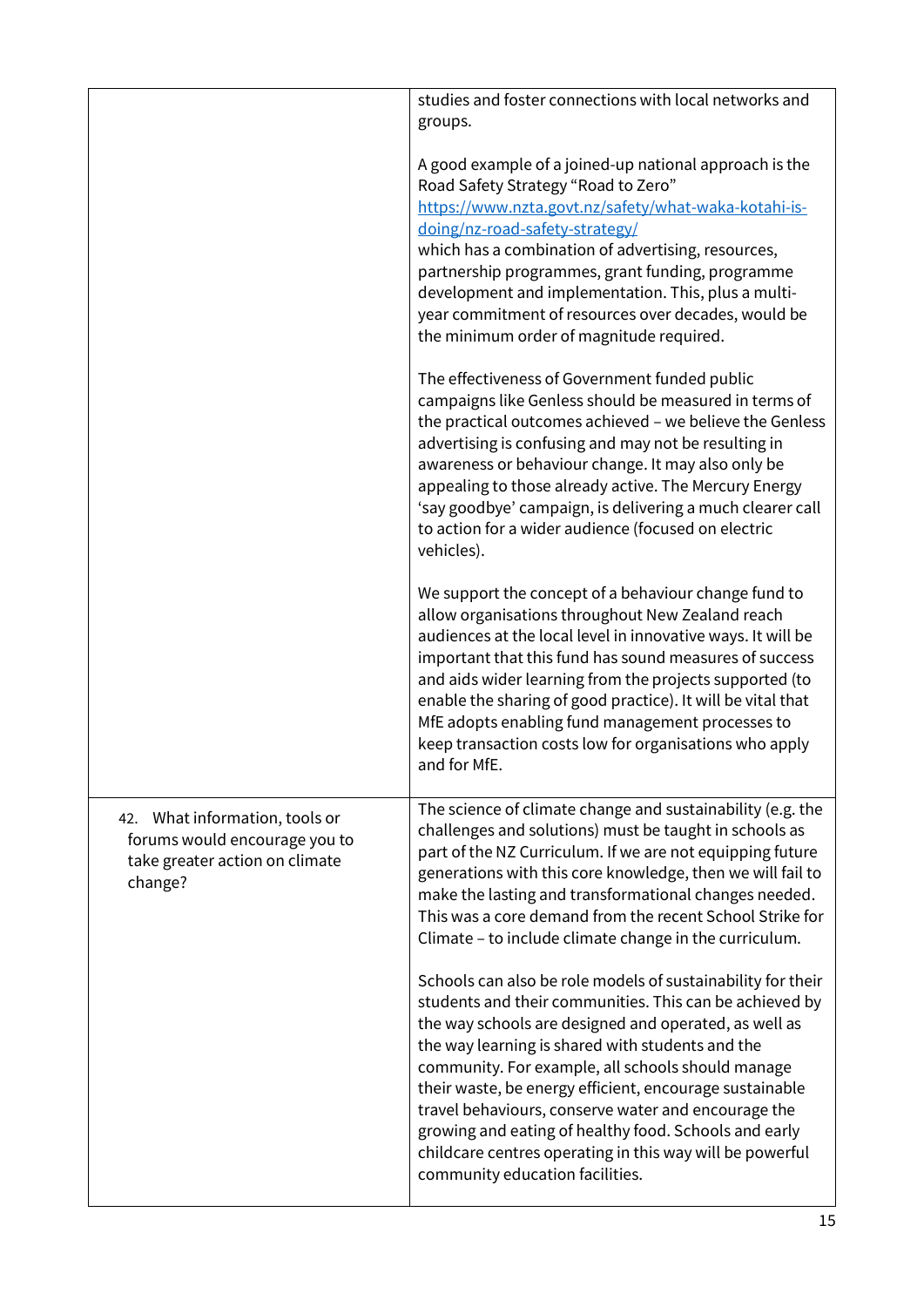|                                                                                                                                                                                     | Schools can also deliver community education through<br>evening classes and courses. This previously occurred<br>with the help of government funding for community<br>education. An example of this was the Household<br>Sustainability courses taught by community facilitators,<br>trained by the Sustainable Living Education Trust.                                                                                                                                                                                                                      |
|-------------------------------------------------------------------------------------------------------------------------------------------------------------------------------------|--------------------------------------------------------------------------------------------------------------------------------------------------------------------------------------------------------------------------------------------------------------------------------------------------------------------------------------------------------------------------------------------------------------------------------------------------------------------------------------------------------------------------------------------------------------|
| 43. What messages and/or sources<br>of information would you trust to<br>inform you on the need and<br>benefits of reducing your<br>individual and/or your businesses<br>emissions? | A variety of different messengers will be required to reach<br>different sectors of the community. As shown with the<br>vaccination campaign, a strong central government<br>campaign will work for many people, but other and more<br>local voices are needed to reach everyone. Local<br>government and local community and business groups<br>are best placed to lead and coordinate local efforts.                                                                                                                                                       |
|                                                                                                                                                                                     | Positive case studies and stories of action taken by<br>households, schools, communities, businesses, iwi and<br>councils will be vital to grow momentum and encourage<br>others to act. We need plenty of different forums to<br>share, celebrate and encourage positive action. These<br>stories could be collected and curated nationally and<br>send out to key networks to share with their<br>communities. Partnerships with mainstream media will<br>need to be fostered e.g. "The Forever Project" run by<br>Stuff is a useful way to share stories. |
|                                                                                                                                                                                     | Behaviour change is not the same as mass marketing.<br>The Warm-up Kiwi Homes insulation subsidy or the EV<br>Rebate are essentially behaviour change approaches.<br>These specific and practical approaches should continue<br>or be expanded and be complemented by a wider<br>communications approach that encourages uptake.                                                                                                                                                                                                                             |
|                                                                                                                                                                                     | Understanding and responding to core barriers will be<br>vital for successful behaviour change. National-level<br>research could be undertaken and shared with local<br>government and key influencers to more efficiently<br>support local delivery.                                                                                                                                                                                                                                                                                                        |
| 44. Are there other views you wish<br>to share in relation to behaviour<br>change?                                                                                                  | We support the efforts to establish a fund to drive<br>behaviour change, but it's important to continuously<br>compare this type of investment to walking and cycling<br>infrastructure or public transport investment, which will<br>enable and underpin the behaviours sought.<br>The government's current approach is silent on the need<br>to eat healthy, local and low carbon food choices.                                                                                                                                                            |
| Moving Aotearoa to a circular economy                                                                                                                                               |                                                                                                                                                                                                                                                                                                                                                                                                                                                                                                                                                              |
| <b>General comments</b>                                                                                                                                                             | We agree with the core principles of a circular economy<br>MfE have set out, but would add that the system would<br>need to be powered by renewable energy for it to be<br>sustainable. The Ellen Macarthur Foundation is a leader<br>on circular economy approaches and have formed useful                                                                                                                                                                                                                                                                  |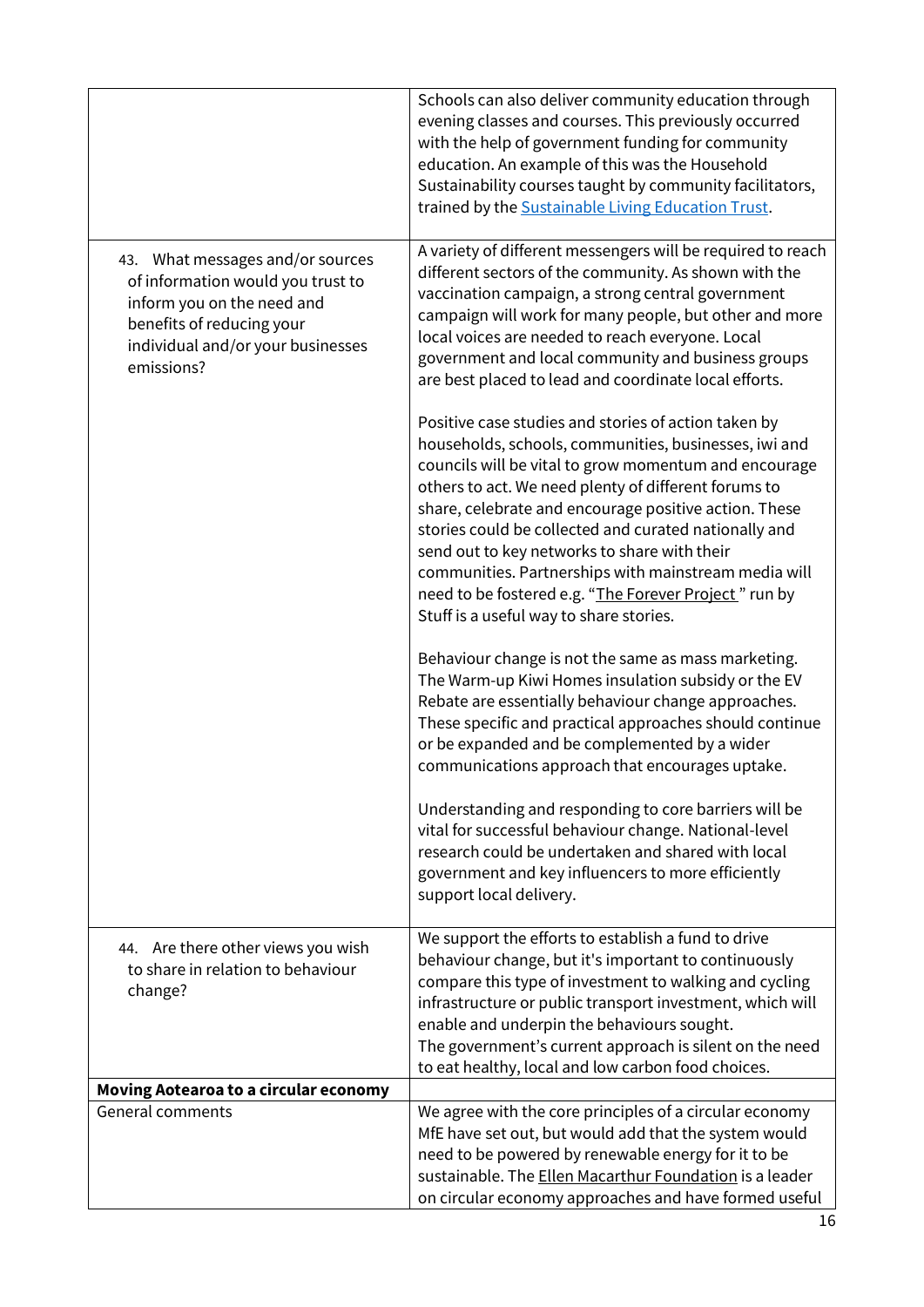|                                                                                                                                                                                                                             | partnerships with industry and have guidance for<br>governments. Circular economy approaches must apply<br>to the biological cycle and the industrial cycle of<br>products. The current approach proposed by<br>government focuses only on the bioeconomy. To address<br>the industrial cycle, more emphasis is needed on product<br>stewardship and lifecycle responsibilities.                                                                                                                                                                                                                                                       |
|-----------------------------------------------------------------------------------------------------------------------------------------------------------------------------------------------------------------------------|----------------------------------------------------------------------------------------------------------------------------------------------------------------------------------------------------------------------------------------------------------------------------------------------------------------------------------------------------------------------------------------------------------------------------------------------------------------------------------------------------------------------------------------------------------------------------------------------------------------------------------------|
| Recognising our strengths,<br>45.<br>challenges, and opportunities,<br>what do you think our circular<br>economy could look like in 2030,<br>2040, and 2050, and what do we<br>need to do to get there?                     | We support the Government exploring and supporting<br>circular economy approaches in New Zealand because of<br>the many benefits that would be delivered. Local social<br>enterprises offer some great examples of purpose driven<br>businesses delivering more sustainable outcomes. For<br>example, Cultivate Christchurch grow food in the central<br>city, deliver food to local cafes using an electric bike and<br>collect and compost food scraps to feed the soil where<br>the food is grown. Kilmarnock Enterprises also provides<br>local recycling solutions through the ethical employment<br>of people with disabilities. |
| 46. How would you define the<br>bioeconomy and what should be in<br>scope of a bioeconomy agenda?<br>What opportunities do you see in<br>the bioeconomy for Aotearoa?                                                       | The Climate Commission's definition on page 49 is fine.<br>New Zealand should be leaders in the Bioeconomy and<br>related technologies. An example of fostering<br>opportunities in this sector is reflected in the<br>Christchurch NZ Supernodes programme. Canterbury is<br>positioning itself as a centre of excellence for the Food,<br>Fibre, and Agritech sectors.                                                                                                                                                                                                                                                               |
| 47. What should a circular<br>economy strategy<br>for Aotearoa include? Do you agree<br>the bioeconomy should be<br>included within a circular economy<br>strategy?                                                         | The bioeconomy can form part of the circular economy,<br>but the concept of the circular economy itself needs to be<br>wider - ultimately covering concepts that can be applied<br>to the entire economy.                                                                                                                                                                                                                                                                                                                                                                                                                              |
| 48. What are your views of the<br>potential proposals we have<br>outlined? What work could we<br>progress or start immediately<br>on a circular economy and/or<br>bioeconomy before drawing up a<br>comprehensive strategy? |                                                                                                                                                                                                                                                                                                                                                                                                                                                                                                                                                                                                                                        |
| 49. What do you see as the main<br>barriers to taking a circular<br>approach, or expanding the<br>bioeconomy in Aotearoa?                                                                                                   | The significant proportion of products that are<br>manufacturing offshore limits our ability to influence the<br>design, regulate brand owners and limits our ability to<br>reprocess products or resources. In order to have a local<br>circular economy local manufacturing will be important.                                                                                                                                                                                                                                                                                                                                       |
| The Commission notes the<br>50.<br>need for cross-sector regulations<br>and investments that would help<br>us move to a more circular<br>economy. Which regulations and                                                     |                                                                                                                                                                                                                                                                                                                                                                                                                                                                                                                                                                                                                                        |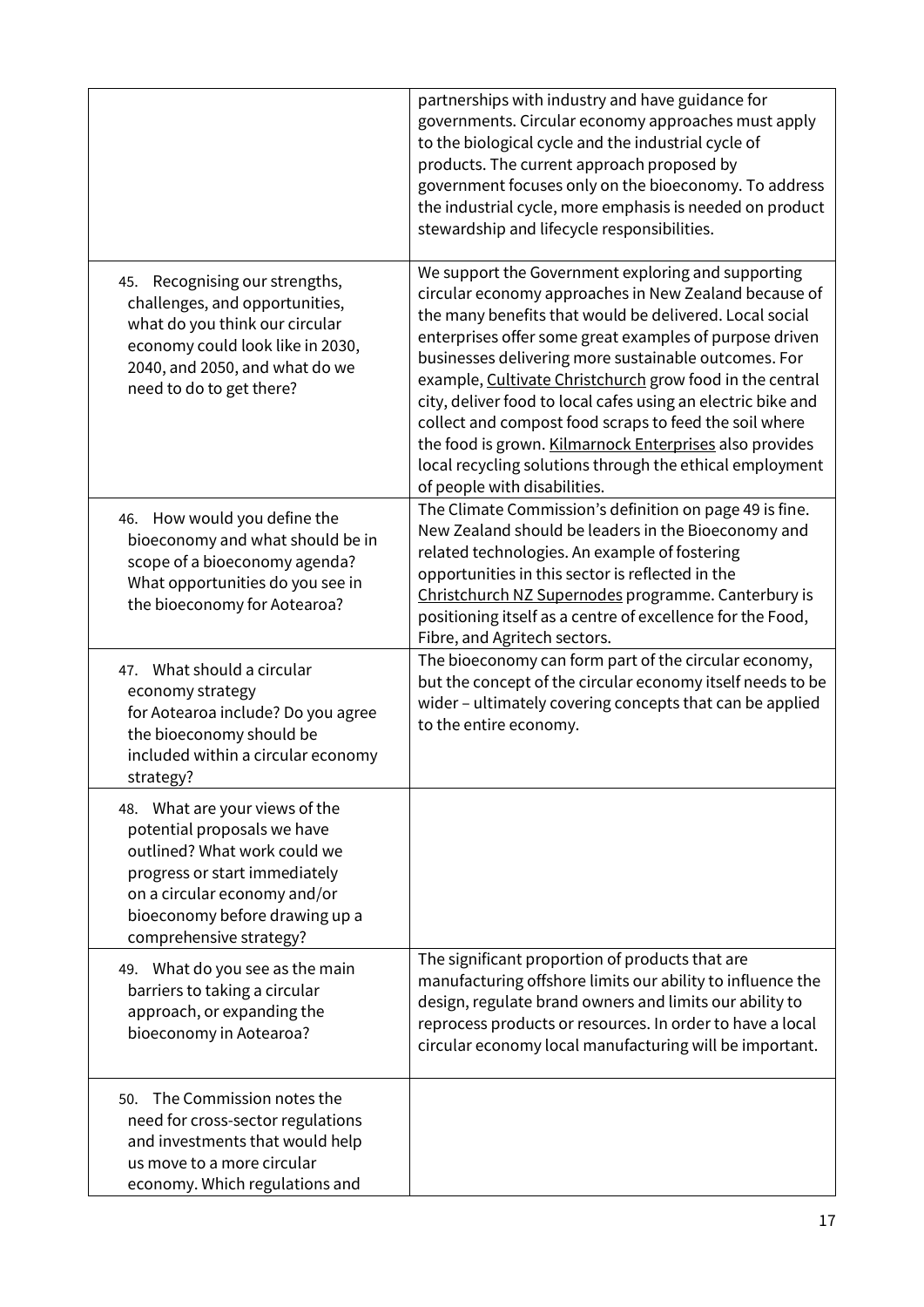| investments should we prioritise                                                                                                                                                                                                                 |                                                                                                                                                                                                                                                                                                                                                                                                                                                                                                                                                                                                                                                  |
|--------------------------------------------------------------------------------------------------------------------------------------------------------------------------------------------------------------------------------------------------|--------------------------------------------------------------------------------------------------------------------------------------------------------------------------------------------------------------------------------------------------------------------------------------------------------------------------------------------------------------------------------------------------------------------------------------------------------------------------------------------------------------------------------------------------------------------------------------------------------------------------------------------------|
| (and why)?                                                                                                                                                                                                                                       |                                                                                                                                                                                                                                                                                                                                                                                                                                                                                                                                                                                                                                                  |
| 51. Are there any other views you<br>wish to share in relation to a<br>circular economy and/or<br>bioeconomy?                                                                                                                                    |                                                                                                                                                                                                                                                                                                                                                                                                                                                                                                                                                                                                                                                  |
| <b>Transitioning Key Sectors</b>                                                                                                                                                                                                                 |                                                                                                                                                                                                                                                                                                                                                                                                                                                                                                                                                                                                                                                  |
| <b>Transport</b>                                                                                                                                                                                                                                 |                                                                                                                                                                                                                                                                                                                                                                                                                                                                                                                                                                                                                                                  |
| <b>General comments</b>                                                                                                                                                                                                                          | Most of the proposals to reduce transport emissions<br>would be supported by local governments across New<br>Zealand. The big issue is the lack of funding to make the<br>changes required.                                                                                                                                                                                                                                                                                                                                                                                                                                                      |
|                                                                                                                                                                                                                                                  | There are also very few details on how the proposed<br>transport emissions targets will be achieved. The<br>government needs to work more closely with local<br>government on the types of policies that are needed, and<br>provide far greater funding for implementing them.                                                                                                                                                                                                                                                                                                                                                                   |
|                                                                                                                                                                                                                                                  | Transport is another area which would benefit from<br>clearer prioritisation of actions. Which actions will be<br>most efficient (and cost effective) in reducing emissions,<br>and how will they be implemented?                                                                                                                                                                                                                                                                                                                                                                                                                                |
|                                                                                                                                                                                                                                                  | A paradigm shift in the way the transport system is<br>funded in New Zealand will also be required to enable<br>the scale of change required. While the role out of<br>essential low-emission transport infrastructure needs to<br>be fast tracked, there needs to be an acknowledgement<br>that we can't simply build our way out of this with a<br>series of enormous and expensive infrastructure projects<br>- many of which will do little to actually reduce our<br>overall emissions.                                                                                                                                                     |
| We are proposing four new transport<br>targets in the emissions reduction plan,<br>and are seeking your feedback.                                                                                                                                |                                                                                                                                                                                                                                                                                                                                                                                                                                                                                                                                                                                                                                                  |
| Do you support the target to<br>52.<br>reduce vehicle kilometres travelled<br>by cars and light vehicles by 20 per<br>cent by 2035 through providing<br>better travel options, particularly<br>in our largest cities, and associated<br>actions? | We support this target. Note, our draft transport emission<br>reduction calculations indicate that we will need to<br>reduce vehicle kilometres travelled (VKT) in Christchurch<br>City by 24% by 2030 to meet our net-zero emissions goal<br>by 2045. While our target is slightly more ambitious, the<br>Emissions Reduction Plan target roughly aligns to ours<br>and is considered suitable.<br>We support the associated actions, and we have the<br>following additional comments:<br>1. On page 67, the plan says: "In the first budget<br>period, we will: make regulatory changes to<br>streamline public consultation requirements and |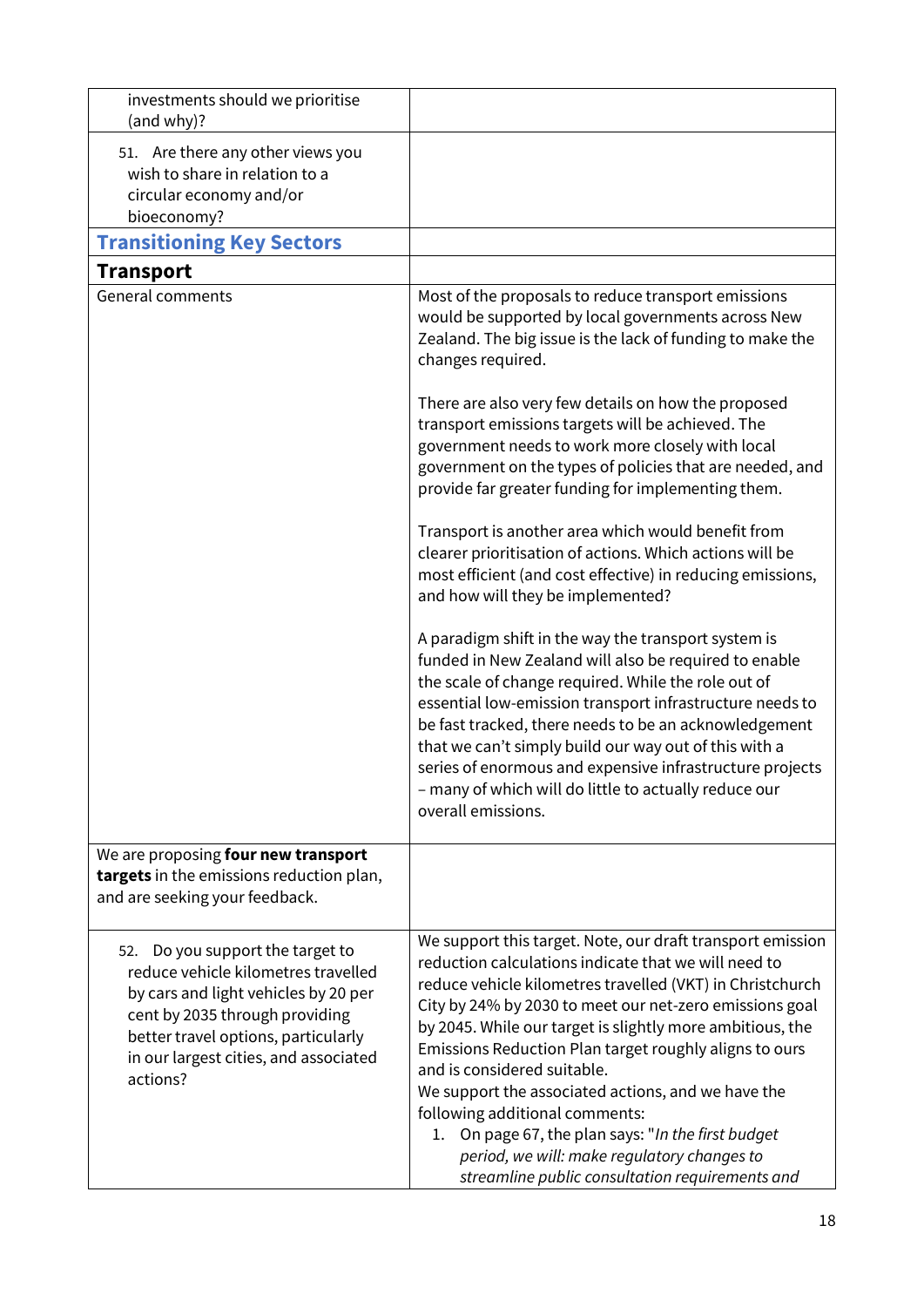*make it easier for councils to trial street/road changes that support travel by public transport, walking, and cycling, including low-traffic neighbourhoods."* We would welcome central government influence to support the Council to initiate such changes. We strongly support these actions, but there is a lack of detail proposed here. We suggest additional detail here to show how this would happen.

- 2. On page 66, the plan says "*In the first budget period, we will: substantially increase funding for cycling and walking improvements".* The current 2021-2024 National Land Transport Programme (NLTP) allocates only \$910m to walking and cycling improvements, or 4% of the total NLTP expenditure. Does this mean the Ministry of Transport (MoT) will aim to propose a much higher proportion of expenditure for walking/cycling improvements? The current NLTP still allocates a majority of funds to road uses, continuing our dependence on motor vehicles. We therefore also support the identification of higher public transport service and infrastructure funding. The current 2021-2024 NLTP allocates \$4,900m to public transport, or 20% of the total NLTP expenditure. We hope to see specific and significant increases to the funding proportions detailed. To achieve the targets, the government needs to re-prioritise away from road funding and towards active and public transport.
- 3. The plan proposes the development of a national public transport network. We support these efforts, but we advocate for higher priority of action within urban centres in the short term. We support development of a national public transport network in the long term as there is a need to establish and increase public transport frequency to urban centres outside Greater Christchurch to enable sustainable tourism. We are seeking detail for this action.
- 4. We support providing free public transport for community service and gold card holders as well as secondary and tertiary students. This will help to embed desirable low emission behaviours and help address equity issues.
- 5. Christchurch was not specifically mentioned in the congestion pricing actions. Congestion pricing is an initiative that Christchurch City is interested in investigating, and we would welcome assistance and legislative support in this area
- 6. On page 69, the plan seeks to *"Require further roadway expansion and new highways to be*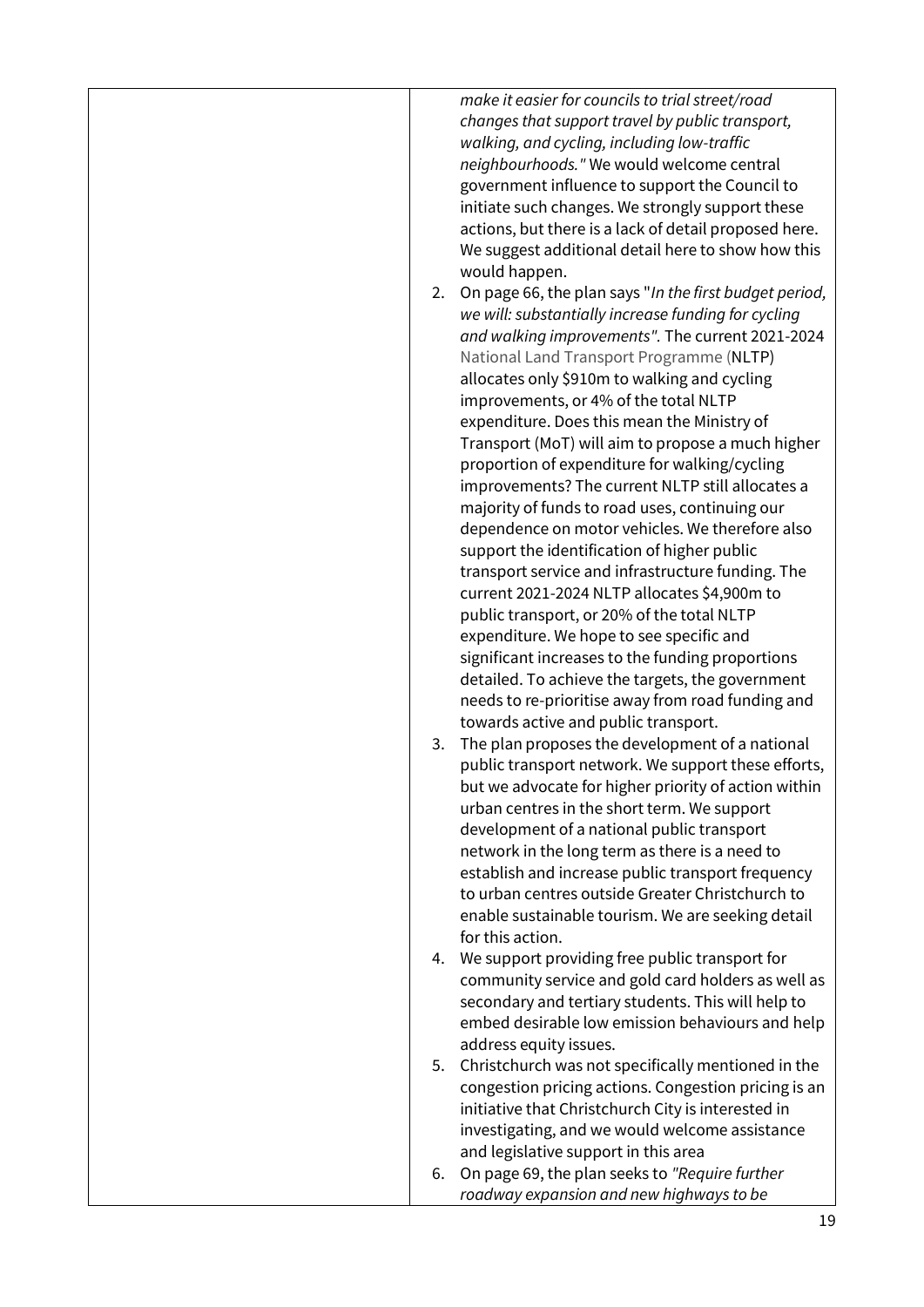|                                                                                                                                                          | consistent with climate change targets". We support<br>this goal, but it may not be specific enough to<br>ensure the desired outcomes. Restricting 'roadway<br>expansion' is vague, and it's not clear what projects<br>would meet this criteria. There is also a missed<br>opportunity here to restrict the space allocated to<br>parking or vehicular traffic on new roads (non-<br>highway). This might be best suited as an<br>additional action.<br>For focus 1, an additional action with a clear requirement<br>to follow the road design standards within the Aotearoa<br>Urban Street Planning & Design Guide might be useful. A<br>clear requirement to follow the guide could enable<br>councils to follow through on best practice road designs.<br>The status quo still involves road designs that allocate a<br>significant amount of space to parking and vehicular<br>traffic. |
|----------------------------------------------------------------------------------------------------------------------------------------------------------|------------------------------------------------------------------------------------------------------------------------------------------------------------------------------------------------------------------------------------------------------------------------------------------------------------------------------------------------------------------------------------------------------------------------------------------------------------------------------------------------------------------------------------------------------------------------------------------------------------------------------------------------------------------------------------------------------------------------------------------------------------------------------------------------------------------------------------------------------------------------------------------------|
|                                                                                                                                                          | Finally, there needs to be a greater acknowledgement of<br>the impacts that working from home can make on<br>transport emissions reduction. The recent lockdowns<br>have shown that many people are able to work from<br>home, and MBIE could provide information and support<br>for businesses who wish to explore more flexible work<br>options for staff.                                                                                                                                                                                                                                                                                                                                                                                                                                                                                                                                   |
| Do you support the target to<br>53.<br>make 30 per cent of the light<br>vehicle fleet zero-emissions<br>vehicles by 2035, and the<br>associated actions? | Yes we support this target and the associated actions,<br>and would support an earlier target date if the<br>government introduced further policies and incentives to<br>assist more people to purchase zero-emissions vehicles.<br>More promotion of the savings consumers can gain from<br>driving an EV (compared to paying for petrol/diesel),<br>combined with the need for less servicing and<br>maintenance could encourage more people to consider<br>purchasing an EV.                                                                                                                                                                                                                                                                                                                                                                                                                |
|                                                                                                                                                          | While the focus on electric vehicles is important, our key<br>focus at Christchurch City Council is on mode-shift (focus<br>1).                                                                                                                                                                                                                                                                                                                                                                                                                                                                                                                                                                                                                                                                                                                                                                |
|                                                                                                                                                          | We recommend expanding the proposed e-bike<br>purchasing/support scheme to all New Zealanders, not<br>just for those with lower incomes. A widespread e-bike<br>subsidy will be an important (and relatively inexpensive)<br>policy lever that will allow us to tackle health challenges<br>as well as transport challenges.                                                                                                                                                                                                                                                                                                                                                                                                                                                                                                                                                                   |
|                                                                                                                                                          | Currently rules related to the location and number of<br>petrol stations is extremely permissive. The government<br>could also investigate mechanisms to limit on new petrol<br>stations as the transition towards an electric fleet<br>progresses. A 'sinking lid' type approach may work to<br>help encourage the transition. An even bolder approach                                                                                                                                                                                                                                                                                                                                                                                                                                                                                                                                        |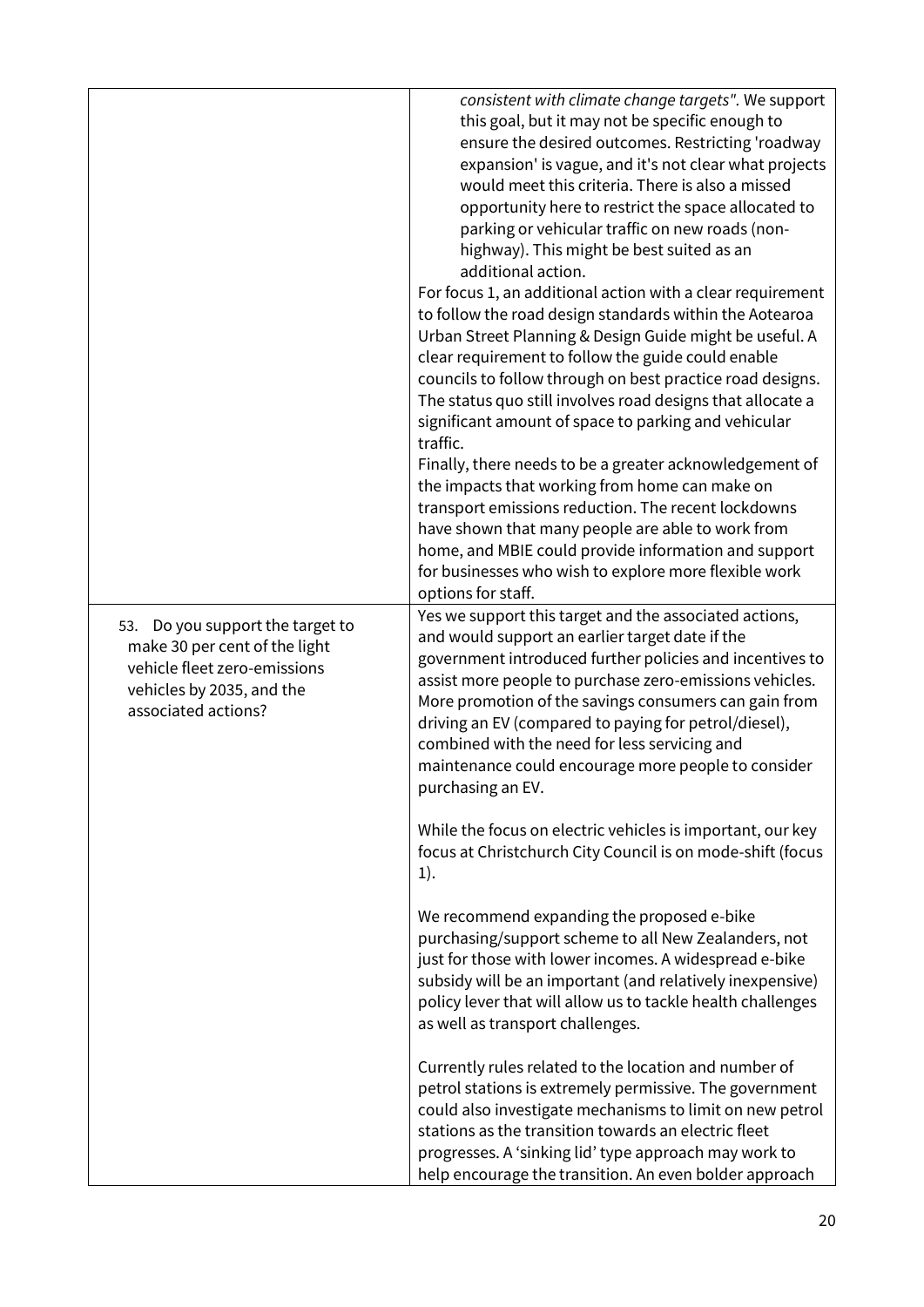|                                                                                                                                                                                                                                                                                                                       | could be to ban fossil fuel advertising and sponsorship -                                                                                                                                                                                                                                                                                                                                                                                                                                                                                                                                                                                                                                                                                                                                                                                                                                                                 |
|-----------------------------------------------------------------------------------------------------------------------------------------------------------------------------------------------------------------------------------------------------------------------------------------------------------------------|---------------------------------------------------------------------------------------------------------------------------------------------------------------------------------------------------------------------------------------------------------------------------------------------------------------------------------------------------------------------------------------------------------------------------------------------------------------------------------------------------------------------------------------------------------------------------------------------------------------------------------------------------------------------------------------------------------------------------------------------------------------------------------------------------------------------------------------------------------------------------------------------------------------------------|
|                                                                                                                                                                                                                                                                                                                       | similar to the approach previously taken with smoking.                                                                                                                                                                                                                                                                                                                                                                                                                                                                                                                                                                                                                                                                                                                                                                                                                                                                    |
| Do you support the target to<br>54.<br>reduce emissions from freight<br>transport by 25 per cent by 2035,<br>and the associated actions?                                                                                                                                                                              | Yes, we support this target and the associated actions. In<br>addition we suggest setting a 2032 target for all new and<br>used imported light and heavy duty trucks to be zero<br>exhaust emission vehicles - i.e. no new or used petrol,<br>diesel, hybrid and plug-in hybrid vehicles to be imported<br>after that date.<br>To support this we suggest implementing a clean truck<br>discount (feebate) scheme for imported, new and used<br>light and heavy duty trucks by the earliest practicable<br>date - focusing on providing a rebate discount for zero<br>exhaust emission, trucks and a fee for imported, new and<br>used petrol, diesel, hybrid and plug-in hybrid vehicles.<br>Greater effort is also needed to encourage freight to<br>move from trucks to rail and coastal shipping, and to<br>optimise freight logistics to ensure full loads and efficient<br>vehicle operation.                       |
| Do you support the target to<br>55.<br>reduce the emissions intensity of<br>transport fuel by 15 per cent by<br>2035, and the associated actions?                                                                                                                                                                     | Yes, we support this target and the associated actions.<br>This will be important because New Zealand has an old<br>vehicle fleet, and will reduce emissions for those not yet<br>able to purchase electric vehicles.                                                                                                                                                                                                                                                                                                                                                                                                                                                                                                                                                                                                                                                                                                     |
| 56. The Climate Change<br>Commission has recommended<br>setting a time limit on light<br>vehicles with internal combustion<br>engines entering, being<br>manufactured, or assembled in<br>Aotearoa as early as 2030. Do you<br>support this change, and if<br>so, when and how do you think it<br>should take effect? | We support a ban on importing, manufacturing, or<br>assembling internal combustion light vehicles by 2030, in<br>line with the United Kingdom - i.e. no new or used petrol,<br>diesel, hybrid or plug-in hybrid vehicles to be imported or<br>manufactured locally after that date.<br>The ban on internal combustion vehicles could be<br>supported by an increase in the feebate scheme to<br>improve affordability, and take place alongside a suite of<br>other measures to improve uptake of active and public<br>transport, and improve the equity of the transport<br>system.                                                                                                                                                                                                                                                                                                                                      |
| 57. Are there any other views you<br>wish to share in relation to<br>transport?                                                                                                                                                                                                                                       | Christchurch City Council broadly supports the mode-<br>shift actions identified, but we would need these actions<br>to be fully detailed, legislated, and implemented if we are<br>to reach the specified targets.<br>We require a significant increase in funding allocation<br>towards walking, cycling, and public transport<br>service and infrastructure in the National Land<br>Transport Fund (NLTF).<br>Often road trial projects face increased public<br>٠<br>concern when they are funded by local rates. In order<br>to implement more trials, we require increased<br>central government funding and directive legislation<br>to implement these trials to achieve the significant<br>amount of road space reallocation needed to achieve<br>the specified targets. In addition to trials, we need<br>additional funding support and increased design<br>direction to enable successful non-trial projects. |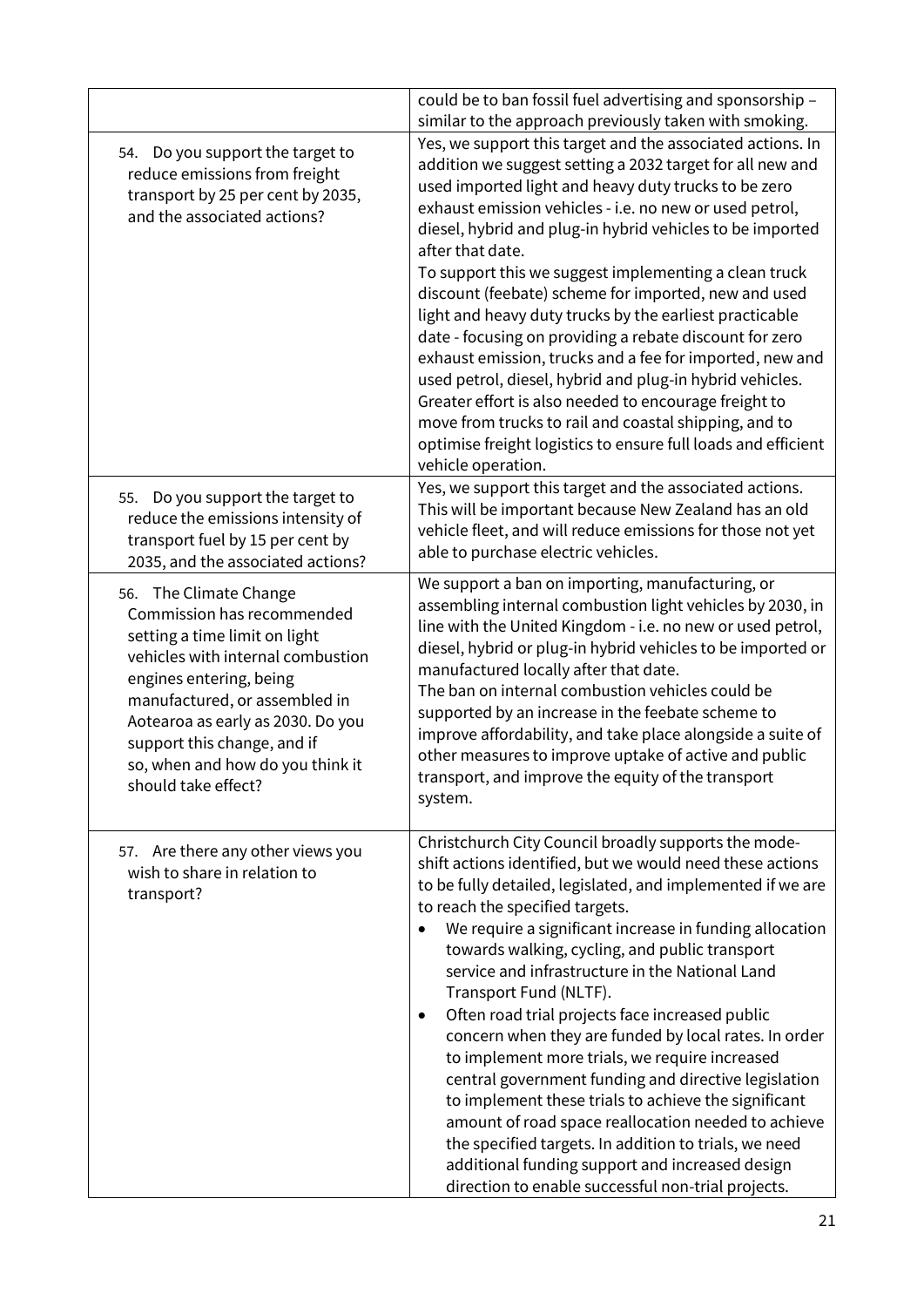| Specifically, we support working to implement the<br>designs within the Aotearoa Urban Street Planning &<br>Design Guide. Strong and clear directives to follow<br>these guidelines will enable us to follow through on<br>best practice designs during the engagement<br>process.<br>We require increased detail surrounding the actions<br>to restrict 'further roadway expansion' and require<br>'impact assessments'. Without clear and directive<br>commitments, there is a risk that these actions will<br>not result in emission reductions. We suggest<br>utilising California Senate Bill 743 as an example of<br>how to effectively direct a change in transport and<br>land use assessment. We require central government<br>to direct a clear change to using vehicle kilometres<br>travelled as opposed to level of service in<br>transportation assessments or emissions impact<br>assessments.<br>A key barrier to cycling is safety. In Europe and North<br>America, a greater legal duty of care is placed on<br>vehicle drivers in relation to any collisions with<br>pedestrians and cyclists. Improving the legal<br>protection in New Zealand for our most vulnerable<br>travellers (i.e. walkers and cyclists are not protected<br>by the steel structure of a vehicle) would help to<br>create safer streets for all road users and enable low<br>emission mobility.<br>Fines for parking in bus lanes need to be amended to<br>$\bullet$<br>better reflect the disruption caused to travellers.<br>Currently driving in a bus lane has a greater penalty<br>than parking in a bus lane, yet the disruption to the<br>bus service is far greater for the parking infringement. |
|-------------------------------------------------------------------------------------------------------------------------------------------------------------------------------------------------------------------------------------------------------------------------------------------------------------------------------------------------------------------------------------------------------------------------------------------------------------------------------------------------------------------------------------------------------------------------------------------------------------------------------------------------------------------------------------------------------------------------------------------------------------------------------------------------------------------------------------------------------------------------------------------------------------------------------------------------------------------------------------------------------------------------------------------------------------------------------------------------------------------------------------------------------------------------------------------------------------------------------------------------------------------------------------------------------------------------------------------------------------------------------------------------------------------------------------------------------------------------------------------------------------------------------------------------------------------------------------------------------------------------------------------------------------------------------------------------------|
| We also propose these additional actions and targets:<br>We recommend the Government requires all new<br>residential housing to have electric vehicle charger<br>infrastructure installed as soon as is practicable and<br>to consider providing financial support towards the<br>installation of electric vehicle chargers at residential<br>homes and at residential developments, also as soon<br>as is practicable.<br>Incentives for battery electric car share and bike<br>share schemes within developments.<br>We ask the Government to implement a national<br>number plate recognition system that can be used by<br>councils and organisations, to identify pure electric,<br>zero exhaust emission, vehicles, in order for these<br>vehicles to be easily distinguished from petrol, diesel,<br>hybrid and plug-in hybrid vehicles. This recognition<br>system is required for the potential establishment of<br>future zero emission zones and for access incentives                                                                                                                                                                                                                                                                                                                                                                                                                                                                                                                                                                                                                                                                                                                     |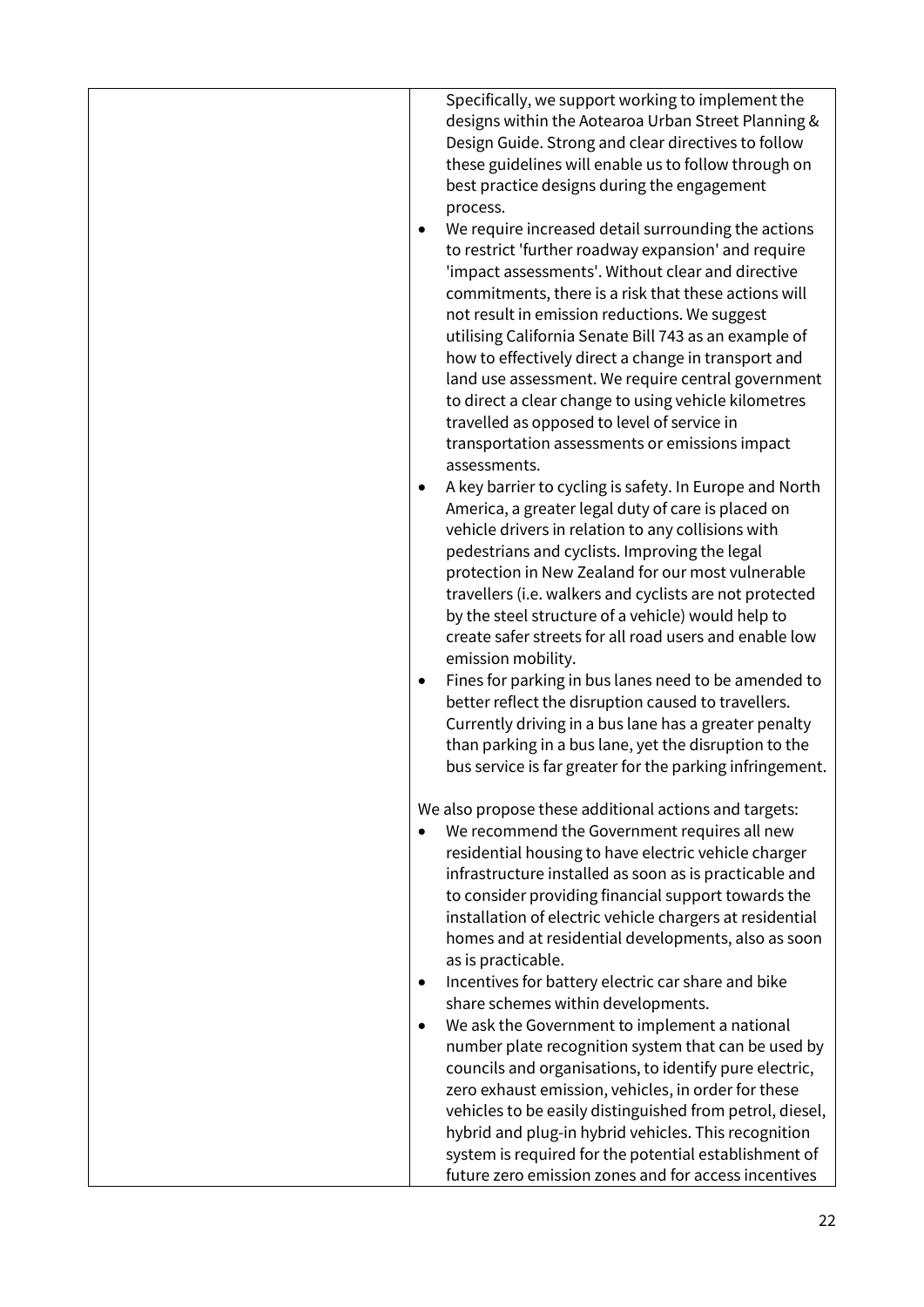|                                                                                                     | for pure electric, zero exhaust emission, vehicles and<br>for the potential use of pricing mechanisms.<br>We recommend establishing a voluntary vehicle<br>scrappage scheme to encourage the recycling of old,<br>unsafe and polluting vehicles manufactured prior to<br>a defined date. Ideally this scrappage scheme would<br>be linked to an incentive for zero exhaust emission<br>mobility options (e.g. electric bikes, scooters or<br>vehicles) as has proved successful in Europe.<br>We also support a target date to be set for all new<br>٠<br>small passenger, coastal fishing and recreational<br>vessels to be zero exhaust emissions.<br>The Council recommends a clean discount (feebate)<br>٠<br>scheme for imported new and used off-road vehicles<br>and construction equipment, focusing on providing a<br>rebate discount for pure electric, zero exhaust<br>emission, off-road vehicles and construction<br>equipment and a fee (i.e. no rebate) for imported new<br>and used petrol, diesel, hybrid and plug-in hybrid off-<br>road vehicles and construction equipment. We would<br>support these coming into place as soon as practical.<br>We recommend that as soon as the allocation of<br>rebates and fees in the clean car discount scheme is<br>reviewed, the focus should move to a rebate discount<br>for imported new and used pure electric, zero<br>exhaust emission, vehicles and a fee (i.e. no rebate)<br>should be used for imported new and used petrol,<br>diesel, hybrid and plug-in hybrid vehicles.<br>Options for encouraging working from home,<br>٠<br>distance learning and the use of technology to avoid<br>the need for travel (e.g. remote zoom meetings)<br>should be explored to help reduce emissions in a<br>cost-effective way. |
|-----------------------------------------------------------------------------------------------------|-------------------------------------------------------------------------------------------------------------------------------------------------------------------------------------------------------------------------------------------------------------------------------------------------------------------------------------------------------------------------------------------------------------------------------------------------------------------------------------------------------------------------------------------------------------------------------------------------------------------------------------------------------------------------------------------------------------------------------------------------------------------------------------------------------------------------------------------------------------------------------------------------------------------------------------------------------------------------------------------------------------------------------------------------------------------------------------------------------------------------------------------------------------------------------------------------------------------------------------------------------------------------------------------------------------------------------------------------------------------------------------------------------------------------------------------------------------------------------------------------------------------------------------------------------------------------------------------------------------------------------------------------------------------------------------------------------------------------------------------------------------------------------------------|
| <b>Energy and industry</b>                                                                          |                                                                                                                                                                                                                                                                                                                                                                                                                                                                                                                                                                                                                                                                                                                                                                                                                                                                                                                                                                                                                                                                                                                                                                                                                                                                                                                                                                                                                                                                                                                                                                                                                                                                                                                                                                                           |
| <b>Energy strategy</b>                                                                              |                                                                                                                                                                                                                                                                                                                                                                                                                                                                                                                                                                                                                                                                                                                                                                                                                                                                                                                                                                                                                                                                                                                                                                                                                                                                                                                                                                                                                                                                                                                                                                                                                                                                                                                                                                                           |
| <b>General comments</b>                                                                             | Outcome based targets are preferred to technology<br>specific approaches. All technologies should be<br>considered and evaluated for those with provide the best<br>value from a sustainability, cost, and reliability<br>perspective.<br>The government needs to rapidly increase investment in<br>renewable energy as New Zealand is currently going<br>backwards - the percentage of renewable energy in our<br>network is recently declining. A significant part of our net<br>zero transition pathway is to electrify more of our<br>transport and industry - this is a key challenge for<br>government to address which underpins the transition to<br>a low - emission economy.<br>The delivered cost of electricity to consumers is                                                                                                                                                                                                                                                                                                                                                                                                                                                                                                                                                                                                                                                                                                                                                                                                                                                                                                                                                                                                                                               |
| In your view, what are the key<br>58.<br>priorities, challenges and<br>opportunities that an energy | important for both residential and commercial and<br>industrial consumers. Energy affordability in the                                                                                                                                                                                                                                                                                                                                                                                                                                                                                                                                                                                                                                                                                                                                                                                                                                                                                                                                                                                                                                                                                                                                                                                                                                                                                                                                                                                                                                                                                                                                                                                                                                                                                    |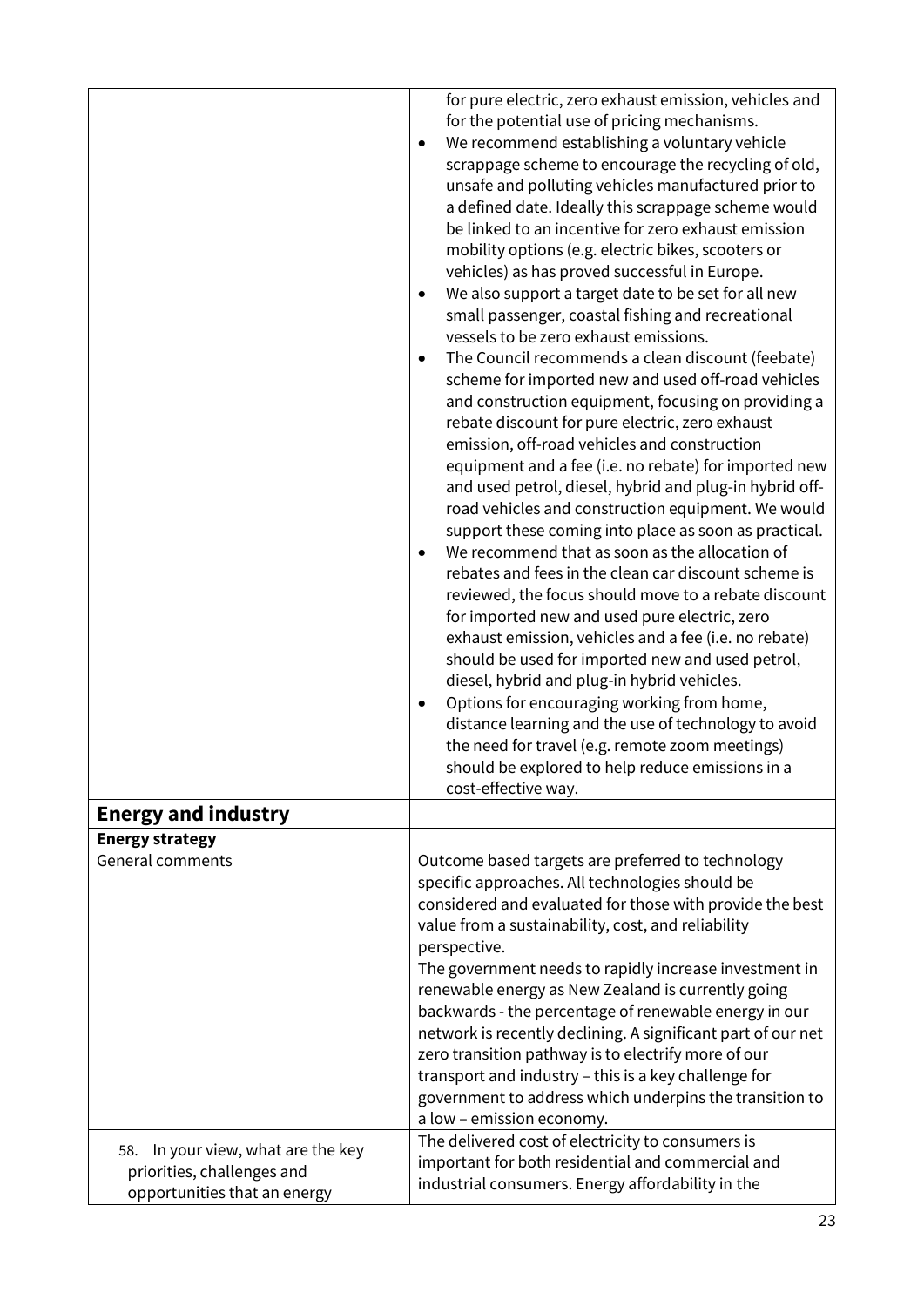| strategy must address to enable a<br>successful and equitable transition<br>of the energy system?                                                                                                                          | residential market ensures living costs and transition<br>costs are minimised. Low electricity costs lead to people<br>being able to heat their homes and remain healthier.<br>Commercial and industrial consumers need electricity to<br>be less expensive than fossil fuel alternatives, so that the<br>transition is economically viable (with or without govt<br>funding).<br>The energy network needs to be viewed as an<br>interconnected system. A reduction of one energy source<br>either through scarcity or high prices will increase the use<br>of another. For example, increasing the cost of electricity<br>may delay electrification projects and prolong the use of<br>coal and gas. Retaining some thermal generation |
|----------------------------------------------------------------------------------------------------------------------------------------------------------------------------------------------------------------------------|-----------------------------------------------------------------------------------------------------------------------------------------------------------------------------------------------------------------------------------------------------------------------------------------------------------------------------------------------------------------------------------------------------------------------------------------------------------------------------------------------------------------------------------------------------------------------------------------------------------------------------------------------------------------------------------------------------------------------------------------|
|                                                                                                                                                                                                                            | capacity for a few more years may allow direct users of<br>fossil fuels to transition and reduce emissions quicker<br>than if thermal generation is decommissioned early and<br>transition projects don't go ahead due to high electricity<br>prices.<br>We need to ensure that energy is affordable enough to<br>facilitate social development, secure and reliable, whilst<br>ensuring that the source of energy is becoming cleaner<br>over time.                                                                                                                                                                                                                                                                                    |
| 59. What areas require clear<br>signalling to set a pathway for<br>transition?                                                                                                                                             | Any phasing out of fossil fuels and price paths for ETS.<br>A clear price path for ETS (e.g. 20 years) will enable<br>consumers to have confidence in cost projections to<br>enable transition projects to succeed.                                                                                                                                                                                                                                                                                                                                                                                                                                                                                                                     |
| Setting targets for the energy system                                                                                                                                                                                      |                                                                                                                                                                                                                                                                                                                                                                                                                                                                                                                                                                                                                                                                                                                                         |
| 60. What level of ambition would<br>you like to see Government adopt,<br>as we consider the Commission's<br>proposal for a renewable energy<br>target?<br>Phasing out fossil gas while maintaining                         | The target should be set based on both what is needed to<br>meet emissions targets as wells as what is practical and<br>feasible to implement today.<br>Large reductions in fossil fuels can be met with today's<br>technology. Large scale investment in hot water heat<br>pump technology, for example, in residential homes<br>would both reduce significantly residential electricity<br>consumption, which would also allow thermal<br>generation assets to be retired, and would reduce<br>electricity prices for everyone (due to tranche-based<br>electricity pricing in NZ).                                                                                                                                                   |
| consumer wellbeing and security of<br>supply                                                                                                                                                                               |                                                                                                                                                                                                                                                                                                                                                                                                                                                                                                                                                                                                                                                                                                                                         |
| 61. What are your views on the<br>outcomes, scope, measures to<br>manage distributional impacts,<br>timeframes and approach that<br>should be considered to develop a<br>plan for managing the phase out<br>of fossil gas? | Most residential uses of fossil gas can already be<br>economically electrified at today's prices. Most of the<br>South island does not use gas (including LPG) for water<br>heating and cooking and space heating (they use electric<br>stoves and electric hot water cylinders). However, careful<br>planning will be needed to manage peak loading and<br>electricity network requirements.                                                                                                                                                                                                                                                                                                                                           |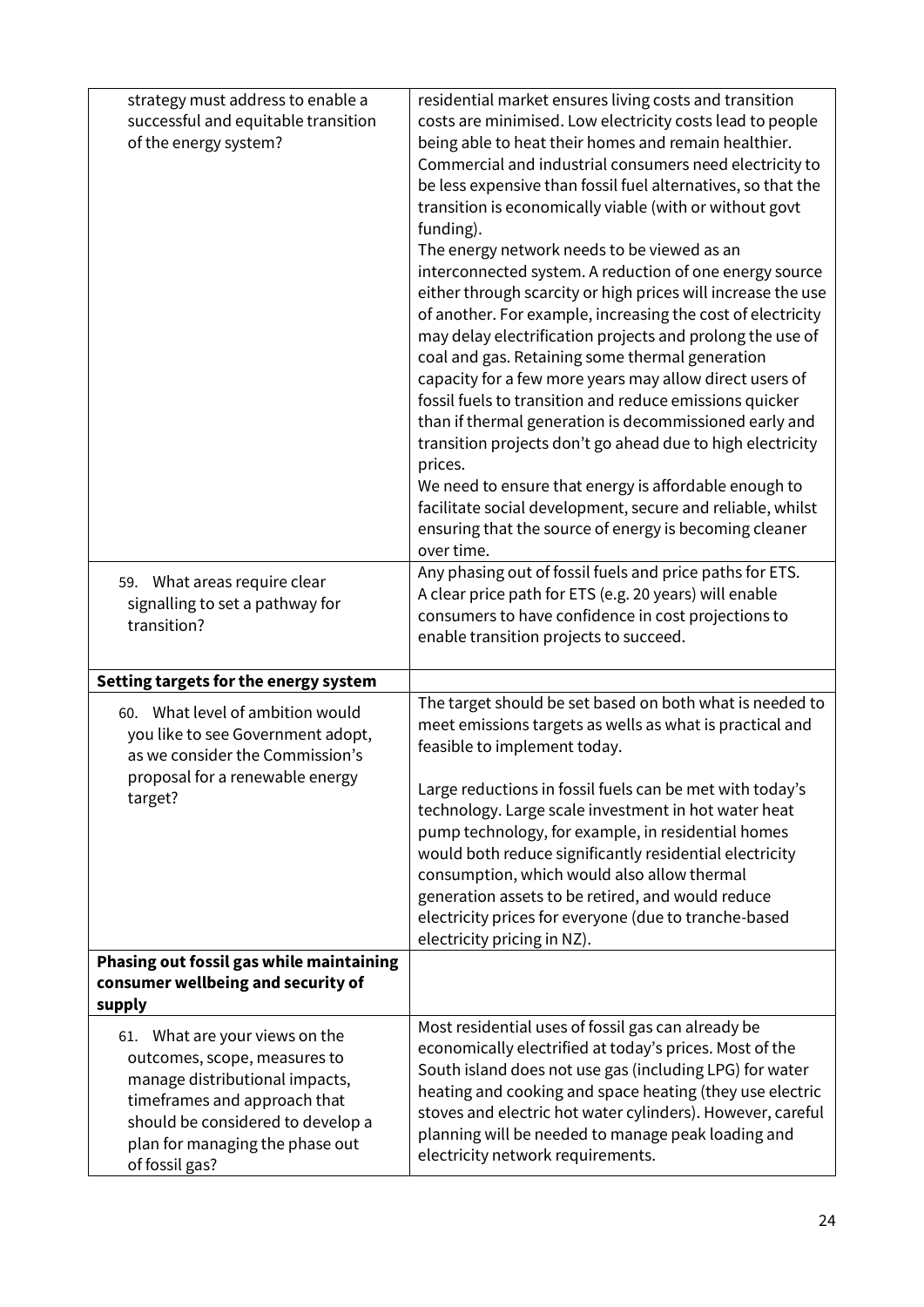|                                                                                                                                                                                                                                            | For commercial and industrial consumers, the end uses<br>of gas can either be replaced with direct electrification,<br>heat pumps or biofuels with varying economics. Strong<br>ETS pricing signals combined with Government<br>Investment in Decarbonising Industry (GIDI) - similar co-<br>funding should enable commercial and industrial<br>consumers to make feasible cases for transition to low<br>carbon fuels.<br>While this might not completely eliminate all fossil gas<br>uses, it will take care of a significant proportion. Some<br>fossil gas may be beneficial in the electricity system for a<br>longer time frame, as it is used in fast-acting peaking<br>plants, which can enable broader uptake of wind and<br>solar generation (displacing coal and baseload gas which<br>are more carbon intensive). This might only comprise 5%<br>or less of electricity generated. |
|--------------------------------------------------------------------------------------------------------------------------------------------------------------------------------------------------------------------------------------------|------------------------------------------------------------------------------------------------------------------------------------------------------------------------------------------------------------------------------------------------------------------------------------------------------------------------------------------------------------------------------------------------------------------------------------------------------------------------------------------------------------------------------------------------------------------------------------------------------------------------------------------------------------------------------------------------------------------------------------------------------------------------------------------------------------------------------------------------------------------------------------------------|
| Decarbonising the industry sector                                                                                                                                                                                                          |                                                                                                                                                                                                                                                                                                                                                                                                                                                                                                                                                                                                                                                                                                                                                                                                                                                                                                |
| 62. How can work under way to<br>decarbonise the industrial sector<br>be brought together, and how<br>would this make it easier to meet<br>emissions budgets and ensure an<br>equitable transition?                                        | Effective planning and market signals are needed to<br>ensure an adequate supply of electricity and biofuels are<br>available at a price point which enables transition.<br>Continuation of GIDI co-funding for reduction of<br>industrial emissions is critical to assist large businesses<br>to decarbonise. Many businesses can, and are already<br>looking to transition to low carbon energy sources<br>without funding assistance due to increasing fossil fuel<br>prices (gas) and increasing ETS unit prices.                                                                                                                                                                                                                                                                                                                                                                          |
| 63. Are there any<br>issues, challenges and<br>opportunities for decarbonising<br>the industrial sector that the<br>Government should consider, that<br>are not covered by existing work or<br>the Commission's<br>recommendations?        | Expansion of the scope of GIDI and other programmes to<br>consider any projects which reduce gross CO2 emissions<br>on a competitive \$/tCO2 basis could help accelerate the<br>transition.                                                                                                                                                                                                                                                                                                                                                                                                                                                                                                                                                                                                                                                                                                    |
| Addressing current data gaps on New                                                                                                                                                                                                        |                                                                                                                                                                                                                                                                                                                                                                                                                                                                                                                                                                                                                                                                                                                                                                                                                                                                                                |
| Zealand's energy use and associated                                                                                                                                                                                                        |                                                                                                                                                                                                                                                                                                                                                                                                                                                                                                                                                                                                                                                                                                                                                                                                                                                                                                |
| emissions through an Energy and                                                                                                                                                                                                            |                                                                                                                                                                                                                                                                                                                                                                                                                                                                                                                                                                                                                                                                                                                                                                                                                                                                                                |
| <b>Emissions Reporting scheme</b>                                                                                                                                                                                                          |                                                                                                                                                                                                                                                                                                                                                                                                                                                                                                                                                                                                                                                                                                                                                                                                                                                                                                |
| 64. In your view, should the<br>definition of a large energy user for<br>the purposes of the proposed<br><b>Energy and Emissions Reporting</b><br>scheme include commercial and<br>transport companies that meet a<br>specified threshold? | Yes                                                                                                                                                                                                                                                                                                                                                                                                                                                                                                                                                                                                                                                                                                                                                                                                                                                                                            |
| 65. We have identified a proposed<br>threshold of 1 kt CO <sub>2</sub> e for large<br>stationary energy users including<br>commercial entities. In your view,<br>is this proposed threshold                                                | This threshold will likely provide the data resolution<br>needed to improve the emissions data currently held by<br>the govt.<br>However, it would not necessarily form a solid basis for<br>ongoing decarbonisation support of large emitting<br>businesses, as this would be better supported through                                                                                                                                                                                                                                                                                                                                                                                                                                                                                                                                                                                        |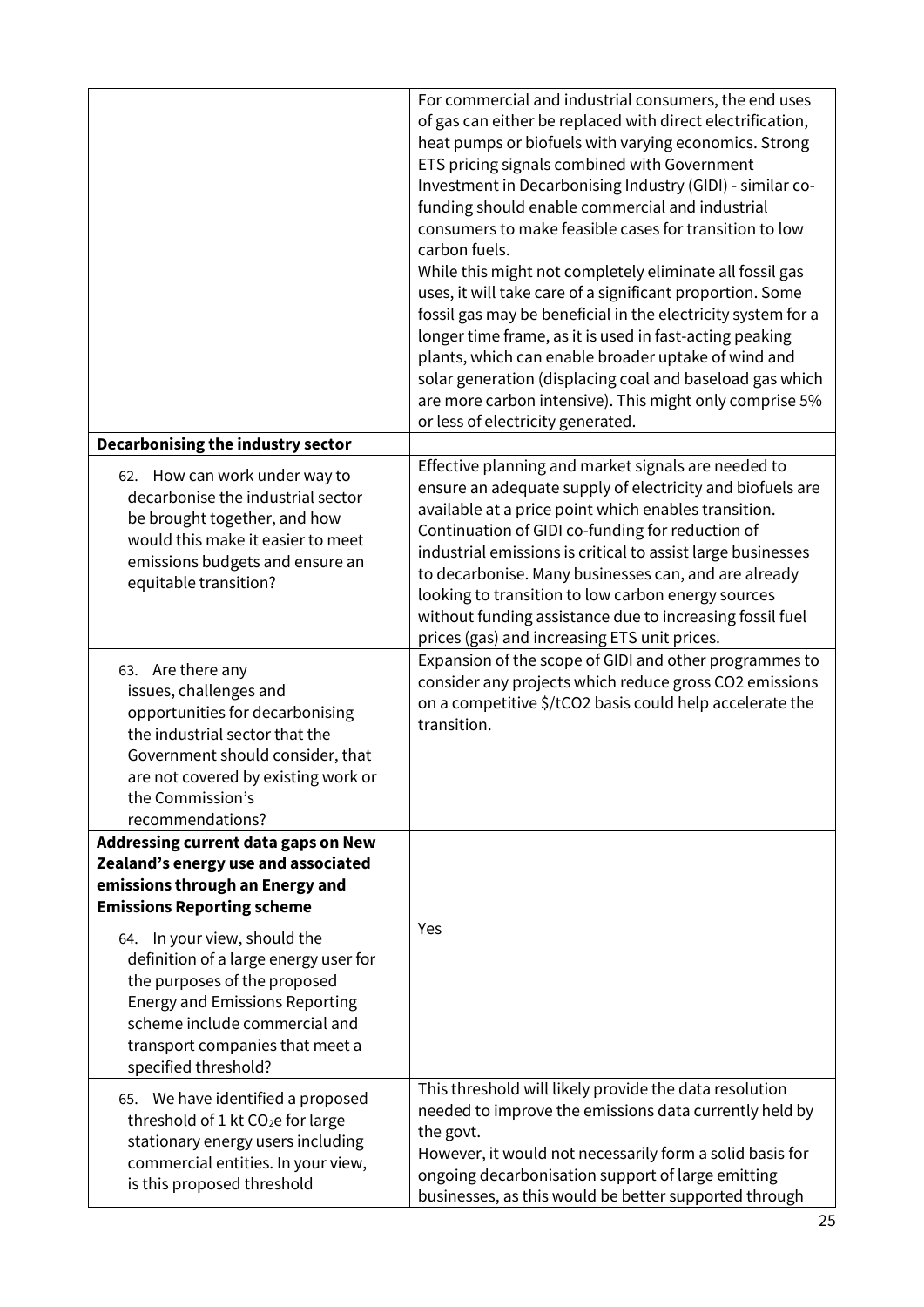| reasonable and aligned with the<br>Government's intention to meet<br>emissions budgets and ensure an<br>equitable transition?                                                                                                                                                                                                                                                                                                             | contestable funding on a \$/tCO2e abated metric. This will<br>enable all low hanging fruit (from a gross emissions<br>reductions perspective) to be addressed first.                                                                                                                                                                                                                                                                                                                                                                                                                   |
|-------------------------------------------------------------------------------------------------------------------------------------------------------------------------------------------------------------------------------------------------------------------------------------------------------------------------------------------------------------------------------------------------------------------------------------------|----------------------------------------------------------------------------------------------------------------------------------------------------------------------------------------------------------------------------------------------------------------------------------------------------------------------------------------------------------------------------------------------------------------------------------------------------------------------------------------------------------------------------------------------------------------------------------------|
| In your view, what is an<br>66.<br>appropriate threshold for other<br>large energy users such as<br>transport companies?                                                                                                                                                                                                                                                                                                                  |                                                                                                                                                                                                                                                                                                                                                                                                                                                                                                                                                                                        |
| 67. Are there other issues,<br>challenges or opportunities arising<br>from including commercial and<br>transport companies in the<br>definition of large energy users for<br>the purposes of the proposed<br><b>Energy and Emissions Reporting</b><br>scheme that the Government<br>should consider? Supporting<br>evidence on fleet size and<br>characteristics is welcomed.<br>Supporting development and use of<br>low-emissions fuels |                                                                                                                                                                                                                                                                                                                                                                                                                                                                                                                                                                                        |
| 68. What level of support could or<br>should Government provide for<br>development of low-emissions<br>fuels, including bioenergy and<br>hydrogen resources, to support<br>decarbonisation of industrial heat,<br>electricity and transport?                                                                                                                                                                                              | Govt should back development of low-emissions fuels<br>based on outcomes - and competitive targets for those<br>technologies that are supported. For example, specific<br>price points for fuels (to enable mass uptake) should be<br>considered.<br>Rigorous studies on the likely costs of alternative fuels<br>should be carried out as any money spent on fuels which<br>will not have meaningful uptake will take funding away<br>from projects that will reduce carbon.                                                                                                          |
| Are there any other views you<br>69.<br>wish to share in relation to<br>energy?                                                                                                                                                                                                                                                                                                                                                           |                                                                                                                                                                                                                                                                                                                                                                                                                                                                                                                                                                                        |
| <b>Building and construction</b>                                                                                                                                                                                                                                                                                                                                                                                                          |                                                                                                                                                                                                                                                                                                                                                                                                                                                                                                                                                                                        |
| <b>General comments</b>                                                                                                                                                                                                                                                                                                                                                                                                                   | Retrofitting programmes for residential and commercial<br>buildings will be vital since most of the buildings needing<br>to reduce emissions already exist. The Plan should place<br>greater emphasis on retrofitting as this can deliver a wide<br>range of co-benefits and enable a just transition / equity<br>approach. For example, the Warmer Kiwi Homes<br>programme should continue and be expanded to a wider<br>range of solutions able to make homes more energy<br>efficient. A warm, dry home that is cheaper to run greatly<br>supports low and fixed income households. |
| The Commission<br>70.<br>recommended the Government<br>improve the energy efficiency of<br>buildings by introducing                                                                                                                                                                                                                                                                                                                       | Introducing mandatory participation in energy<br>performance programmes for existing commercial and<br>public buildings is a great opportunity for the<br>Government to show leadership by adopting the                                                                                                                                                                                                                                                                                                                                                                                |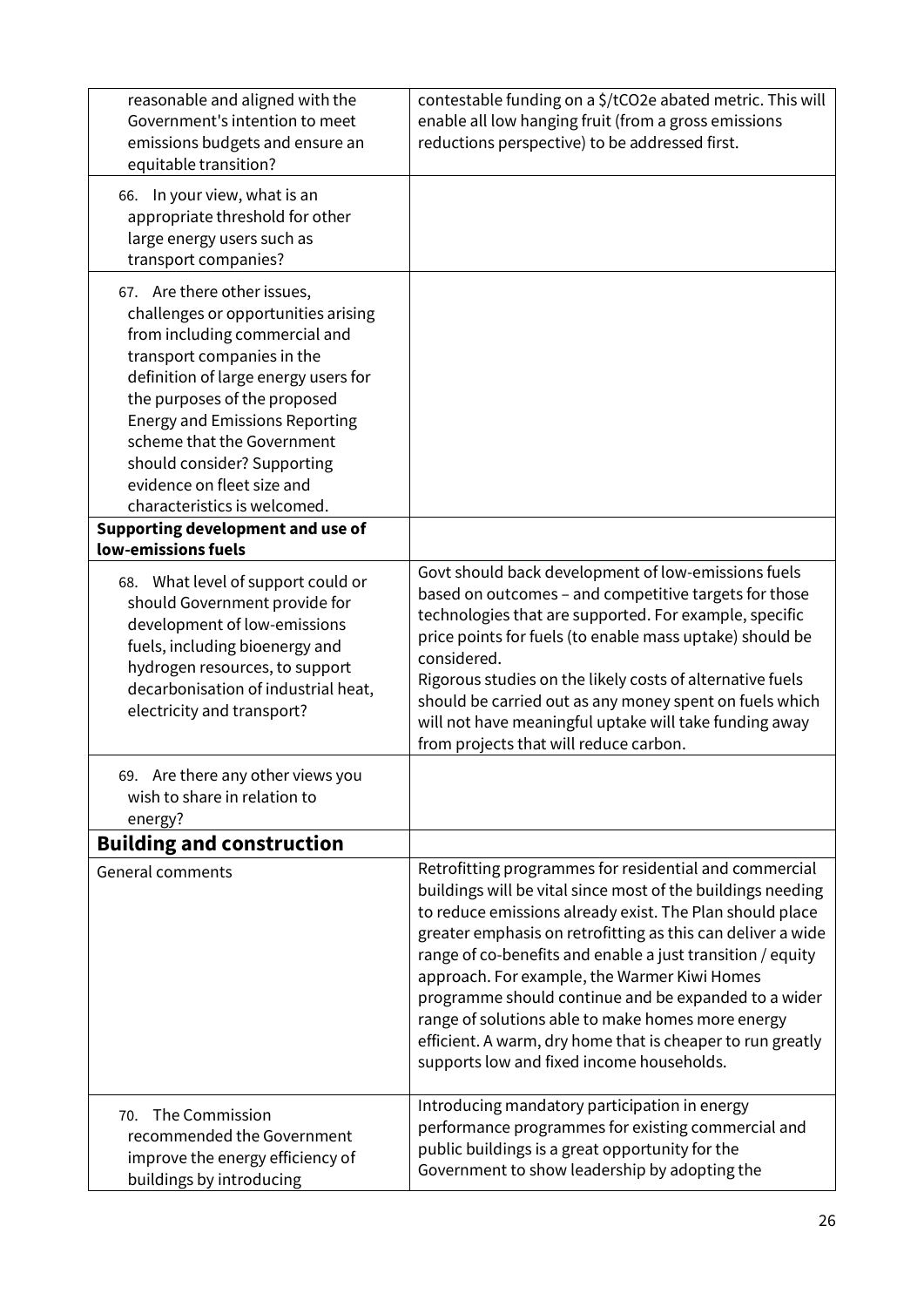| mandatory participation in energy<br>performance programmes for<br>existing commercial and public<br>buildings. What are your views on<br>this?                                                                                                                                                                                                                                                                                                                                                                                                                                                                                                                                                                                                                                                    | frameworks (Embodied and Operational) ahead of the<br>private sector.<br>This is not a new proposal, as it was briefly mentioned in<br>both Frameworks from the Building for climate change<br>programs, Chapter 6, 'Approach'.<br>This would be a good approach. NABERSNZ should be<br>mandatory for all Govt buildings immediately followed<br>by commercial buildings over an acceptable time period.                                                                                                                                                                                                   |
|----------------------------------------------------------------------------------------------------------------------------------------------------------------------------------------------------------------------------------------------------------------------------------------------------------------------------------------------------------------------------------------------------------------------------------------------------------------------------------------------------------------------------------------------------------------------------------------------------------------------------------------------------------------------------------------------------------------------------------------------------------------------------------------------------|------------------------------------------------------------------------------------------------------------------------------------------------------------------------------------------------------------------------------------------------------------------------------------------------------------------------------------------------------------------------------------------------------------------------------------------------------------------------------------------------------------------------------------------------------------------------------------------------------------|
| 71. What could the Government do<br>to help the building and<br>construction sector reduce<br>emissions from other sectors, such<br>as energy, industry, transport and<br>waste?                                                                                                                                                                                                                                                                                                                                                                                                                                                                                                                                                                                                                   | The most crucial step would be to increase standards<br>within the New Zealand Building Code - to improve<br>energy performance and incorporate embodied carbon<br>and lifetime considerations. Industry tools and training<br>would then be needed to equip the building sector with<br>the ability to meet these needed higher standards.<br>Off-site manufacturing presents significant opportunities<br>to improve the performance of buildings and to reduce<br>waste, energy and transport associated with<br>construction. Rules and regulations need to enable high<br>performance prefabrication. |
| 72. The Building for Climate<br>Change programme proposes<br>capping the total emissions from<br>buildings. The caps are anticipated<br>to reduce demand for fossil fuels<br>over time, while allowing flexibility<br>and time for the possibility of low-<br>emissions alternatives.<br>Subsequently, the Commission<br>recommended the Government set<br>a date to end the expansion of<br>fossil gas pipeline infrastructure<br>(recommendation 20.8a). What are<br>your views on setting a date to end<br>new fossil gas connections in all<br>buildings (for example, by 2025)<br>and for eliminating fossil gas in all<br>buildings (for example, by 2050)?<br>How could Government best<br>support people, communities and<br>businesses to reduce demand for<br>fossil fuels in buildings? | We support ending new fossil gas connections by 2025.<br>Eliminating fossil gas in all buildings could be achieved<br>sooner than 2050, (e.g. 2030) to align with the date when<br>government is proposing to achieve a 100% renewable<br>electricity supply.<br>The date to end expansion of fossil gas pipelines should<br>be brought forward as electric heating/cooling/cooking<br>solutions in general, have operational cost parity with<br>fossil gas solutions.<br>Bio-gas made from sustainable sources could be a useful<br>transition from liquid petroleum gas.                                |
| 73. The Government is developing<br>options for reducing fossil fuel use<br>in industry, as outlined in<br>the Energy and industry section.<br>What are your views on the best<br>way to address the use of fossil<br>fuels (for example, coal, fossil gas<br>and LPG) in boilers used for space                                                                                                                                                                                                                                                                                                                                                                                                                                                                                                   | The use of Fossil fuels in building should be strongly<br>discouraged (e.g. taxed until eventually banned).<br>To replace fossil gases, three major methods have<br>emerged overseas, as practical solutions to the<br>continued reliance on fossil fuels:<br>- bio-methane, a renewable gas produced by the<br>fermentation of organic matter mostly derived from<br>farms; (same appliances can be used, with an adaptor to<br>burn the gas properly);                                                                                                                                                   |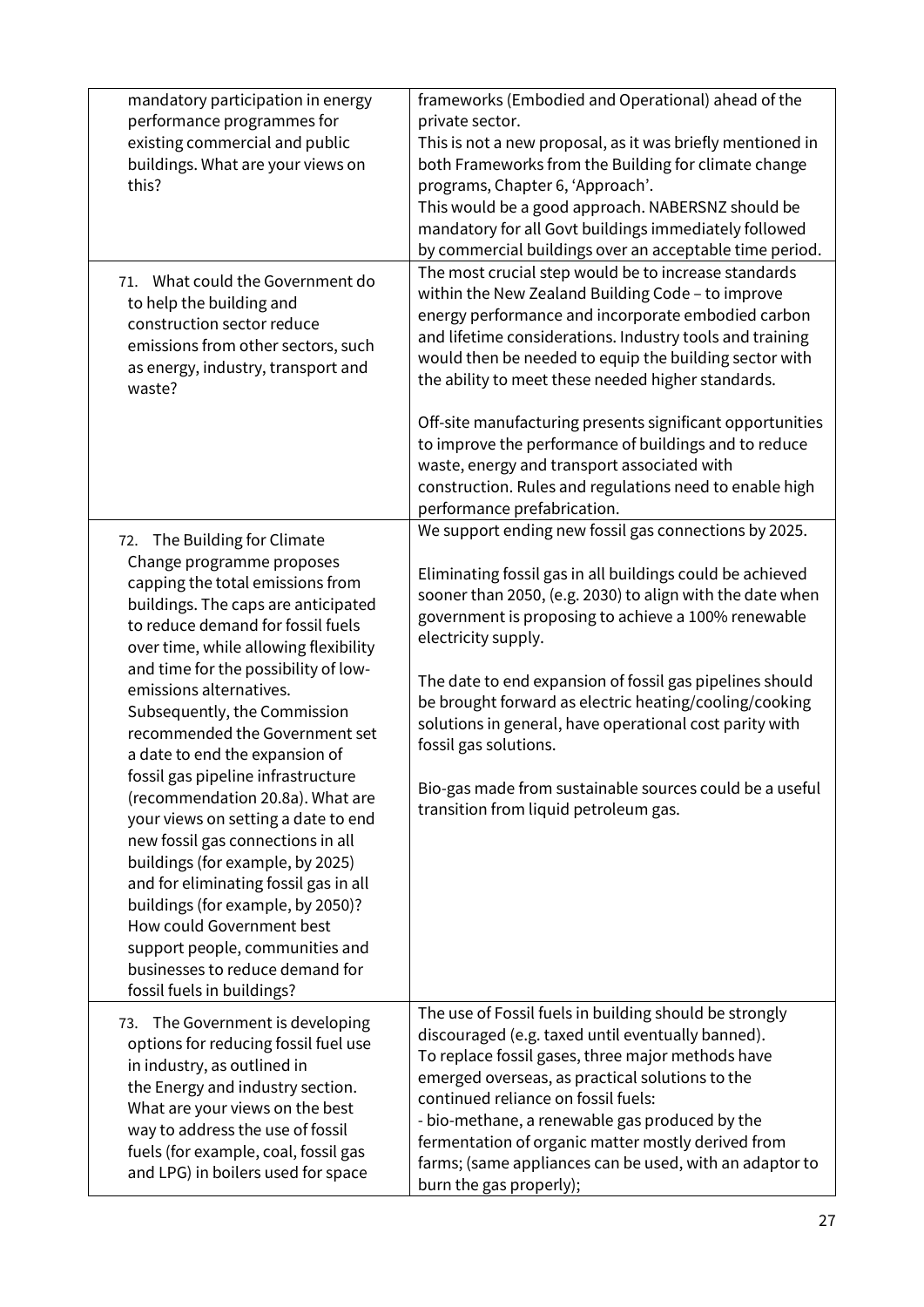| and water heating in commercial                                     | - pyro-gasification, a technology that converts wood into                                                                                                                                                             |
|---------------------------------------------------------------------|-----------------------------------------------------------------------------------------------------------------------------------------------------------------------------------------------------------------------|
| buildings?                                                          | gas; and                                                                                                                                                                                                              |
|                                                                     | - methanation, which uses electricity to produce                                                                                                                                                                      |
|                                                                     | hydrogen and then methane.                                                                                                                                                                                            |
|                                                                     | Each of these methods, or resources, reduce atmospheric<br>emissions, generating electric power for engines and<br>turbines, and thus they offer more ecologically sound<br>possibilities to the use of fossil fuels. |
|                                                                     | - We need to replace natural gas by bio gas.<br>- Replace coal boilers by pellet burner (co-generation:<br>generating electricity and hot water) or other source of                                                   |
|                                                                     | renewables.                                                                                                                                                                                                           |
|                                                                     | In general most fossil fuel based heating systems in                                                                                                                                                                  |
|                                                                     | buildings have higher operational costs than low carbon                                                                                                                                                               |
|                                                                     | alternatives. No new buildings should use fossil fuels for                                                                                                                                                            |
|                                                                     | heating. Possibly there needs to be a GIDI type model to                                                                                                                                                              |
|                                                                     | retrofit (where appropriate) low carbon heating systems<br>into existing buildings.                                                                                                                                   |
| Do you believe that the<br>74.<br>Government's policies and         | Everyone will be impacted by these changes, the poor<br>and vulnerable even more so. Protecting them in<br>particular will need to be a priority.                                                                     |
| proposed actions to reduce                                          | For residential properties, landlords have no incentive to                                                                                                                                                            |
| building-related emissions will<br>adversely affect any particular  | install systems with low operational costs. This                                                                                                                                                                      |
| people or groups? If so, what                                       | disadvantages tenants who are unable to pay for and                                                                                                                                                                   |
| actions or policies could help                                      | install lower operational cost systems. Additionally, if a                                                                                                                                                            |
| reduce any adverse impacts?                                         | landlord was required to upgrade the heating system,                                                                                                                                                                  |
|                                                                     | they might try to pass this cost on to the tenant. Ideas<br>around how to address this should be considered as part                                                                                                   |
|                                                                     | of the plan.                                                                                                                                                                                                          |
|                                                                     | Include a diversity of representation in related                                                                                                                                                                      |
| How could the Government<br>75.<br>ensure the needs and aspirations | programme steering groups and working groups - give                                                                                                                                                                   |
| of Māori and iwi are effectively                                    | Maori a seat at the table and a voice in decision making.                                                                                                                                                             |
| recognised, understood and                                          |                                                                                                                                                                                                                       |
| considered within the Building for                                  |                                                                                                                                                                                                                       |
| Climate Change programme?                                           |                                                                                                                                                                                                                       |
| Do you support the proposed<br>76.                                  | The government's priority should be to raise minimum                                                                                                                                                                  |
| behaviour change activity focusing                                  | standards for buildings and to support industry with<br>tools and training to achieve these new standards.                                                                                                            |
| on two key groups: consumers and                                    |                                                                                                                                                                                                                       |
| industry (including building                                        | The next priority should be to develop tools and                                                                                                                                                                      |
| product producers and building                                      | approaches that enable informed decisions to be made                                                                                                                                                                  |
| sector tradespeople)? What should<br>the Government take into       | when designing, building, buying or renting properties.                                                                                                                                                               |
| account when seeking to raise                                       | Currently people are making decisions with limited                                                                                                                                                                    |
| awareness of low-emissions                                          | information. Tools such as Energy Performance                                                                                                                                                                         |
| buildings in these groups?                                          | Certificates, Homestar, Greenstar, NABERS, ISCA and LCA                                                                                                                                                               |
|                                                                     | Quick provide useful information at certain phases of the<br>building lifecycle.                                                                                                                                      |
|                                                                     |                                                                                                                                                                                                                       |
|                                                                     | Raising demand for high performance buildings will be                                                                                                                                                                 |
|                                                                     | important (i.e. educating customers). However, the                                                                                                                                                                    |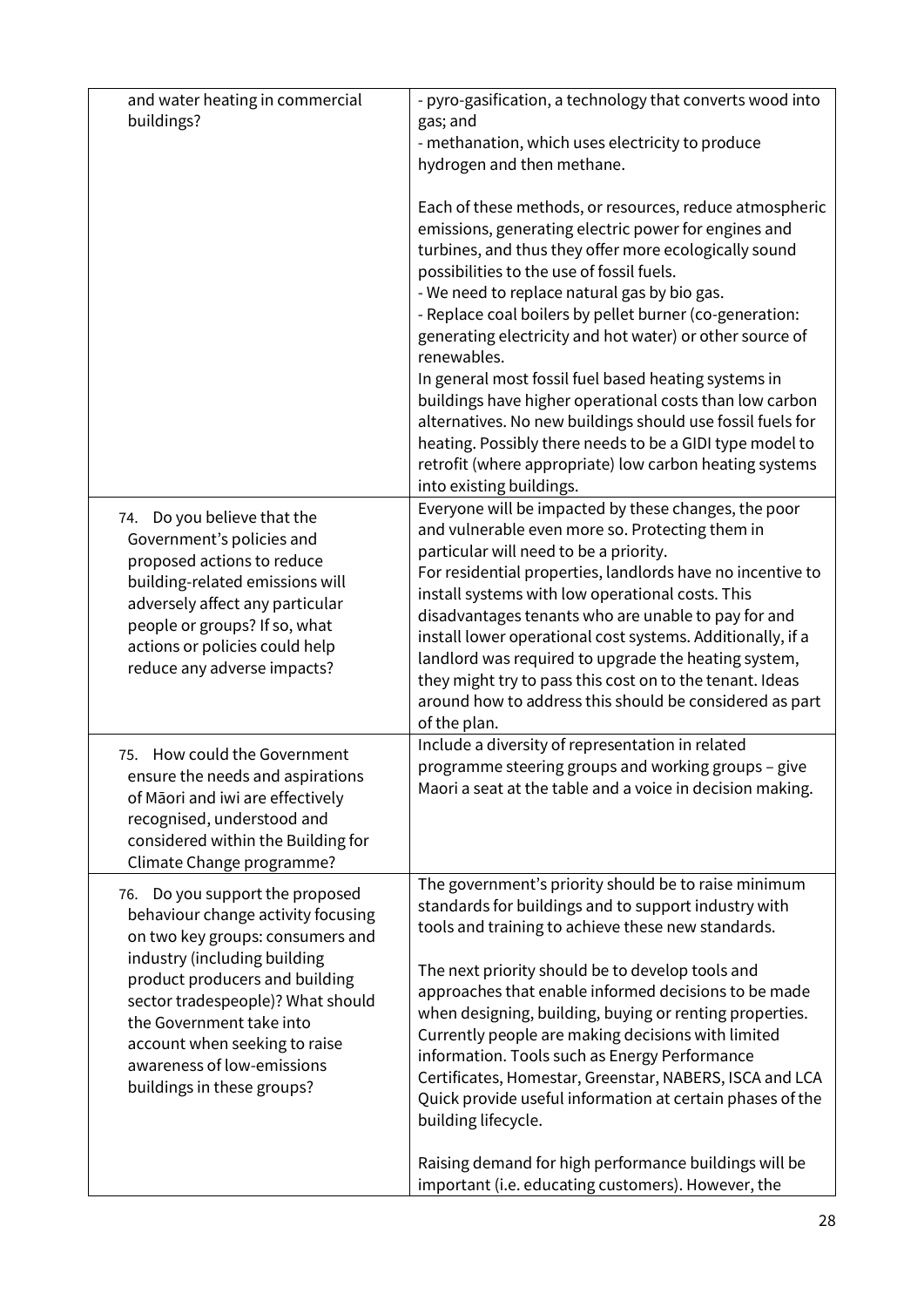| 77. Are there any key areas in the<br>building and construction sector<br>where you think that a contestable<br>fund could help drive low-<br>emissions innovation and<br>encourage, or amplify, emissions<br>reduction opportunities? Examples<br>could include building design,<br>product innovation, building<br>methodologies or other? | building industry are effectively advisors to their<br>customers. Giving industry professionals the skills and<br>capability to deliver sound advice and higher performing<br>buildings will be vital. One example of this would be to<br>have approved design solutions that are energy efficient,<br>low carbon and easy to consent.<br>The industry urgently needs free online tools (promised<br>by MBIE in the Program for climate change framework<br>operational page 8.)<br>- free training<br>- Free advice.<br>- Free EPC (Energy Performance Certificate)<br>Contestable funding for specific technologies - e.g. hot<br>water heat pumps. To enable mass uptake in existing<br>buildings. |
|----------------------------------------------------------------------------------------------------------------------------------------------------------------------------------------------------------------------------------------------------------------------------------------------------------------------------------------------|-------------------------------------------------------------------------------------------------------------------------------------------------------------------------------------------------------------------------------------------------------------------------------------------------------------------------------------------------------------------------------------------------------------------------------------------------------------------------------------------------------------------------------------------------------------------------------------------------------------------------------------------------------------------------------------------------------|
| 78. The Ministry of Business,<br>Innovation and<br>Employment (MBIE) is considering<br>a range of initiatives and incentives<br>to reduce construction waste and<br>increase reuse, repurposing and<br>recycling of materials. Are there<br>any options not specified in this<br>document that you believe should<br>be considered?          | Emphasize the need to use lean design methods and<br>quantity surveyors to minimise wastage from<br>construction.<br>Tools like the BRANZ managed Resource Efficiency in<br>Building Related Industries can help with the systems<br>and processes needed to minimise waste from<br>demolition and construction.<br>- Tools to more accurately measure the materials<br>needed.<br>- Encourage companies to take back (& refund) material<br>not used on site.<br>- Producer responsibility - make building material<br>suppliers deal with theirs product waste, after use.<br>- No GST or low % GST on recycled materials.                                                                          |
| 79. What should<br>the Government take into<br>account in exploring how to<br>encourage low-emissions buildings<br>and retrofits (including reducing<br>embodied emissions), such as<br>through financial and other<br>incentives?                                                                                                           |                                                                                                                                                                                                                                                                                                                                                                                                                                                                                                                                                                                                                                                                                                       |
| 80. What should<br>the Government take into<br>account in seeking to coordinate<br>and support workforce<br>transformation, to ensure the<br>sector has the right workforce at<br>the right time?                                                                                                                                            |                                                                                                                                                                                                                                                                                                                                                                                                                                                                                                                                                                                                                                                                                                       |
| 81. Our future vision<br>for Aotearoa includes a place<br>where all New Zealanders have a<br>warm, dry, safe and durable home                                                                                                                                                                                                                | Encourage innovation in the building sector. Off-site<br>manufacturing when widely adopted can deliver<br>significant benefits, improve energy performance, reduce                                                                                                                                                                                                                                                                                                                                                                                                                                                                                                                                    |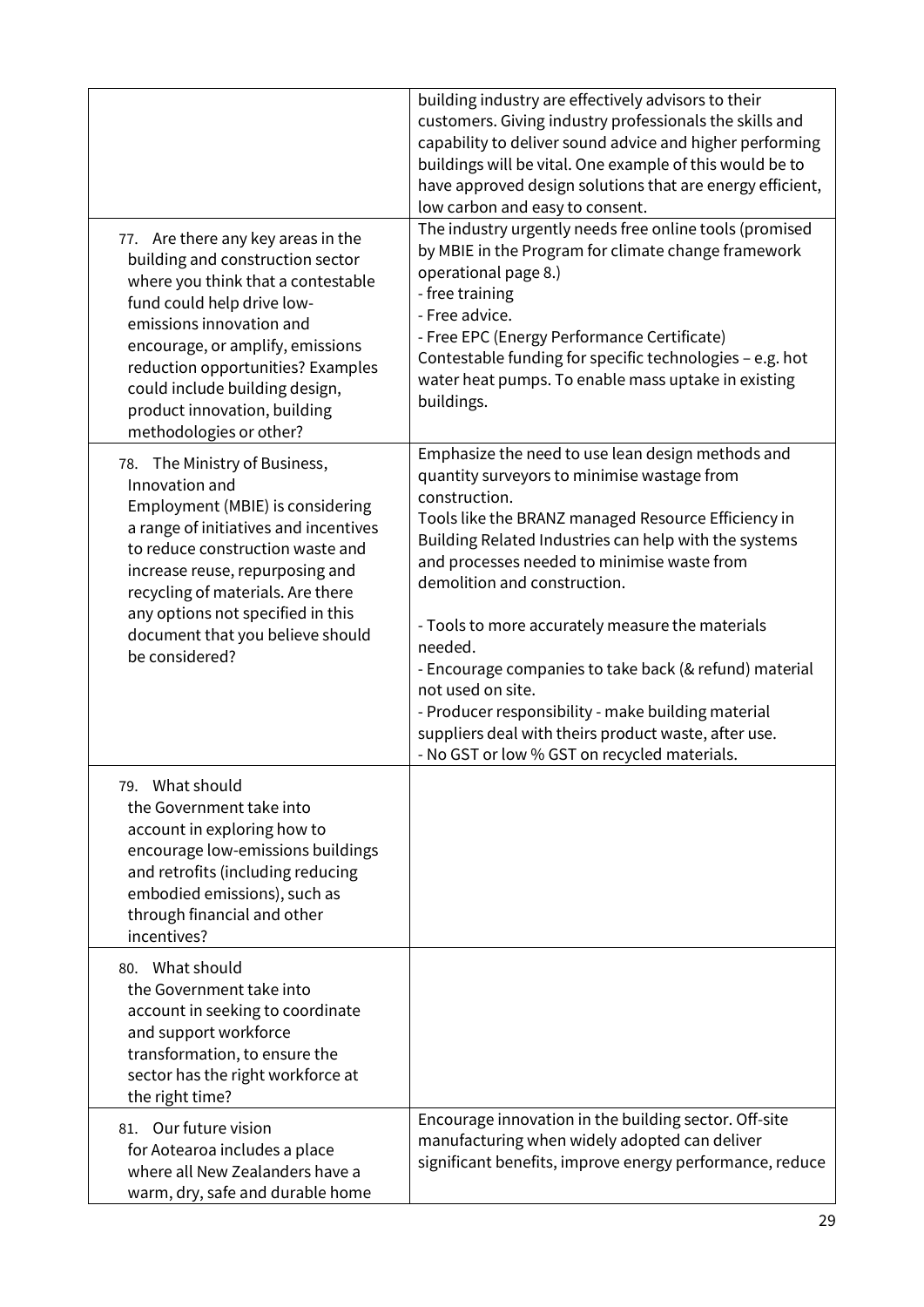| to live in. How can we ensure that<br>all New Zealanders benefit from<br>improved thermal performance<br>standards for our buildings?                                         | waste, minimise transport to a building site and cut costs<br>and carbon.                                                                                                                                                                                                                                                                                                                                                                                                                       |
|-------------------------------------------------------------------------------------------------------------------------------------------------------------------------------|-------------------------------------------------------------------------------------------------------------------------------------------------------------------------------------------------------------------------------------------------------------------------------------------------------------------------------------------------------------------------------------------------------------------------------------------------------------------------------------------------|
| 82. Are there any other views you<br>wish to share on the role of the<br>building and construction sector in<br>the first emissions reduction plan?                           | The government should do more to encourage the use of<br>low emission building materials, such as wood. This<br>could also support the local economy, by utilising the<br>increase in pine plantations.                                                                                                                                                                                                                                                                                         |
| <b>Agriculture</b>                                                                                                                                                            |                                                                                                                                                                                                                                                                                                                                                                                                                                                                                                 |
| <b>General comments</b>                                                                                                                                                       | Canterbury is a centre of excellence for innovation in the<br>Food and Fibre sector (see Food, Fibre and Agritech<br>Supernode). New Zealand stands to gain significantly by<br>creating local and globally needed solutions. This will be<br>a vital part of our bio and knowledge-based economies.<br>Government investment in this area can unlock a huge<br>potential - this opportunity needs to be properly scoped<br>and priced to enable further investment and support in<br>this area |
| 83. How could the Government<br>better support and target farm<br>advisory and extension services to<br>support farmers and growers to<br>reduce their emissions?             | Advisory services are a vital way to support farmers<br>adopt good practice, but so too are field days and<br>learning events hosted by leading farmers, such as those<br>provided by Quorum Sense - the NZ regenerative farming<br>network. Working through farmer networks supports<br>peer to peer learning of best practice.                                                                                                                                                                |
| How could the<br>a.<br>Government support the<br>specific needs of Māori-<br>collective land owners?                                                                          |                                                                                                                                                                                                                                                                                                                                                                                                                                                                                                 |
| What could the Government do<br>84.<br>to encourage uptake of on-farm<br>mitigation practices, ahead of<br>implementing a pricing<br>mechanism for agricultural<br>emissions? | Signalling that unavoidable pricing mechanisms are<br>coming soon will incentivise action before pricing kicks<br>in. Delaying the introduction of pricing, or signalling<br>weak pricing will further delay action. Re-establishing the<br>Projects to Reduce Emissions Scheme, instead of<br>offsetting using only forestry, presents wider<br>opportunities for innovation across many sectors<br>including farming.                                                                         |
| What research and<br>85.<br>development on mitigations<br>should Government and the sector<br>be supporting?                                                                  | The government should support all research and<br>development able to reduce emissions from animals and<br>other on-farm emissions. Support should also enable<br>local plant-based industries to develop as an alternative<br>to meat and milk production. New Zealand should be<br>world leaders in these areas, and our efforts can help<br>other agricultural producers reduce global emissions.                                                                                            |
| How could the Government<br>86.<br>help industry and Māori<br>agribusinesses show their<br>environmental credentials for low-                                                 |                                                                                                                                                                                                                                                                                                                                                                                                                                                                                                 |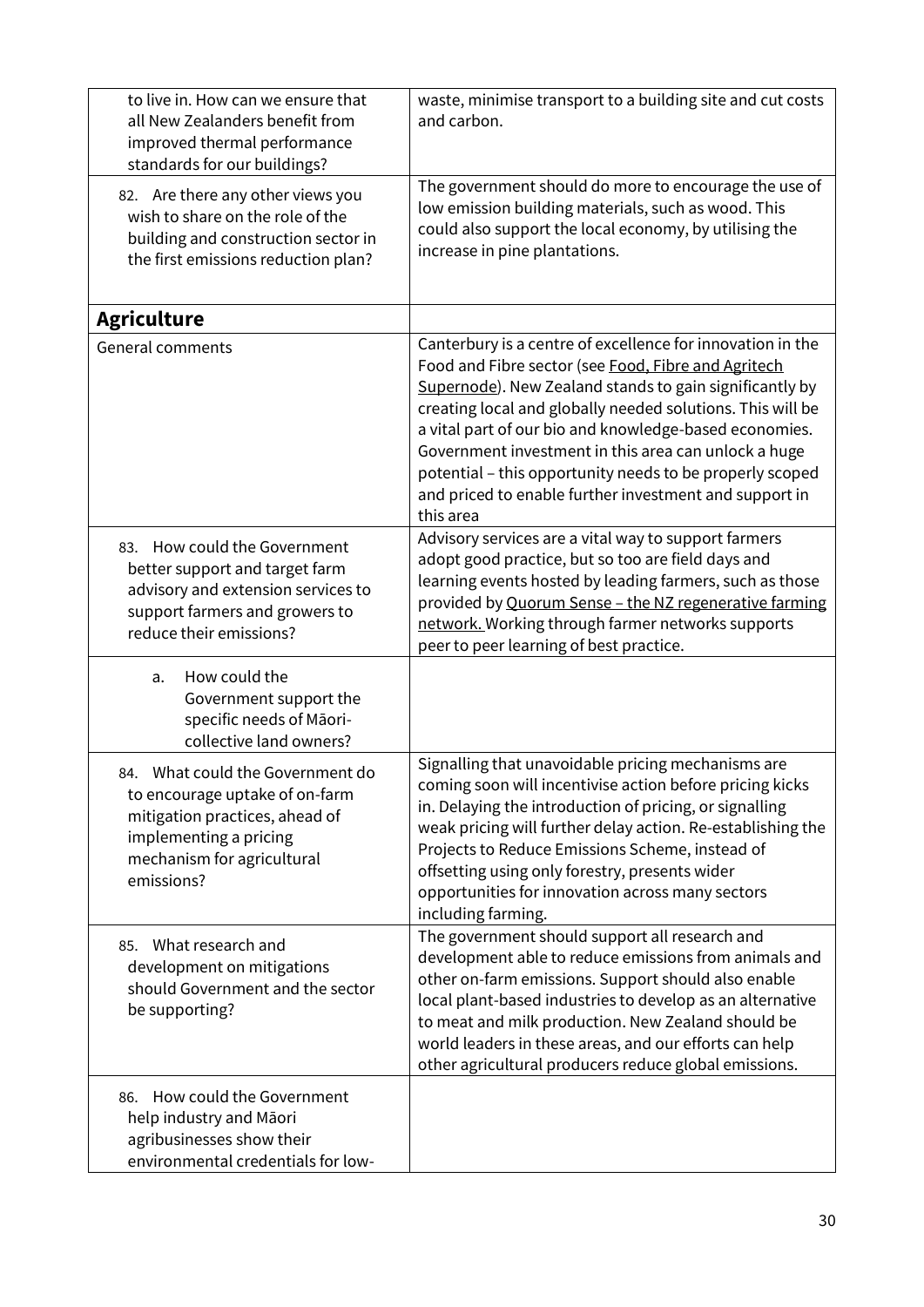| emissions food and fibre products<br>to international customers?                                                                                                                                                                                |                                                                                                                                                                                                                                                                                                                                                                                                                                                                                                                                                                                                                                                                                                                                                                                                                                                                     |
|-------------------------------------------------------------------------------------------------------------------------------------------------------------------------------------------------------------------------------------------------|---------------------------------------------------------------------------------------------------------------------------------------------------------------------------------------------------------------------------------------------------------------------------------------------------------------------------------------------------------------------------------------------------------------------------------------------------------------------------------------------------------------------------------------------------------------------------------------------------------------------------------------------------------------------------------------------------------------------------------------------------------------------------------------------------------------------------------------------------------------------|
| 87. How could the Government<br>help reduce barriers to changing<br>land use to lower emissions<br>farming systems and products?<br>What tools and information would<br>be most useful to support decision-<br>making on land use?              | It is vital that New Zealand products are credible and<br>trusted in the market place - standards on<br>environmental performance, monitoring and eco-<br>labelling are needed to ensure quality and protect our<br>made in NZ brand.                                                                                                                                                                                                                                                                                                                                                                                                                                                                                                                                                                                                                               |
| 88. Are there any other views you<br>wish to share in relation to<br>agriculture?                                                                                                                                                               | The government seriously needs to address agricultural<br>emissions.<br>One of the most effective ways to keep warming below<br>1.5C is to drastically reduce methane emissions in the<br>next decade. New Zealand has an opportunity to be<br>world leaders in developing technologies which help<br>reduce agricultural emissions, and create a more<br>sustainable agricultural sector.                                                                                                                                                                                                                                                                                                                                                                                                                                                                          |
| <b>Waste</b>                                                                                                                                                                                                                                    |                                                                                                                                                                                                                                                                                                                                                                                                                                                                                                                                                                                                                                                                                                                                                                                                                                                                     |
| 89. The Commission's<br>recommended emissions<br>reduction target for the waste<br>sector significantly increased in its<br>final advice. Do you support the<br>target to reduce waste biogenic<br>methane emissions by 40 per<br>cent by 2035? | Yes, although such a significant reduction in methane<br>emissions from waste, while desirable, is likely to have<br>significant cost implications for local authorities and<br>other operators of landfills.<br>We consider that in order to meet this goal, it will be<br>necessary to increase investment in this area including<br>broadening how the waste-levy can be used to fund<br>research, new infrastructure, capital works and<br>equipment.<br>Modern resource consented landfills should be required<br>to capture and beneficially use landfill gas.<br>Consequently, these provisions mostly relate to existing<br>and historic landfills. The governments Projects To<br>Reduce Emissions scheme was successful at supporting<br>landfill gas collection projects and could be reinstated to<br>help unlock the capital needed to establish these |
|                                                                                                                                                                                                                                                 | systems.                                                                                                                                                                                                                                                                                                                                                                                                                                                                                                                                                                                                                                                                                                                                                                                                                                                            |
| Do you support more funding<br>90.<br>for education and behaviour<br>change initiatives to help<br>households, communities and<br>businesses reduce their organic<br>waste (for example, food,<br>cardboard, timber)?                           | Yes, we support more funding for national education and<br>behaviour change initiatives, provided that this does not<br>impact on the funding of successful local initiatives<br>already underway.                                                                                                                                                                                                                                                                                                                                                                                                                                                                                                                                                                                                                                                                  |
| 91. What other policies would<br>support<br>households, communities and<br>businesses to manage the impacts<br>of higher waste disposal costs?                                                                                                  | Bans on certain products and more effective and<br>regulated product stewardship schemes, options<br>identified in "Taking responsibility for our waste",<br>Ministry for the Environment October 2021.                                                                                                                                                                                                                                                                                                                                                                                                                                                                                                                                                                                                                                                             |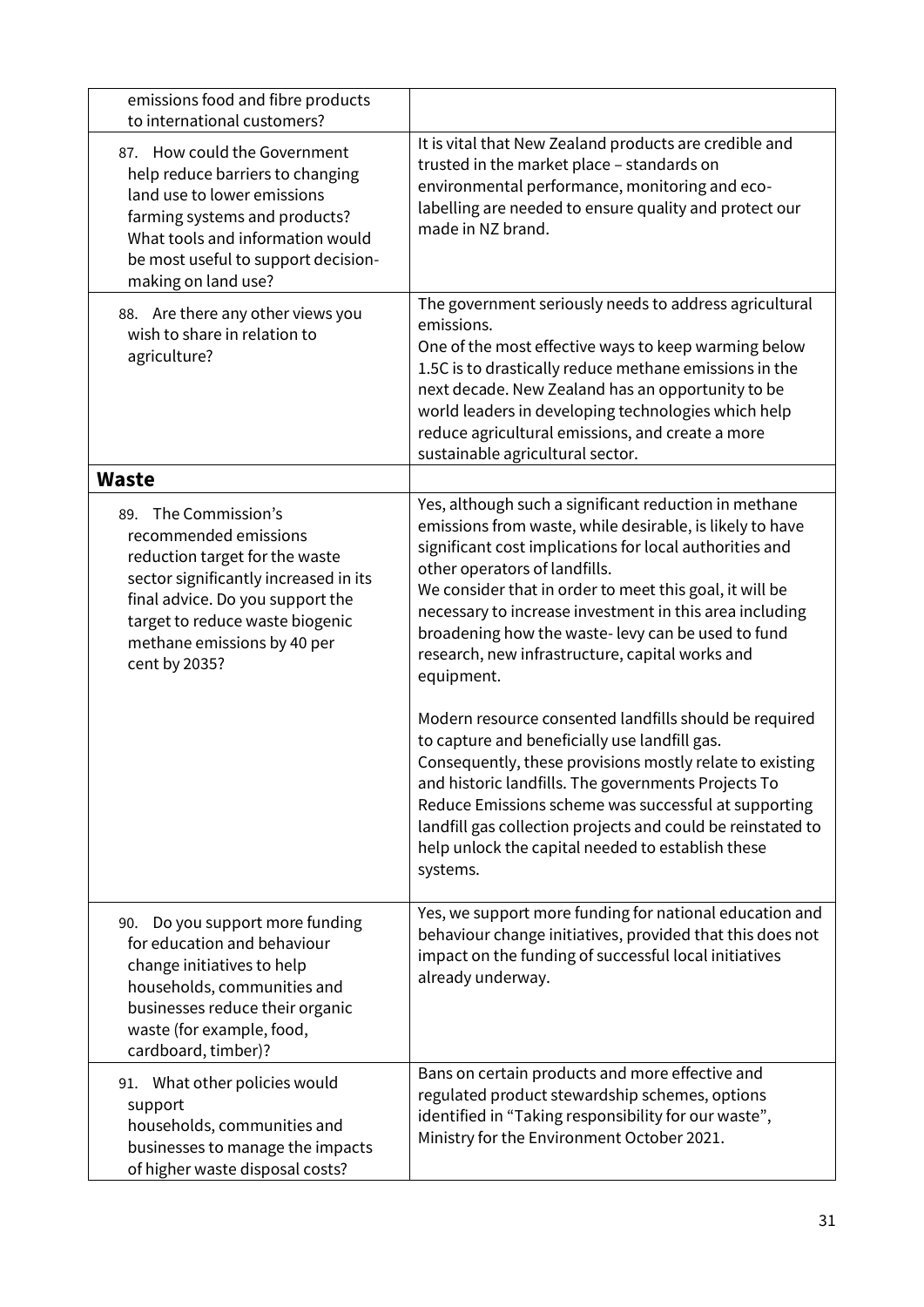| 92. Would you support a proposal<br>to ban the disposal of food, green<br>and paper waste at landfills for all<br>households and businesses by 1<br>January 2030, if there were<br>alternative ways to recycle this<br>waste instead? | Yes we would support this proposed ban, provided that<br>there are alternative ways to recycle this waste and there<br>are appropriate measures and resources to monitor and<br>enforce compliance.                                                                                                                                                                                                                                                                                                                                                                                                                                                                                                                                                                                                                                                                                                                                                                                                                        |
|---------------------------------------------------------------------------------------------------------------------------------------------------------------------------------------------------------------------------------------|----------------------------------------------------------------------------------------------------------------------------------------------------------------------------------------------------------------------------------------------------------------------------------------------------------------------------------------------------------------------------------------------------------------------------------------------------------------------------------------------------------------------------------------------------------------------------------------------------------------------------------------------------------------------------------------------------------------------------------------------------------------------------------------------------------------------------------------------------------------------------------------------------------------------------------------------------------------------------------------------------------------------------|
| 93. Would you support a proposal<br>to ban all organic materials going<br>to landfills that are unsuitable for<br>capturing methane gas?                                                                                              | Yes, we support the proposal.                                                                                                                                                                                                                                                                                                                                                                                                                                                                                                                                                                                                                                                                                                                                                                                                                                                                                                                                                                                              |
| 94. Do you support a potential<br>requirement to install landfill gas<br>(LFG) capture systems at landfill<br>sites that are suitable?                                                                                                | Yes, we support this requirement for currently operating<br>and new facilities. We also agree that such a requirement<br>should not necessarily apply to closed landfills because<br>of the high cost, relative to the limited benefits of<br>capturing emissions through installing LFG systems on<br>closed landfills. In addition alternative approaches and<br>guidelines should be developed where mitigation of<br>emissions outperforms LFG capture for energy.                                                                                                                                                                                                                                                                                                                                                                                                                                                                                                                                                     |
| 95. Would you support a more<br>standardised approach to<br>collection systems for households<br>and businesses, which prioritises<br>separating recyclables such as<br>fibre (paper and cardboard) and<br>food and garden waste?     | Christchurch City Council is one of only 5 local authorities<br>which currently separate both recyclables and food and<br>garden waste (for composting). However, we do not<br>support a standardised collection method for materials<br>because any approach should take into account local<br>circumstances and consider best-fit collection systems.<br>Noting that decisions regarding source separation or<br>commingled divertible materials are best made locally<br>and will differ due to scale, processing capacity and<br>transportation logistics.<br>Any system requirements need to recognise that what is<br>appropriate for a large metropolitan area may not be<br>practicable, or most efficient across the country.<br>We do support greater consistency about the way<br>materials are presented, such as lids off or the types of<br>plastics collected - to make it simpler for residents and<br>to enable synergies for processing the materials collected<br>(e.g. regional recycling facilities). |
| Do you think transfer stations<br>96.<br>should be required to separate and<br>recycle materials, rather than<br>sending them to landfill?                                                                                            | Yes, we agree.                                                                                                                                                                                                                                                                                                                                                                                                                                                                                                                                                                                                                                                                                                                                                                                                                                                                                                                                                                                                             |
| Do you think that the proposals<br>97.<br>outlined in this document should<br>also extend to farm dumps?                                                                                                                              | Yes, we agree.                                                                                                                                                                                                                                                                                                                                                                                                                                                                                                                                                                                                                                                                                                                                                                                                                                                                                                                                                                                                             |
| Do you have any alternative<br>98.<br>ideas on how we can manage                                                                                                                                                                      | We would strongly support development of a National<br>Environmental Standard for Disposal to Land, to address<br>unlicensed disposal activities such as stockpiling and<br>farm dumps. This approach would enable accurate data                                                                                                                                                                                                                                                                                                                                                                                                                                                                                                                                                                                                                                                                                                                                                                                           |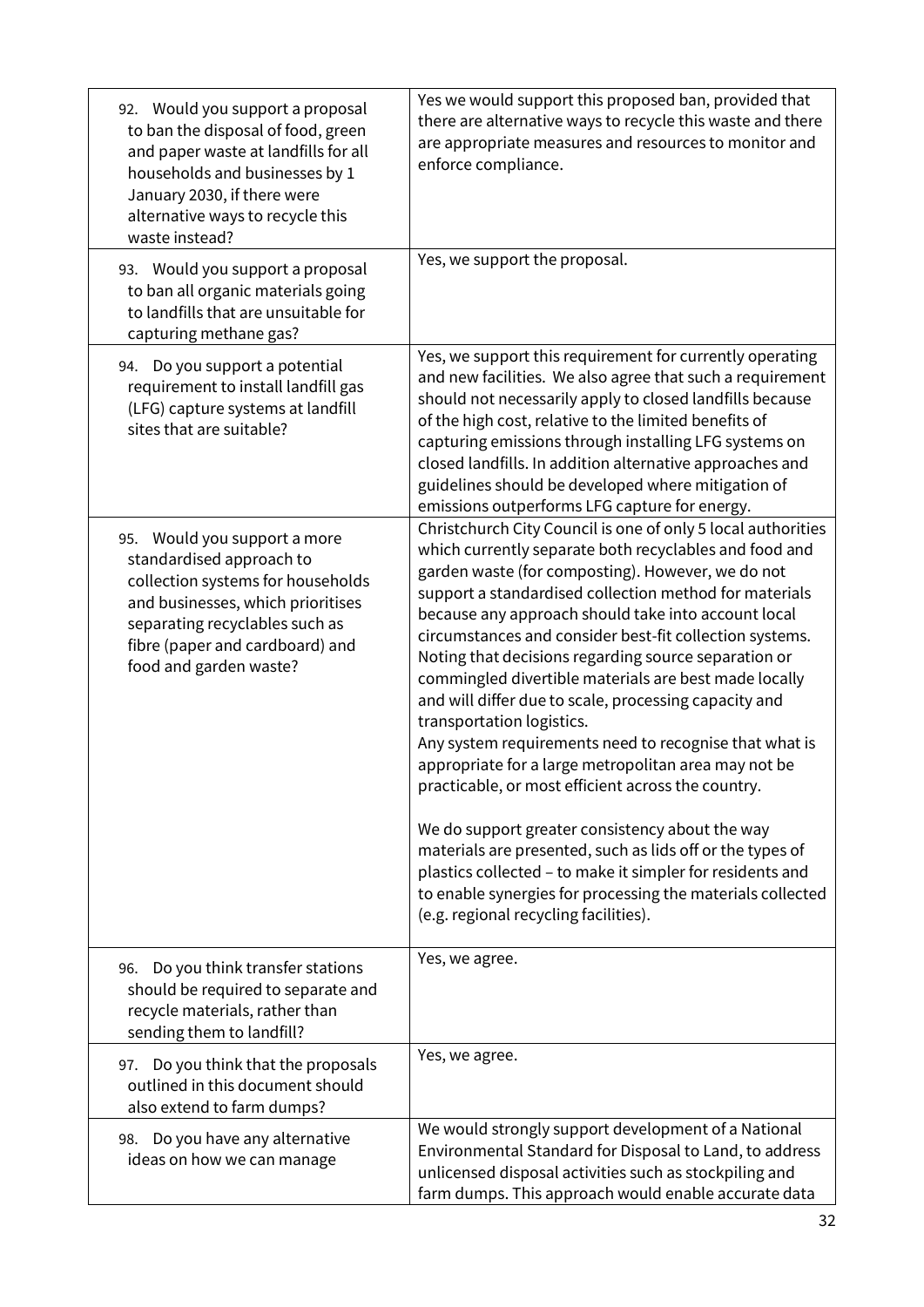| emissions from farm dumps, and                                                                                                                                                               | to collected and include standards for waste related                                                                                                                                                                                                                                                                                                                                                                                                                                                                                        |
|----------------------------------------------------------------------------------------------------------------------------------------------------------------------------------------------|---------------------------------------------------------------------------------------------------------------------------------------------------------------------------------------------------------------------------------------------------------------------------------------------------------------------------------------------------------------------------------------------------------------------------------------------------------------------------------------------------------------------------------------------|
| waste production on farms?<br>99. What other options could<br>significantly reduce landfill waste<br>emissions across Aotearoa?                                                              | emissions.<br>Material bans and LFG capture and treatment systems<br>could contribute to reduced emissions. LFG systems<br>which generate energy need to be integrated with<br>adequate infrastructure e.g. transmission lines so that<br>there is suitable capacity to utilise the energy. For landfill<br>and unlicensed disposal sites, where LFG capture is not<br>feasible to install, alternative approaches such as<br>sequestration via landfill capping approaches to also be<br>considered with best practice guidance developed. |
| <b>F-gases</b>                                                                                                                                                                               |                                                                                                                                                                                                                                                                                                                                                                                                                                                                                                                                             |
| General comments                                                                                                                                                                             |                                                                                                                                                                                                                                                                                                                                                                                                                                                                                                                                             |
| 100. Do you think it would be<br>possible to phase down the bulk<br>import<br>of hydrofluorocarbons (HFCs) more<br>quickly than under the existing<br>Kigali Amendment timetable, or<br>not? |                                                                                                                                                                                                                                                                                                                                                                                                                                                                                                                                             |
| 101. One proposal is to extend the<br>import phase down to finished<br>products containing high-global<br>warming potential HFCs. What<br>impact would this have on you or<br>your business? |                                                                                                                                                                                                                                                                                                                                                                                                                                                                                                                                             |
| 102. What are your views on<br>restricting the import or sale of<br>finished products that contain<br>high-global warming potential<br>HFCs, where alternatives are<br>available?            | This should be introduced immediately whenever there<br>are other options available.                                                                                                                                                                                                                                                                                                                                                                                                                                                        |
| 103. What are your views on utilising<br>lower global warming potential<br>refrigerants in servicing existing<br>equipment?                                                                  | This should be strongly encouraged, and be mandatory<br>as soon as lower global warming products are available<br>at a similar price.                                                                                                                                                                                                                                                                                                                                                                                                       |
| 104. Do you have any thoughts on<br>alternatives to HFC refrigerants<br>Aotearoa should utilise<br>(e.g., hydrofluoroolefins or natural<br>refrigerants)?                                    |                                                                                                                                                                                                                                                                                                                                                                                                                                                                                                                                             |
| 105. Can you suggest ways to<br>reduce refrigerant emissions, in<br>combination with other aspects of<br>heating and cooling design, such<br>as energy efficiency and building<br>design?    | Addressing end of life product use is a big gap in this<br>sector - need standards to encourage / mandate the safe<br>'de-gassing' of heat pumps, fridges etc. at the end of the<br>product's life. Otherwise powerful greenhouse gases are<br>released onto the atmosphere when appliances are<br>dumped and crushed.                                                                                                                                                                                                                      |
| <b>Forestry</b>                                                                                                                                                                              |                                                                                                                                                                                                                                                                                                                                                                                                                                                                                                                                             |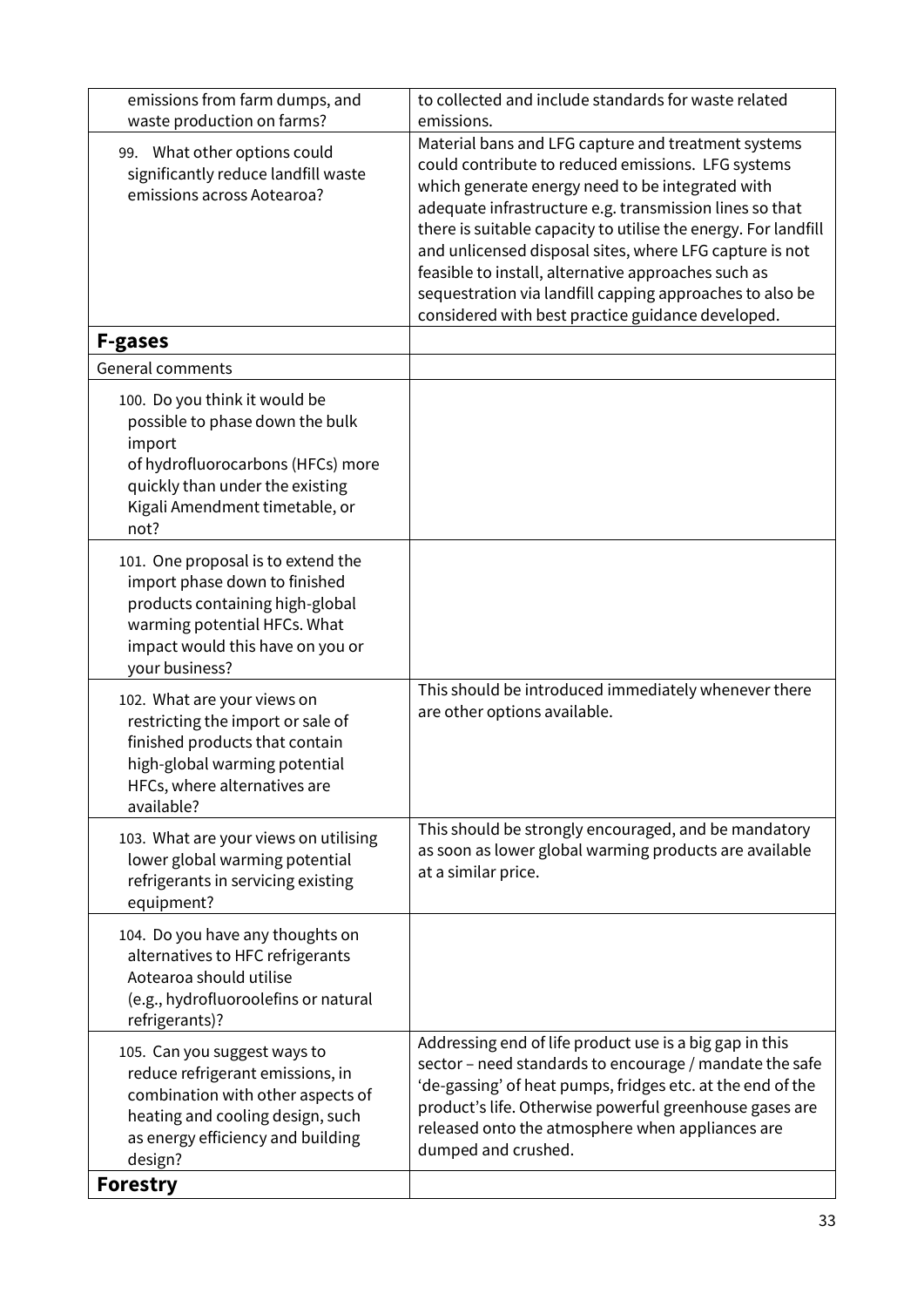| General comments                                                                                                                                                                                                        |                                                                                                                                                                                                                                                                                                                                                                                                                                                                                                                                                                                                                                                                                                                                                                                                                                                                                                                                                                                                                                                                                                                                                                                                                                                                                                                                                           |
|-------------------------------------------------------------------------------------------------------------------------------------------------------------------------------------------------------------------------|-----------------------------------------------------------------------------------------------------------------------------------------------------------------------------------------------------------------------------------------------------------------------------------------------------------------------------------------------------------------------------------------------------------------------------------------------------------------------------------------------------------------------------------------------------------------------------------------------------------------------------------------------------------------------------------------------------------------------------------------------------------------------------------------------------------------------------------------------------------------------------------------------------------------------------------------------------------------------------------------------------------------------------------------------------------------------------------------------------------------------------------------------------------------------------------------------------------------------------------------------------------------------------------------------------------------------------------------------------------|
| 106. Do you think we should look to<br>forestry to provide a buffer in case<br>other sectors of the economy<br>under-deliver reductions, or to<br>increase the ambition of our future<br>international commitments?     | Yes, forestry could be used to both offset residual<br>emissions in hard to abate sectors, and increase our<br>international commitments.<br>However, gross emissions reductions across all sectors<br>should be the first priority - carbon forestry should not<br>be seen as a way to avoid or delay moves to decarbonise<br>the economy.                                                                                                                                                                                                                                                                                                                                                                                                                                                                                                                                                                                                                                                                                                                                                                                                                                                                                                                                                                                                               |
| 107. What do you think<br>the Government could do to<br>support new employment and<br>enable employment transitions in<br>rural communities affected by<br>land-use change into forestry?                               | Provide training programmes for people to be employed<br>in the forestry industry, and associated industries which<br>add on-shore value to forestry products, or in the<br>alternative low-emission jobs of the future.                                                                                                                                                                                                                                                                                                                                                                                                                                                                                                                                                                                                                                                                                                                                                                                                                                                                                                                                                                                                                                                                                                                                  |
| 108. What's needed to make it more<br>economically viable to establish<br>and maintain native forest through<br>planting or regeneration on private<br>land?                                                            | Greater financial incentives for private landowners - a<br>price differential between exotic plantations and<br>permanent indigenous forest is needed to better reflect<br>the multiple benefits provided by native forests such as,<br>biodiversity, surface and ground water quality, land<br>stability and lower fire risk. Biodiversity loss and water<br>quality are critical issues for New Zealand. Valuing these<br>co-benefits will be needed if we are to encourage private<br>landowners to plant, regenerate fence and predator<br>control areas of native forest.<br>Policy settings need to favour the regeneration of<br>indigenous forests and the culture of government<br>agencies needs to change to enable this.<br>Making it easier, or more attractive to enter regenerating<br>native forest into the ETS could provide a return for<br>private land-owners to fence off marginal land and return<br>it to native forest.<br>Land owners are having difficulty getting naturally<br>regenerating forests into carbon forestry schemes - the<br>frameworks are not enabling. An example of this is<br>difficulty in establishing a baseline when the marginal<br>land is covered in gorse or broom for example (gorse is<br>often cleared for pine plantation, but gorse can be a<br>nursery crop for regeneration native forests). |
| 109. What kinds of forests and<br>forestry systems, for example long-<br>rotation alternative exotic species,<br>continuous canopy harvest, exotic<br>to native transition, should the<br>Government encourage and why? | Permanent indigenous forests provide multiple benefits<br>and can be delivered at scale and are more aligned to our<br>climate and ecological emergency.                                                                                                                                                                                                                                                                                                                                                                                                                                                                                                                                                                                                                                                                                                                                                                                                                                                                                                                                                                                                                                                                                                                                                                                                  |
| Do you think limits are<br>a.<br>needed, for example, on<br>different permanent exotic<br>forest systems, and their                                                                                                     | There should be limits on the scale of exotic plantations<br>in some areas where permanent native forests would be<br>more desirable.                                                                                                                                                                                                                                                                                                                                                                                                                                                                                                                                                                                                                                                                                                                                                                                                                                                                                                                                                                                                                                                                                                                                                                                                                     |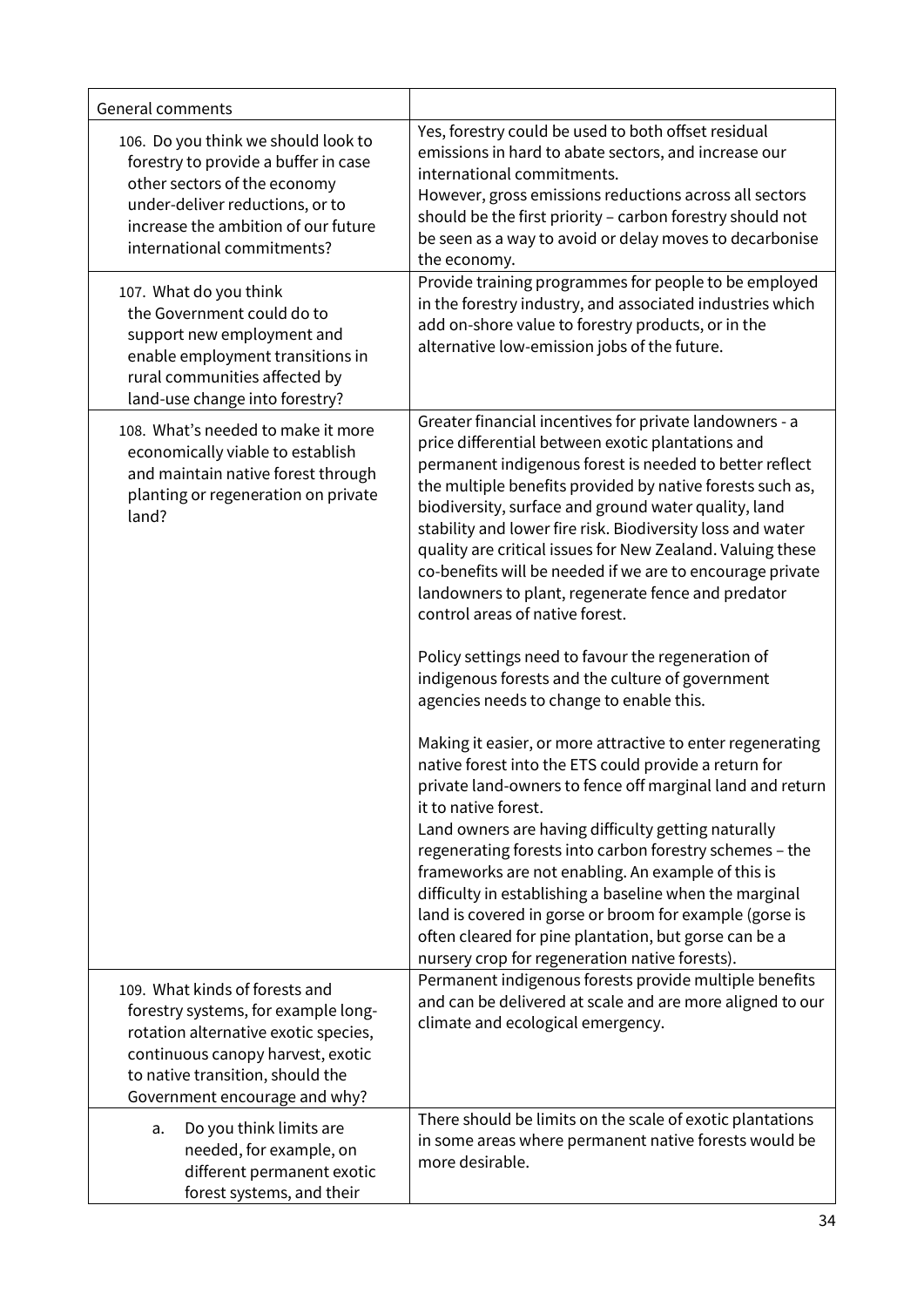| location or management?<br>Why or why not?                                                                                                                                                   |                                                                                                                                                                                                                                                                                                                                                                                                                                                                                                                                                                                                                                                                                                 |
|----------------------------------------------------------------------------------------------------------------------------------------------------------------------------------------------|-------------------------------------------------------------------------------------------------------------------------------------------------------------------------------------------------------------------------------------------------------------------------------------------------------------------------------------------------------------------------------------------------------------------------------------------------------------------------------------------------------------------------------------------------------------------------------------------------------------------------------------------------------------------------------------------------|
| b.<br>What policies are needed<br>to seize the opportunities<br>associated with forestry<br>while managing any<br>negative impacts?                                                          | Government should enable a carbon price differential<br>between pine and native forestry, to incentivise more<br>permanent native forests. This could recognise the many<br>co-benefits provided by indigenous forests. This could be<br>supported by a biodiversity credit or premium (e.g. a<br>carbon credit cap could be placed on exotic forestry and<br>a price premium be applied to indigenous forest<br>restoration).<br>Mandated buffers (for example a requirement for<br>permanent planting along waterways and coastlines) are<br>needed around exotic forestry to help manage the<br>impacts of logging on local waterways (e.g. tree slash<br>flowing in to rivers and the sea). |
| 110. If we used more wood and<br>wood residues from our forests to<br>replace high emitting products and<br>energy sources, would you support<br>more afforestation? Why or why<br>not?      | Yes, if we were using more wood, then we would need a<br>local supply - otherwise we would suffer from<br>deforestation.                                                                                                                                                                                                                                                                                                                                                                                                                                                                                                                                                                        |
| 111. What role do you think should<br>be played by                                                                                                                                           |                                                                                                                                                                                                                                                                                                                                                                                                                                                                                                                                                                                                                                                                                                 |
| central and local<br>a.<br>governments in<br>influencing the location<br>and scale of afforestation<br>through policies such as<br>the resource management<br>system, ETS and<br>investment? | Central and local government should have a critical role<br>in order to facilitate the best overall outcomes for New<br>Zealand from forestry.<br>Unfettered planting may have negative consequences for<br>some communities which could be avoided through<br>better planning and the right types of incentives, for the<br>private sector to plant the most suitable trees, at suitable<br>scale, in the right locations.                                                                                                                                                                                                                                                                     |
| the private sector in<br>b.<br>influencing the location<br>and scale of afforestation?                                                                                                       |                                                                                                                                                                                                                                                                                                                                                                                                                                                                                                                                                                                                                                                                                                 |
| 112. Pests are a risk to carbon<br>sequestration and storage in<br>new, regenerating and existing<br>forest. How could the Government<br>support pest<br>control/management?                 | The role of plant pest control (e.g. possum control),<br>wetland and soil carbon storage is poorly considered and<br>yet can provide significant benefits in NZ.                                                                                                                                                                                                                                                                                                                                                                                                                                                                                                                                |
| 113. From an iwi/Māori perspective,<br>which issues and potential policies<br>are a priority and why, and is<br>anything critical missing?                                                   |                                                                                                                                                                                                                                                                                                                                                                                                                                                                                                                                                                                                                                                                                                 |